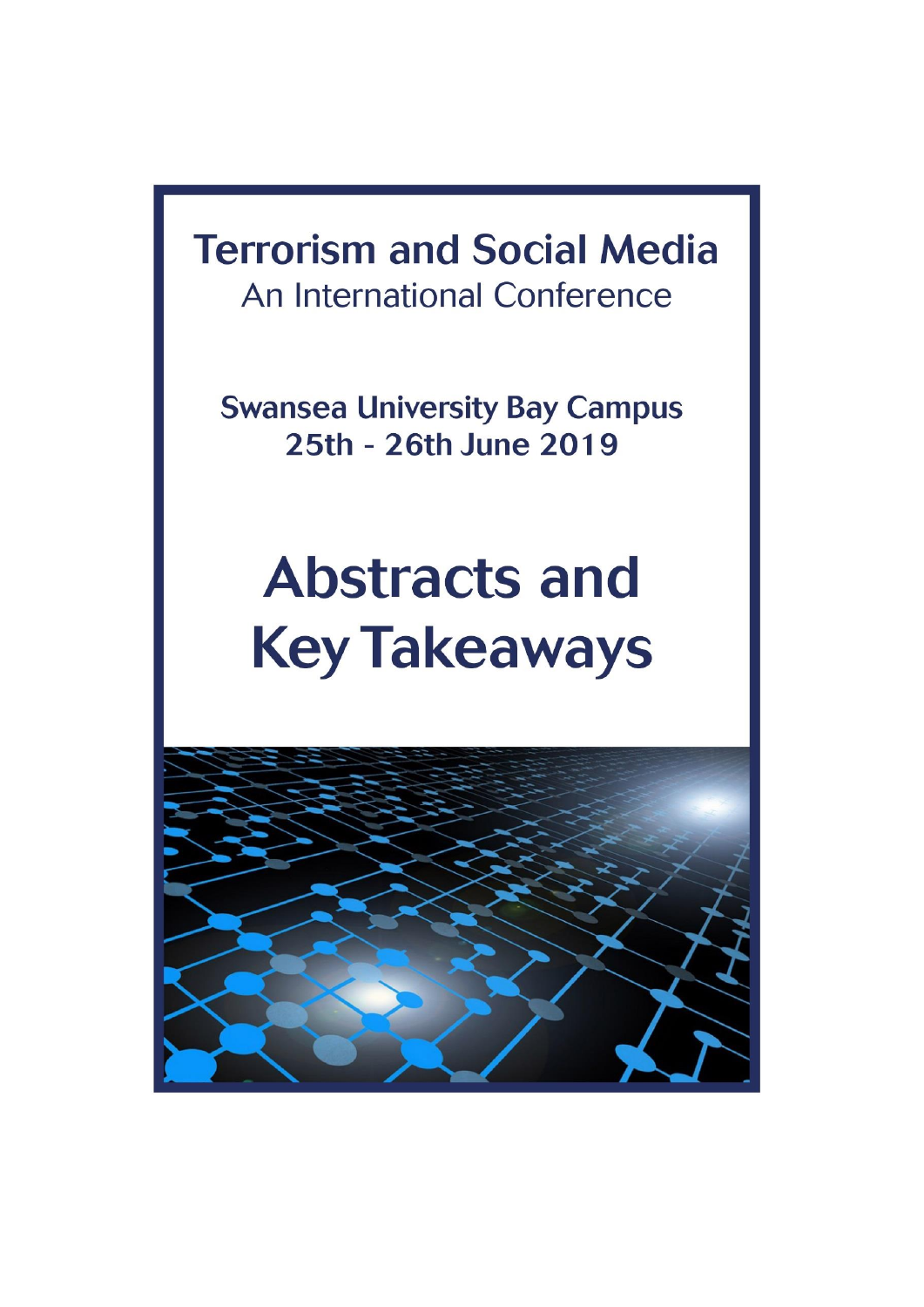#### **#TASMConf Swansea University 25-26 June 2019**

#### **Contents page**

- Keynote Speakers

#### **Breakout Sessions:**

- Panel 1A: Inter-group competition and scapegoating
- Panel 1B: The online/offline nexus
- Panel: 1C Non-English language propaganda
- Panel 1D: ISIS Media Communication
- Panel 2A: Strategies for online counterterrorism
- Panel 2B: Telegram
- Panel 2C: South and South-East Asia
- Panel 2D: Engagement with online extremist content
- Panel 3A: Online terrorist financing
- Panel 3B: Gender perspectives
- Panel 3C: Smaller Platforms
- Panel 3D: Africa
- Panel 3E: Online ISIS propaganda and radicalisation
- Panel 4A: Threat Assessment
- Panel 4B: Understanding the Radical Right
- Panel 4C: The technology underpinning social media
- Panel 4D: Islamic State media output
- Panel 5A: Strategic communications
- Panel 5B: Evaluating extremist online narratives and counter-narratives
- Panel 5C: Capabilities
- Panel 5D: Computer-assisted methods and studies
- Panel 6A: Cyber and influence operations
- Panel 6B: Videos and videogames
- Panel 6C: Regulatory strategies
- Panel 6D: Methods and ethics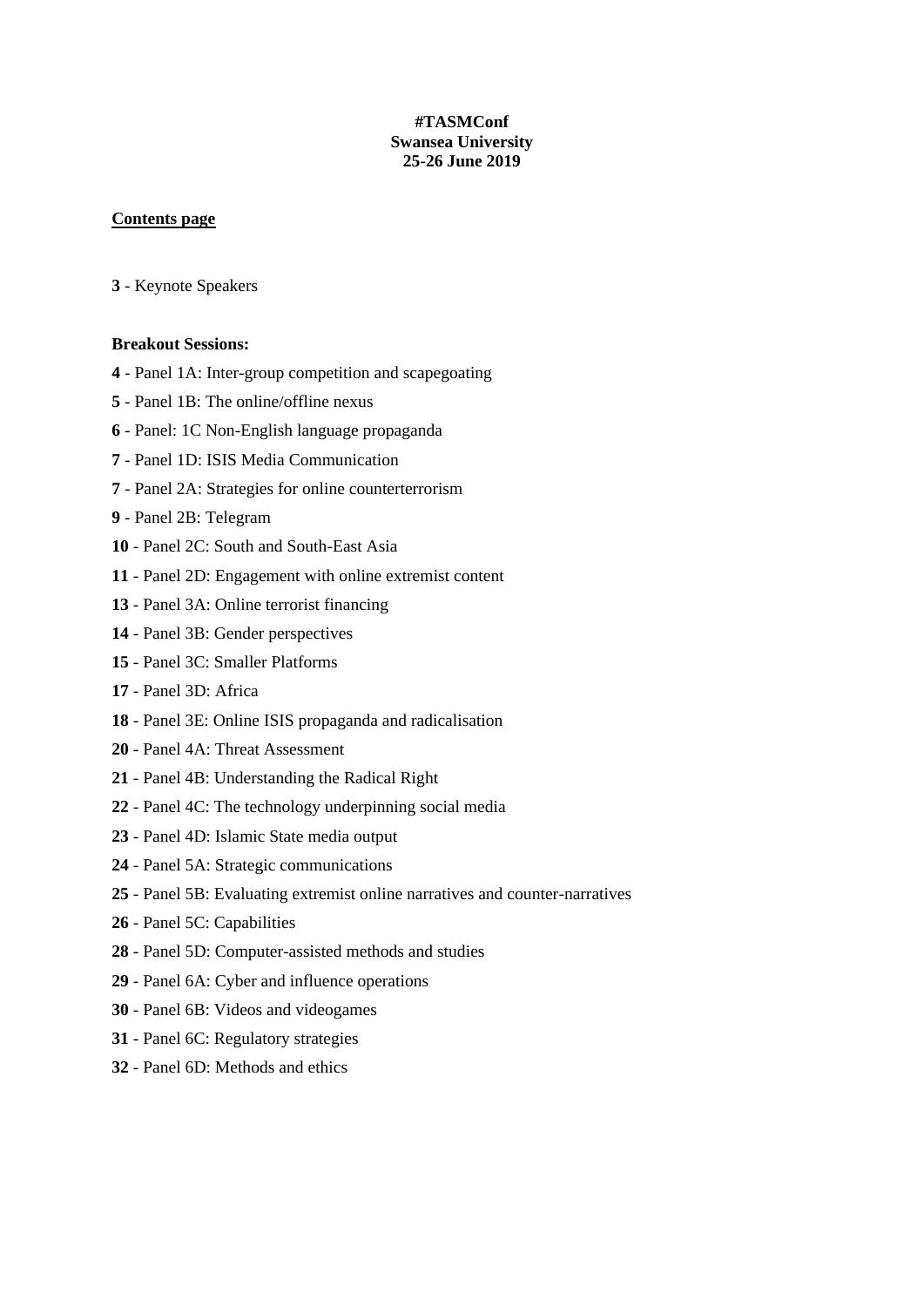#### **Keynote Speakers**

["Challenges Ahead: Advancing the Study of Terrorism, Extremism and Social Media"](https://www.youtube.com/watch?v=VfYuJR2z24U&t=1s) *J.M.Berger (VOX-Pol Research Fellow, Swansea University)* 

#### **Key Takeaways:**

- Terrorism and extremism are two overlapping but distinct fields of inquiry; they are not the same field
- Political expediency and failure of definition conflates these tracks, inhibiting research and policy advancement

["Tackling terrorist content online through a human rights-based approach"](https://www.youtube.com/watch?v=R_lUvkgRcWc&t=136s)

Krisztina Huszti-Orban (Senior Legal Advisor to the United Nations Special Rapporteur on Counterterrorism and Human Rights)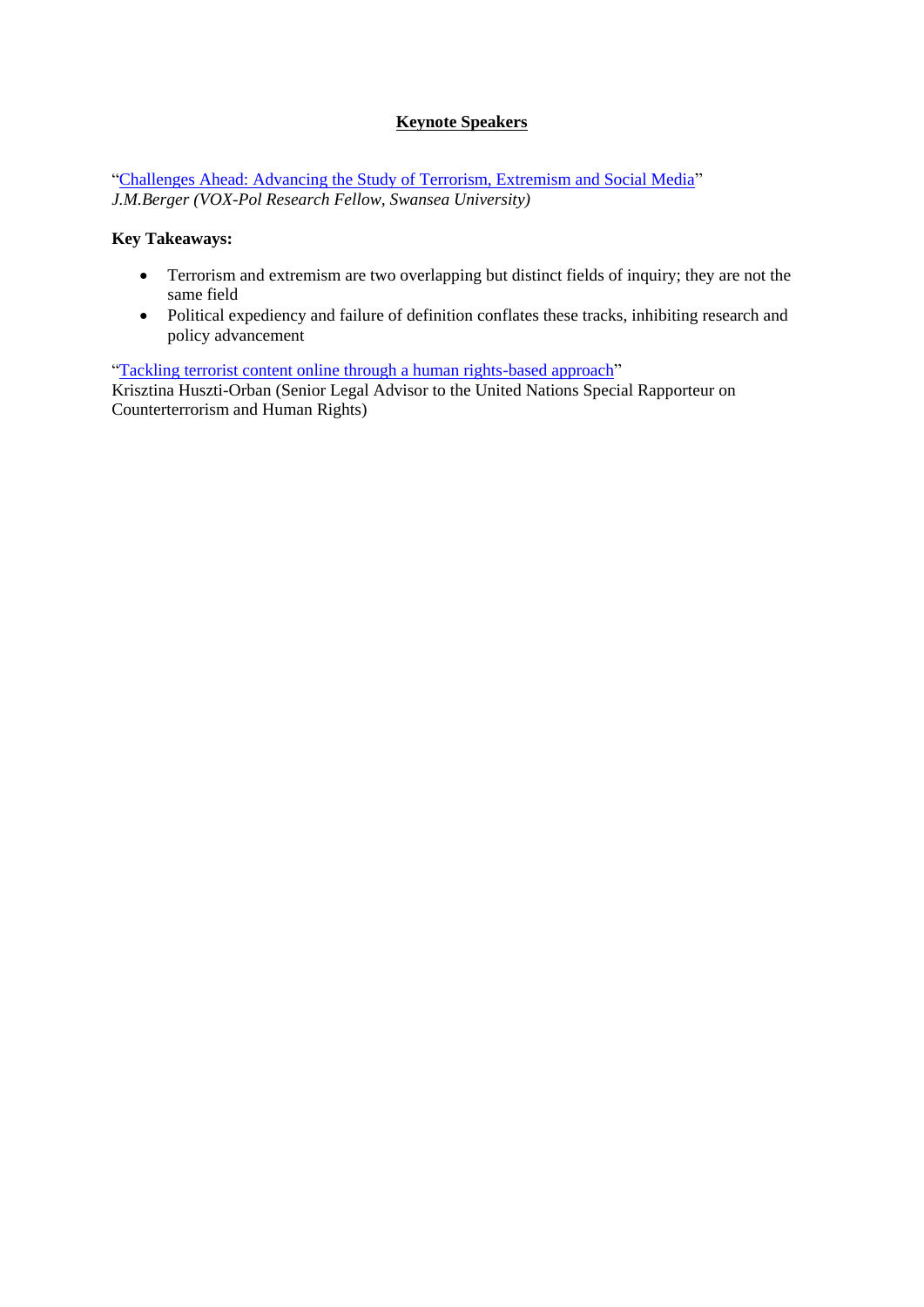#### **Breakout Sessions**

[*Italicised* names are speakers; non-italicised names are non-speaking co-authors]

#### **Panel 1A: Inter-group competition and scapegoating**

"Sovereign but Not Alone: An Examination of Competition and Cooperation Among American Sovereign Citizens Online"

*Matthew M. Sweeney (University of Massachusetts Lowell)*

@MMSweeney1109

The Sovereign Citizen Movement has emerged as a preeminent threat to law enforcement officers and members of the general public in the United States. From 2000 to 2017, Sovereign Citizens were responsible for the deaths of 21 law enforcement officers and 37 civilians, and for the injuries of 25 officers and 50 civilians. Due to the disconnected nature of such a movement, online platforms have become essential to the spread of its' ideas. However, even with the violence associated with them, empirical and primary source research is almost nonexistent. This study will examine the online interactions between Sovereign Citizen websites, paying attention to the level to which Sovereigns cooperate or compete with one another. The question this work will answer is, do Sovereign Citizen websites compete or cooperate with one another? Also, how does this competition or cooperation impact tactical choice and ideological cohesion? The data for this study is a sample of over 70 American Sovereign websites identified through a two-step process; open source keyword-based searches and hyperlink connections between websites. This work hypothesizes that competition between websites will result in greater tactical diversity and lower ideological cohesion.

#### "Islamic State's Hashtag War: Terrorism and the Jewish Community"

#### *Representative from the Community Security Trust*

Focusing on an Islamic State (IS) social media campaign, this presentation will track the origin and journey of a violent antisemitic IS Twitter hashtag urging attacks against Jews globally by using the hashtags #attack\_theJew/#slaughter\_theJew. The presentation will set out how Islamic State's online strategy involved capitalising on an existing Twitter campaign urging attacks against Jews, and propelled it on to a global stage, stamping its authority and ownership over the campaign by appropriating violent and explicit imagery, videos and phrases that it shared amongst its global network. The presentation will set out how the IS campaign dwarfed the original local Twitter campaign and pointed towards the ability of IS to capitalise on real world events, surpass the politics and barriers of local groups and utilise social media to reach a global audience.

#### "Blame Game: Responses to Militant Jihadist Terrorism in the Extreme Right Digital Milieu" *Benjamin Lee (Lancaster University)*

#### @nebulon82

There is a well-established assumption in terrorism studies that violence by militant jihadists 'feeds' the extreme right. However, empirical evidence suggests that the reality of any connections between different forms of extremism is nuanced and dynamic. This paper attempts to better understand how extreme right web spaces react to militant jihadist terrorism using a granular qualitative study of posts made in three extreme right web spaces in the aftermath of three terrorist attacks by militant jihadists in the UK in 2017. The results show common themes between ideologically distinct web spaces. The assignation of blame, identification with victims, and the proposed solutions, all suggest that within the extreme right milieu terrorist violence is interpreted in the light of pre-existing worldviews rather than as a stimulus for new ideas. This work furthers understanding of reciprocal radicalisation and highlights the importance of the transnational extreme right as it exists digitally, a space conceptualised in this paper as the extreme right digital milieu.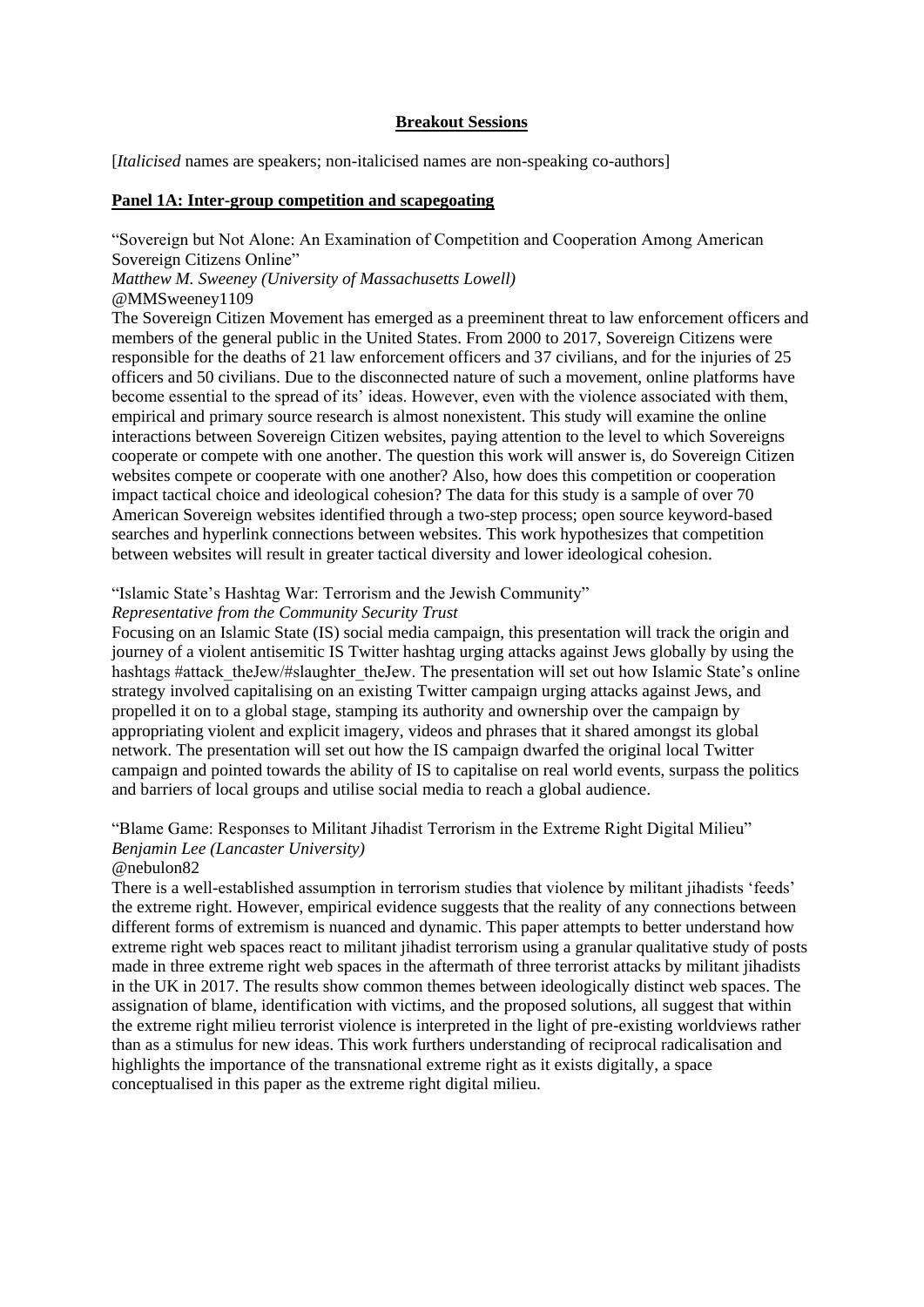#### **Panel 1B: The online/offline nexus**

#### "Radical and extremist use of social media in a conflict between Russian Federation and Ukraine" *Viktor Pushkar (National University of Kyiv)*

Generic theoretical approach is proposed for the social media use in an interstate conflict, including the state, the non-state actors and the proxy actors' involvement. The other part is based on field data, mostly not sufficiently systematic before 2014, and more systematic since 2014 when Ukraine was officially recognized a target of Russian informational special operations. The subject requires interdisciplinary approach, including anthropology, psychology and applied linguistics, leading to creation of mathematical model(s). Most existing works known to us are limited to analysis of texts in English and Russian. However, the important part of relevant narrative is bilingual or available exclusively in Ukrainian. Typical linguistic patterns indicate the agents of influence who received similar instructions. Even limiting the research to Facebook only, we should adapt existing analysis tools to bilingual texts. Regarding the popular concept of information weaponization, we consider the normative influence, operating the specific kind of information which is not explicitly harmful by itself but prepares the target audiences for radical or extremist messages acceptance. Normative influence targets the large group culture and identity, causing full or particular identification with aggressor. The large-scale operations are usually supplemented by boutique informational influences targeting the small groups.

"Affect and Online Extremism: Reflections from the UK's Radical Right"

*Elizabeth Pearson (Swansea University)*

#### @lizzypearson

Much attention is paid by both policy-makers and academics to the ways in which the internet is important to radicalisation. Most research has focused on online 'Jihadist' extremism, engaging an 'outside-in' analysis of the text, pictures and links shared by extremists, and exploring the organisational approach of groups. How 'extreme' members of radical networks describe, understand and reflect on this material is less well explored. This article turns to the British radical right scene, and illustrates the ways in which people active in the EDL, Britain First and the counter-Jihad, understand their online activity. It is based on semi-structured interviews carried out between May 2016 and February 2018, with both male and female participants, leaders and grassroots activists who combat what they believe is the Islamisation of the UK, Europe and the West. The paper explores: participants' affective engagement with social media communities; the mechanisms of online activity; and the tensions apparent in online participation. It suggests the increasingly false dichotomy of online versus offline approaches to radicalisation, and reveals the ways in gender and affect factor in participation in this 'extreme' community.

#### **Key Takeaways**

- Online and offline aren't distinct. They are increasingly entwined
- Emotion matters in radical movements. It's more about 'heart-washing' than brain-washing

"Boots on the Ground? Online and Offline Identities of the Extreme Right"

*Bradley J. Galloway (University of the Fraser Valley),* Ryan Scrivens (Concordia University), Barbara Perry (University of Ontario Institute of Technology), Garth Davies (Simon Fraser University) and Richard Frank (Simon Fraser University) @bjgalloway1717 & @R\_Scrivens

Right-wing extremists, amongst other extremists, continue to exploit the power of the Internet by connecting with like-minded others from around the globe and developing a sense of identity both onand offline. A growing body of literature has been dedicated to exploring this phenomenon, with an interest in how the on- and offline identities of these adherents overlap. Overlooked in these discussions, however, has been an insider's perspective of how adherents' online identities emerge in the offline realm. Drawing from the insights of a former right-wing extremist who was an online recruiter for over 10 years, paired with an open-source analysis of the content found in a popular online space of the extreme right, we explore how the on- and offline identities of right-wing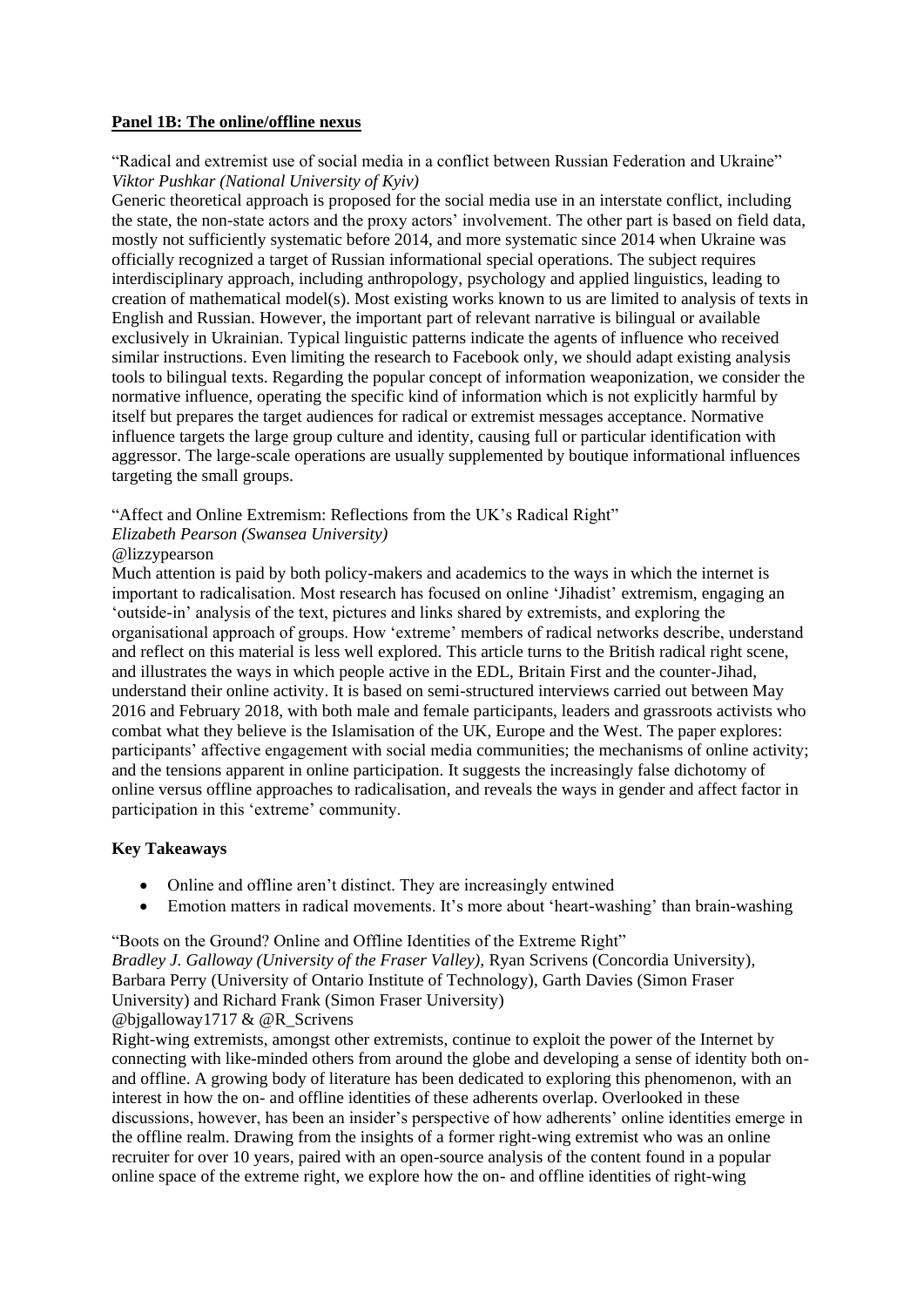extremists connect by differentiating between those who are violent and non-violent extremists. The findings reveal that, while both factions share similar ideological beliefs and a victim mentality, each camp uses distinct strategies to mobilize the movement both on- and offline – tactics that are largely dictated by gurus in the sample.

#### **Panel: 1C Non-English language propaganda**

"Monitoring a periphery of extremism - Education of disintegration in Online Dawah Videos on German YouTube"

*Till J Baaken (Modus; Centre for Applied Research on Deradicalisation)* and Friedhelm Hartwig (Modus; Centre for Applied Research on Deradicalisation)

@tillbaaken & @modus\_zad

Epic stories, *anāshīd* and the friendly Imam from next door – Online Dawah videos are as diverse as the people watching them. These videos do not specifically endorse violence, but can serve as a gateway to interpretations of Islam, which open young people to exploration of more radical interpretations of the religion and in the worst case, towards a path of violence. Defining a periphery is one of the major challenges in the triad of freedom of religion, preventing radicalisation early on, and monitoring content by academics. Exemplified by the scene in Germany it will be discussed how a periphery of extremism engages with its audience using different forms of output online. An analysis of YouTube videos shows a wide array of content disseminated from a multitude of channels. After having examined YouTube using the method of First impression Screening (FIS) a qualitative thematic approach brings to light the hot topics, narratives, actors, and trends in this periphery. Peripheral actors show a high level of professionalism, flexibility, and creativity in reacting to the questions and needs of individuals looking for spiritual or life guidance. On the other hand, more traditional means like the singing of *anāshīd* as well as storytelling are employed to influence the target group emotionally. Additionally, leading German activists are well embedded in the dynamic transnational network of worldwide Salafi and Wahhabi content production such as the translation of lectures, books, sermons, videos, and images. First findings of the project in the form of a typology of different videos as well as the major trends and actors will presented

#### **Key Takeaways**

- The periphery of Islamist extremism use framing techniques to try and align the worldview of the viewers with their own. Using diagnostic and prognostic framing the producers of legal content on YouTube use narratives of a Salafist-Wahhabist interpretation of Islam and hence can act as a gateway for some viewers to more extremist views.
- The network of the channels on YouTube forms an echo chamber that so far has not been penetrated by counter narratives. Several channels fulfil a function of a gateway to the periphery content, knowingly or unknowingly. Some of these actors may be strong allies in countering extremist narratives.
- The Islamist echo chamber on YouTube is enforced by the recommendation "Up next" algorithm. Counter narratives must try to penetrate this algorithm to have any real impact; otherwise, the target group will not be reached on the platform.
- Deleting channels in the periphery of extremism has the opposite of the intended effect. Content reappears on smaller channels and the deleted actor gains popularity.

"User-generated, pro-Islamic State media in tertiary languages: Bushra and Georgian-language propaganda"

#### *Bennett Clifford (George Washington University Program on Extremism)* @\_bCliff

At their peak of production, Islamic State (IS) media divisions produced and translated content into a litany of world languages, providing a worldwide, multilingual base of supporters with accessible content. "Top-down" production and dissemination of Islamic State media products in a handful of official languages—namely Arabic and English—continues to receive a lion's share of scholarly analysis on the topic, sometimes at the expense of exploring unofficial media and media in less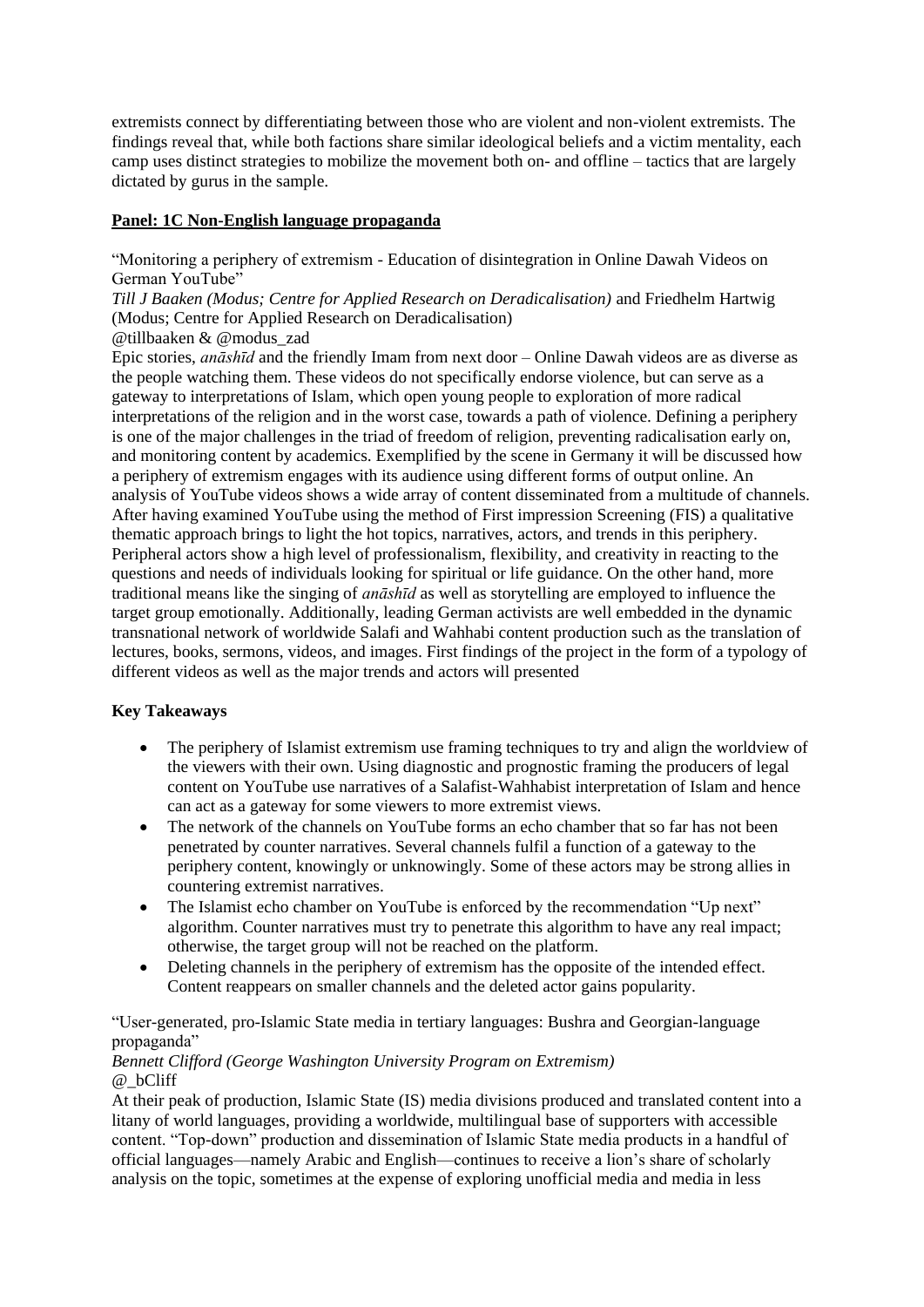common languages. As a test case of how individual bases of supporters respond to the lack of officially-produced IS media in their native languages, this study analyzes a corpus of over 200 images produced by the media outlet "Bushra" (Omen) and disseminated via its Telegram channel. Analysis of this case shows that producers of tertiary language propaganda oftentimes have more leeway to blend top-down messaging with local issues and grievances. If successful, unofficial distributors can and do play a role in convincing IS central media outlets to produce official content in tertiary languages. This example of bottom-up diffusion of localized, unofficial content is highly significant for future efforts to understand the interplay between official and unofficial jihadi media

#### **Panel 1D: ISIS Media Communication**

"Radical Islamist English-Language Online Magazines: AQ & IS Approaches, Interactions with Perpetrators, and Futures"

*Pamela Ligouri Bunker (TRENDS Research & Advisory) and Robert J. Bunker (Safe Communities Institute (SCI) at the USC Price School of Public Policy)* @DocBunker

The presentation will provide an overview of a multi-year research project conducted for SSI, US Army War College resulting in the publication of two books [one published; *Radical Islamist English-Language Online Magazines* and one forthcoming; *The Islamic State English-Language Online Magazine Rumiyah (Rome)*]. It will begin with an overview of the two-linked projects and explain the place of English-language online magazines within the larger context of Radical Islamist social media. It will then give an overview of Al Qaeda and Islamic State approaches to their Englishlanguage online magazines (as well as eBooks), noting the differing strategic approaches. Selected interactions between perpetrators of terrorist incidents directed against the West and IS/*Rumiyah* magazine will then be discussed related to the time frame of this magazine's publication (Sept 2016- Aug 2017). These interactions focus on perpetrator self-identification as an IS operative, known associations, contraband IS materials, and the use of magazine TTPs as well as magazine/greater IS declared links (such as the 'Soldier of the Khilafah' designation) back to the perpetrator. The final section of the presentation will discuss the future of radical Islamist English-language online magazine use and the benefits a magazine format has for cohesive narrative articulation versus other social media approaches.

"The Modern Phoenix: Documenting the Insurgent Campaign of the ISI (2008-2013)" *Craig Whiteside (US Naval War College)*, Max Baker, Fatih Celeney, Anas Ellalame, Alex Newhouse and Ian Rice

@CraigAWhiteside

#### "Transmitting the Caliphates, Real and Imagined"

*Haroro Ingram (George Washington University Program on Extremism), Jade Parker (Columbia University), Craig Whiteside (US Naval War College),* Audrey Alexander (George Washington University Program on Extremism) and Daniele Raineri (Il Foglio).

@haroro\_ingram, @cyberAOR, @CraigAWhiteside, @Aud\_Alexander & @DanieleRaineri The Islamic State media department has morphed into a world class media enterprise with a sizable presence in local markets, concrete influence over its global media affiliates, and an expansive online presence. This research paper builds on a previous history of the media department to trace its efforts since 2016 to survive a sustained counter-terrorism campaign designed to reduce its impact on global populations. The focus of the paper is to answer questions on the organizational design, technology, and leadership of the department. Using primary source material, the research highlights the careful line Islamic State media officials walk in controlling content while still maximizing its distribution to consumers.

#### **Panel 2A: Strategies for online counterterrorism**

"Mass surveillance on Social Media: Will 2018 be a turning point in the European Court of Human Rights' case law?"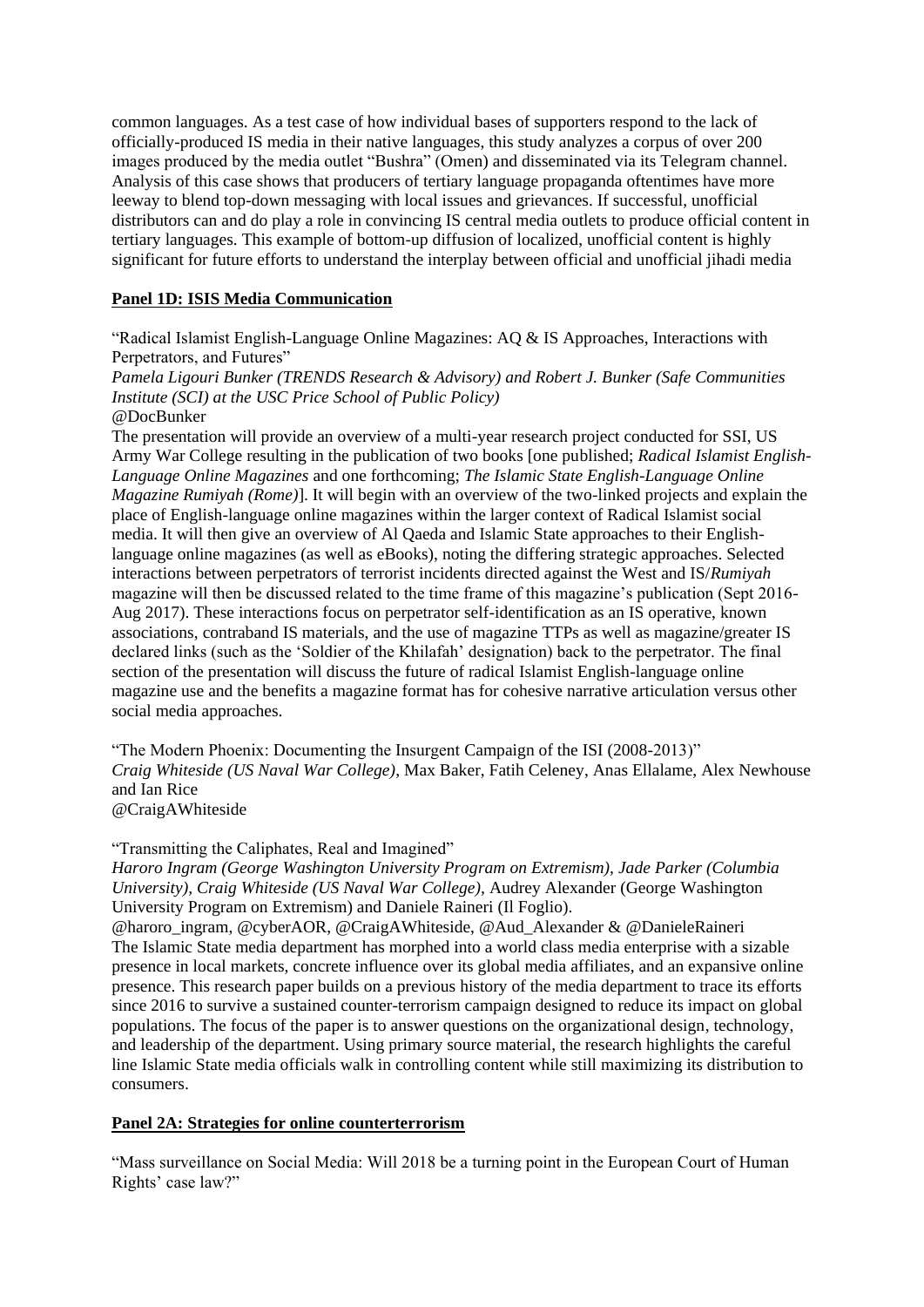#### *Katia Bousliman (Université Grenoble-Alpes)* @bouslika

"It is clear that bulk interception is a valuable means to achieve the legitimate aims pursued, particularly given the current threat level from both global terrorism and serious crime" said the European Court of Human Right in the highly expected decision *Big Brother Watch v. United Kingdom* in September 2018. This ruling, added to the *Centrüm for Rattsiva v. Sweden* case in June 2018, shows that the European Court of Human Rights accepted that States can adopt mass surveillance policies in the name of the fight against terrorism. This presentation will present how the European Court of Human Rights slightly overturned its jurisprudence in mass surveillance and what will be the consequences for mass surveillance on Social Media.

"Tackling Online Extremism through Takedowns: A Critical Analysis of the NetzDG" *Reem Ahmed (University of Hamburg)*

#### @RAhmed105

Up until recently, the EU and its Member States have largely relied on a series of 'soft' law obligations and voluntary cooperation from hosting platforms to aid them in the fight against illegal terrorist content and hate speech. A turning point in this shift from 'soft' to 'hard' law was the introduction of the German Network Enforcement Act (Netzwerkdurchsetzungsgesetz – NetzDG), which places financial burdens on social media companies for 'consistently' failing to remove content that violates any of the 22 statutory offences identified in the German criminal code. The NetzDG came into full force in January 2018, and since then, the UK and EU have put forward similar proposals in the form of the Online Harms White Paper and the proposal for a Regulation on preventing the dissemination of terrorist content online, respectively. Given the significant developments in Internet regulation across Europe, this presentation reflects on the first 18 months since the NetzDG came into force. Using transparency reports from Google, Facebook, and Twitter, as well as relevant case law, I examine whether there is any evidence to suggest that social media companies affected by the law are 'over-blocking' reported content and to what extent freedom of speech is being upheld and safeguarded by the German courts. Finally, I outline and compare the proposals put forward by the EU and UK alongside the NetzDG.

#### **Key Takeaways**

- The future of takedowns: increased reliance on "hard" laws, which warrant the removal of illegal and potentially legal content on multiple hosting platforms with stricter time limits
- Relying on formal laws, rather than a variety of Community Standards/Guidelines from different platforms, would not only add clarity and transparency to the process of takedowns, but also reduce the risk of extremists exploiting these very inconsistencies in Internet governance

# "'I Speak for the Trees': #PineTreeTwitter from Eco-fascism to Xenofeminism." *Brian T Hughes (American University)*

#### @mrbrianhughes

As the threat of ecological collapse looms ever-larger, and crises of social dislocation and cultural instability continue to proliferate, the face of eco-extremism is changing. Environmental radicalism a largely leftwing movement during the 1990s and 2000s—has taken an increasing turn away from its onetime association with the politics of liberation. In its place, misanthropy, anti-egalitarianism, and even racist mysticism are coming to define the moral and ideological core of certain eco-extremists. This range reflects a spectrum of ideological tendencies which do not easily conform to existing operational definitions of left- and right-wing. So-called "pine-tree twitter" (named for the pine tree emojis often incorporated into user profiles) is a publicly-accessible space in which these new ecoextremists express themselves. This paper presents an overview of the rhetorical habits, ideological postures, and moral concerns of these emerging extremist groups. In doing so, it hopes to contribute to a developing groundwork for the study of this potentially significant new vector of extremism.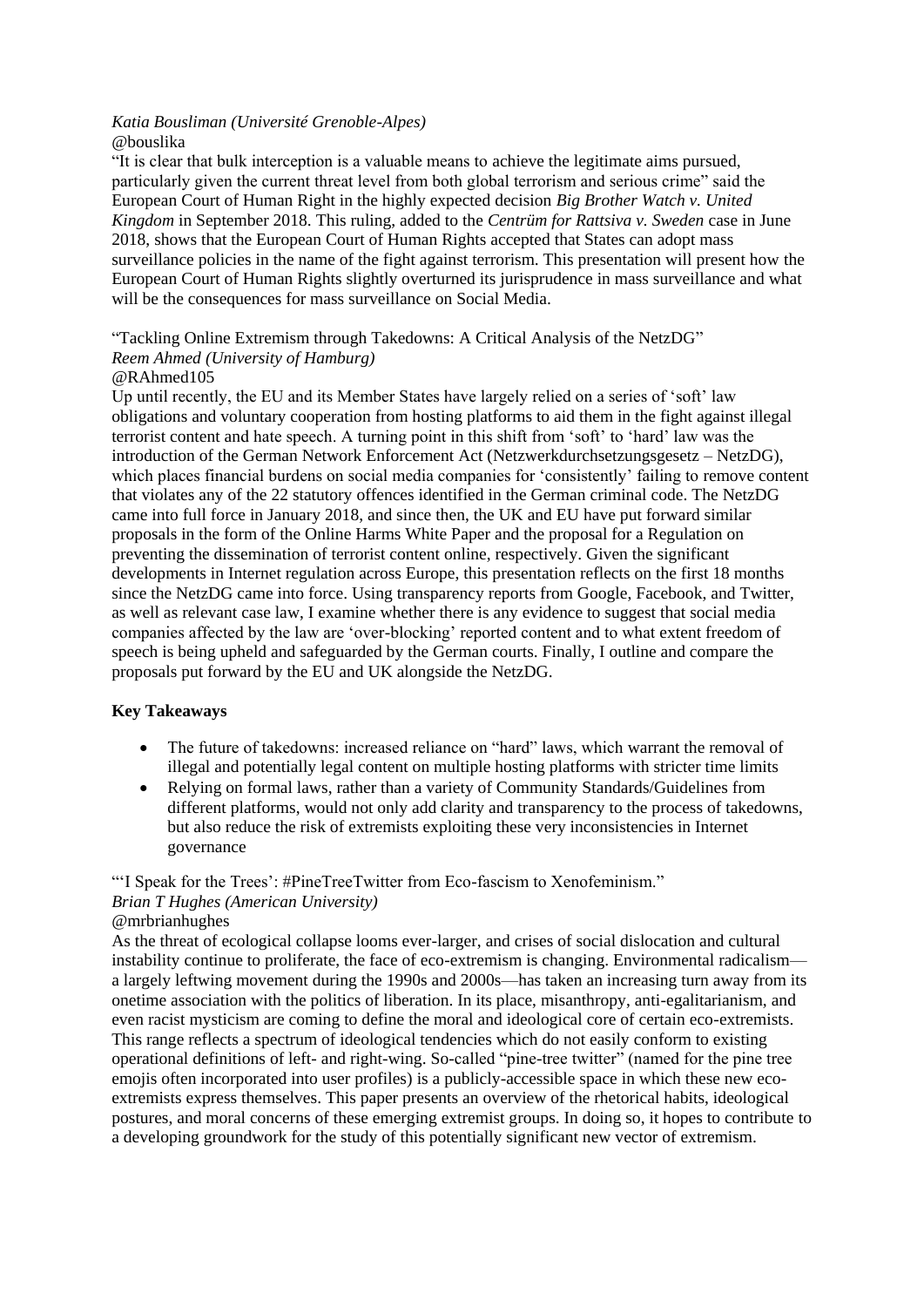#### **Key Takeaways**

- The global climate crisis may lead to a dissolution and reorganization of ideological commitments among extremists.
- We are today seeing the emergence of such new ideological commitments, in the form of an eco-extremism that does not easily track with the conventional left-right/authoritarianegalitarian political axis.

#### **Panel 2B: Telegram**

"From Telegram to Twitter: The Lifecycle of Daesh Propaganda Material"

#### *Mohammed Al Darwish (M&C Saatchi World Services)*

The paper examines the ways through which Daesh official media channels and "fanboys" utilise Telegram to disseminate propaganda material. The paper charts Daesh's efforts to push its content past Telegram into Twitter and the role "fanboys" play in promoting that content. Therefore, it lists the typical life-cycle of sharing a propaganda material: from Daesh channels announcing the imminent release of a propaganda material, to fanboys urging each other to prepare to "invade" Twitter by supplying already activated Twitter accounts and passwords, to finally Daesh releasing the content and fanboys' uploading it on multiple social media and content sharing platforms. As such, the paper looks at some of the ways Daesh sympathisers have been using popular online storage websites to multiply the content online along with their use and calls for popular hashtags to be used when sharing Daesh material on Twitter.

#### **Key Takeaways**

- Daesh are involved in a coordinated and sophisticated campaign of hashtags and @reply hijacking
- Analysis has shown that Telegram accounts provide activated accounts for Daesh supporters to disseminate material on Twitter
- Telegram accounts instruct Daesh about dissemination strategy, trending hashtags and potential target profiles

"ISIS Culture on Telegram"

*Chelsea Daymon (American University)* @cldaymon

Culture is an instrumental element in understanding the ecosystem and functions of a group. Culture provides unity, identity, and belonging, while helping to define shared patterns among members. Definitions of culture vary; however, it can be agreed that culture helps shape the customs, beliefs, and social behaviors of individuals, making it a powerful component for understanding groups. Despite its loss of territory, supporters of the Islamic State of Iraq and al-Sham (ISIS) are still active on the encrypted messaging platform Telegram. Official and semi-official channels continue to disseminate breaking news announcements, magazines, videos, photo reports, and other informational products, while pro-ISIS chats expand on these by offering a hybrid version of jihadi culture found in the online environment. There are cultural similarities between the online and offline environments, while there are also differences. Understanding jihadi culture in the online setting, is of vital importance since terror groups are utilizing platform like Telegram at an unprecedented rate. One could even argue that with its loss of territory, online jihadi culture, helps sustain ISIS in the longterm ensuring a continuation of ideas, support, and mobilization, which future groups will learn from. "Investigating the digital caliphate on Telegram platform through the digital ethnography: from jihadi multi-level propaganda to a multi-actor service network"

#### *Nicolò Giuseppe Spagna (Catholic University of Sacred Heart in Milan)*

The study analyses the pro-IS digital movement on Telegram platform through the digital ethnography approach. This study is a small part of a more extensive ethnographic research on Telegram in which the process used to collect information has involved a covert participant observation within the digital platform that took nearly two years. The proactive monitoring has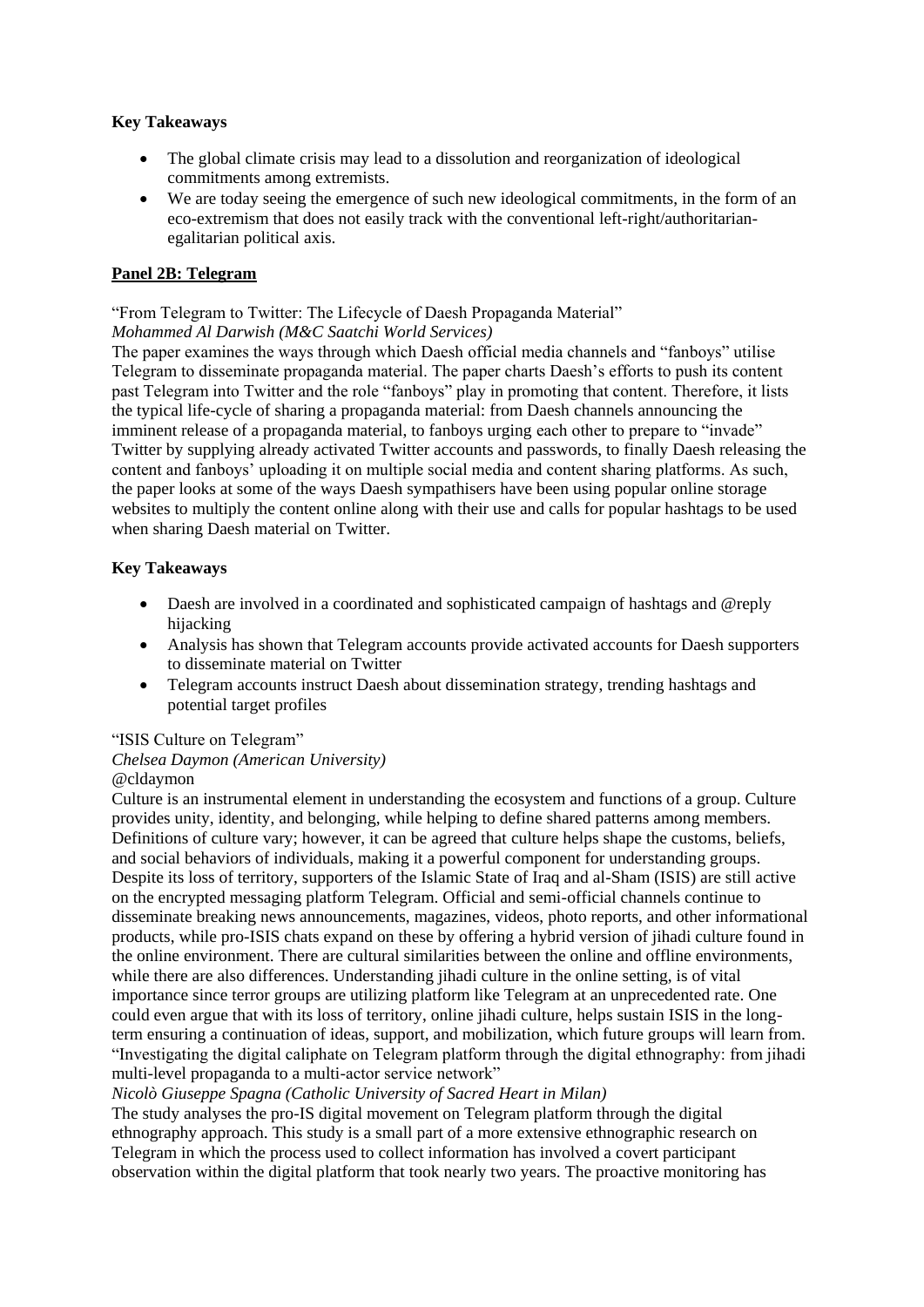permitted to capture how jihadist movement protects its virtual network. Indeed trust-building process, based on the linguistic-religious and the cooptation system, has emerged as relevant in this respect. This study also focused on one of the main extensive service provided in the digital caliphate – lone-actor terrorism instructional materials – underlining a new rising trend of remote-controlled terrorism called "Terrorism on Demand". It has been also observed that the jihadi extremists consider Telegram platform not a simple messaging application, but an extension of the caliphate – a jihadist service provider - that provides several services to users. Telegram platform plays a key role in communication amongst IS supporters generating an ecosystem based on a multi-actor service network. Finally some considerations have been made in relation to the use of covert participant observation as a precious tool to penetrate and gain a better understanding of terrorist digital communities that would not be otherwise possible to study

#### **Key Takeaways**

- "Terrorism on Demand" summarizes a new model of an underground remote warfare that has been observed on pro-IS Telegram net through digital ethnography.
- Digital caliphate on Telegram acts as a multi-actor service network. Multiple actors work as interconnected networks providing services in a collaborative way. Social informal control helps to protect pro-IS Telegram net, increasing also its resilience.
- Keeping one-step ahead of terrorists requires an understanding of their social habits by exploiting their social vulnerabilities. Digital ethnography is a powerful tool to collect interpretational keys in this way.
- "Think like a terrorist" is a practical way to face terroristic issues. Evolution of terrorism is fast. It's time to question our methods and tools in order to develop efficient counter-terror measures.

#### **Panel 2C: South and South-East Asia**

"Myanmar's Media-Savvy Monks: How Buddhist Extremists Harness Social Media to Incite Anti-Muslim Violence"

*Teresa Barros-Bailey (Moonshot CVE) and Franz Josef Berger (Moonshot CVE)* @tharrosbailey  $&$  @franz\_i\_berger

The violent extremism of Buddhist ultranationalists poses an imminent threat to ethno-religious minorities in South and Southeast Asia. In Myanmar, the 969 Movement and its leader, Ashin Wirathu, known as the "Buddhist bin Laden", have traditionally used 'mainstream' platforms such as Facebook as a conduit through which to spread alluring disinformation myths and hate speech about ethno-religious minority groups, particularly Muslims. Facebook came under fire in early 2018 for the actions of these extremist monks, who were using the platform to spread hate and encourage violence towards the Rohingya Muslim minority. Since then, Buddhist violent extremists in Myanmar have faced expulsion from the mainstream platforms they have until now relied on to aid their cause. This paper explores how Buddhist violent extremists have historically harnessed the power of social media to incite anti-Muslim violence in Myanmar, and how they have responded to the increasingly aggressive policies of the same social media platforms. We will present new primary data, gathered using Moonshot CVE's proprietary technological tools, to shed some light on the social media activities of Buddhist extremists and their audience in Myanmar. In doing so, we aim to determine whether suspensions of accounts have been successful in purging Buddhist violent extremist material in Myanmar, or whether they have simply pushed content onto other platforms.

#### **Key Takeaways**

- 38% of Myanmar's population have joined Facebook since 2011. Buddhist extremists have capitalised on this golden opportunity by deliberately spreading anti-Muslim hate further and faster than ever before.
- If Islamic State is paying attention to Buddhist violent extremism, then we should be too.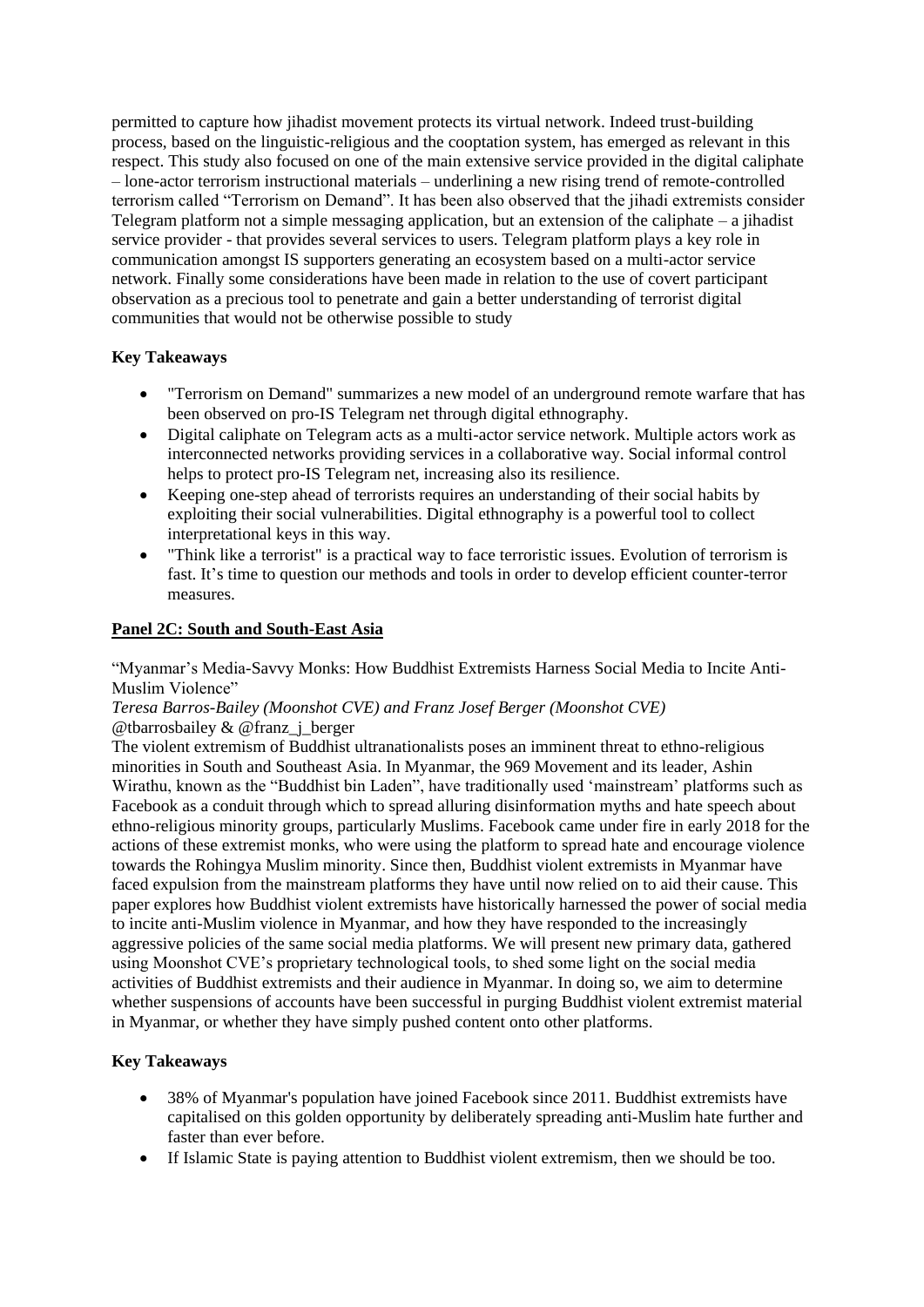"Evaluating local efforts in Mindanao to confront Islamic State East Asia 'influence operations'" *Haroro J. Ingram (George Washington University Program on Extremism)* @haroro\_ingram

In the aftermath of the Maute-Hapilon led siege of Marawi, Philippines in 2017, local civil society groups mobilized to confront Islamic State East Asia (ISEA) 'influence operations' across Mindanao. The case of Islamic State East Asia in the Philippines offers important insights into the interaction of top-down (e.g. Islamic State outreach to the region) and bottom-up (e.g. local actor outreach to Islamic State) forces and its implications for how local civil society combats these threats. Drawing on the findings of an 18-month study, this paper analyses the campaign, message, roll-out and evaluation design of two civil society run campaigns that fused offline and online efforts to confront violent extremist influences in their local areas. It then presents the 'reach' and 'impact' evaluation results for each campaign and identifies key 'lessons' for scholars and practitioners.

#### **Key Takeaways**

- It can often be difficult to convince western C/PVE practitioners and scholars that strategic communications, i.e. persuasive communication towards a strategic goal, is an important tool for countering and preventing violent extremism. We have had no such difficulties in Mindanao. It says a lot, I think, that those who witness violent extremism largely through a computer screen thousands of kilometres from any actual threat should flippantly dismiss the importance of persuasive communication while those whose lives depend upon it being effective for their survival embrace it.
- Effective training must achieve more than just the understanding of our strategic communications methodology and an ability to practically apply it. Shaping the mentality of individuals and the culture of teams is equally important. Our strategic communications workshops emphasise the importance of being persuasive, methodical and evidence-based. This requires competency in the method but also the right mentality and culture.
- In less than two years our team have rolled-out strategic communications training to over 525 P/CVE and peace advocates across Mindanao. We have a comprehensive system of 'learning impact', 'retention' and 'application' evaluations to monitor the effectiveness of our C/PVE strategic communications capacity building effort. As you can see from these 'learning impact' results, 5-10 times as many workshop participants are able to answer basic competency questions accurately after receiving our strategic communications method. This highlights both a severe deficit in basic competencies amongst C/PVE and peace advocates in Mindanao but also the effectiveness of the training.

#### "Indonesian online extremism: latest trends and techniques"

#### *Mark Wilson (Jane's by IHS Markit)*

#### @M\_DubU

Following a spate of terror attacks in May 2018, the Indonesian authorities renewed their online crackdown on Islamist extremism. However, open source research and social media monitoring indicates this crackdown has been only partially effective, with online Indonesian militants still able to spread their messages on various social media platforms and websites. This briefing will explore the ecosystem of Indonesian online extremism, looking at how militants operate online and how they are indirectly supported by a range of pro-jihad websites and organisations.

#### **Key Takeaways**

- The Indonesian online extremist community is made up of three parts: Online jihadists, projihad websites and NGOs that mask their support for jihad through humanitarian work
- Telegram will for now remain the key platform for Indonesian supporters of Islamic State, but this may change, with Indonesians beginning to experiment with decentralised social media networks like Minds.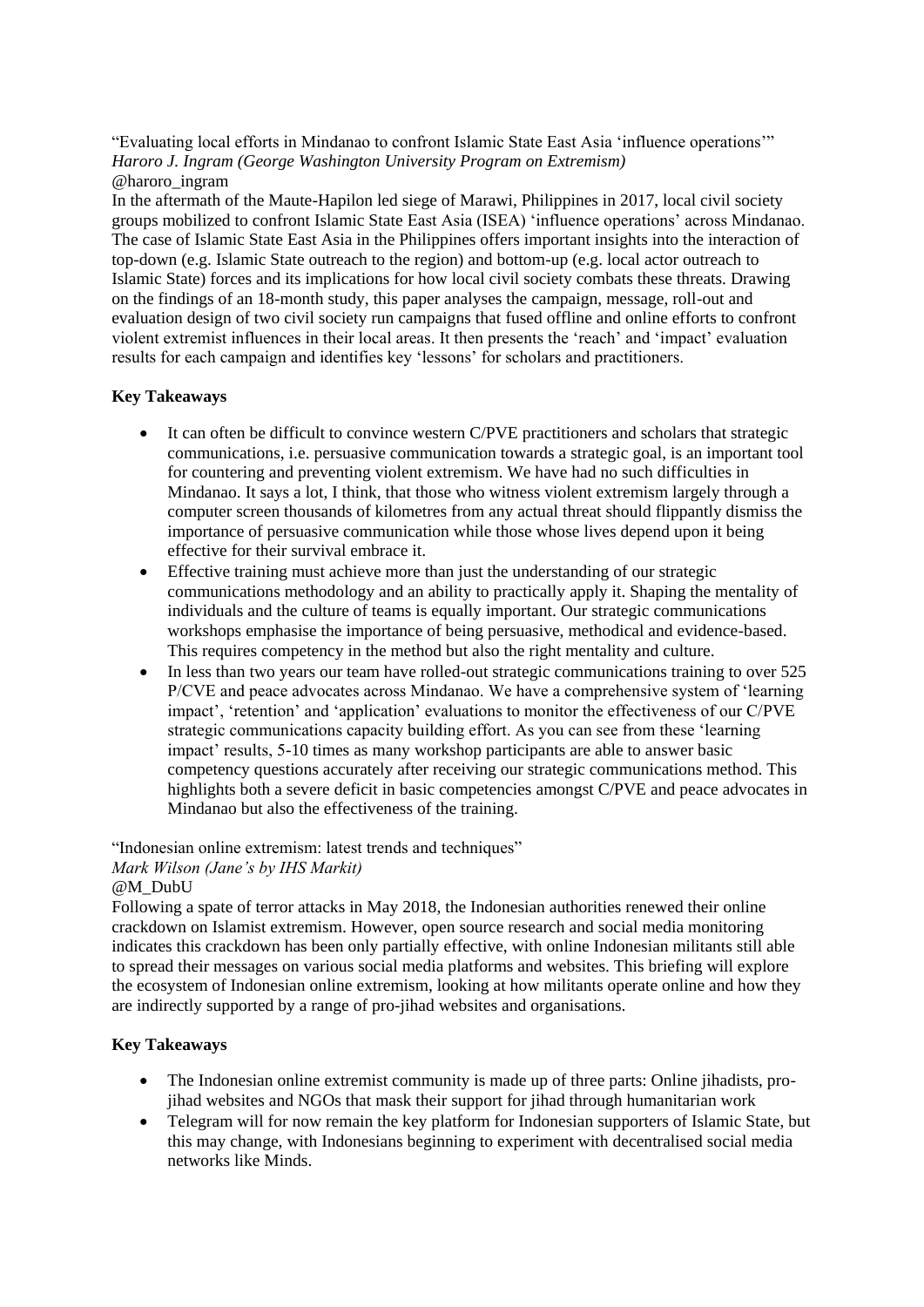• The longer-term threat may come from media outlets aligned with Jemaah Islamiyah, which while not overtly calling for violence, are building support for jihad through online religious outreach activities.

#### **Panel 2D: Engagement with online extremist content**

"Vulnerable or just having a laugh? Diverse youth responses to online violent extremism" *Lise Waldek (Macquarie University) and Julian Droogan (Macquarie University)* This paper presents findings drawn from empirical research conducted as part of an Australian Research Council (ARC) Discovery Grant into youth perceptions and engagements with online violent extremist materials. To date, the majority of research into online violent extremism conceived of the audience as passive and vulnerable, primed for radicalisation by virtue of cursory traits such as demographics or religious belief. Drawing from literature in the field of media studies that positions the audience as an active agent in the communication process, this paper prioritizes the voices of youth audiences  $(12 - 17)$ . It explores the diverse responses to violent extremist content, and ways young people demonstrate resilience to exposure. The paper maps the findings from a survey of 1000 young people from across New South Wales, Australia, conducted in June 2018. The survey findings show that young people identify a range of media types and content as violent and extreme and access this material through a wide variety of platforms. Exposure to this material saw young people experience various emotions from anger through to humour and bragging rights. Responses ranged from sharing the material online, to deleting it and/or reporting it. Prioritizing the voice and experience of the usually silent audience, young people, provides insight into their levels of resilience to violent extremist messaging.

#### **Key Takeaways**

- Terrorism research into online violent extremism often silences the voice of youth audiences and assumes them to be passive and without agency.
- Young people identified a diverse range of content as violent and extreme.
- Youth audiences reactions to violent extremist content display complex emotions from anger to humour and bragging rights, which may suggest strategies of resilience to violent extremist content.

#### "Engaging with online extremist material: experimental evidence"

#### *Zoey Reeve (Newcastle University)*

#### @ZoeyReeve

Despite calls from governments to clamp down on violent extremist material in the online sphere, in the name of preventing radicalisation and therefore terrorism, research investigating how people engage with extremist material online is surprisingly scarce. The current paper addresses this gap in knowledge with an online experiment. A mock extremist webpage was designed and (student) participants chose how to engage with it. Several social psychological individual-level factors were included in the study. A mortality salience prime (being primed to think of death) was also included. Mortality salience did not influence engagement with the material but may have led to disidentification with the ingroup. Whilst interaction with the material was fairly low, those that did engage tended to indicate preference for hierarchy and dominance in society, stronger identification with the ingroup, higher levels of radicalism, and outgroup hostility. More engagement with the online extremist material was also associated with increased likelihood of explicitly supporting the extremist group. These findings show that indoctrination, socialisation, and ideology are not necessarily required for individuals to engage attitudinally with extremist material. This study is not conducted on the dependent variable, therefore shedding light on individuals who do not engage with extremist material.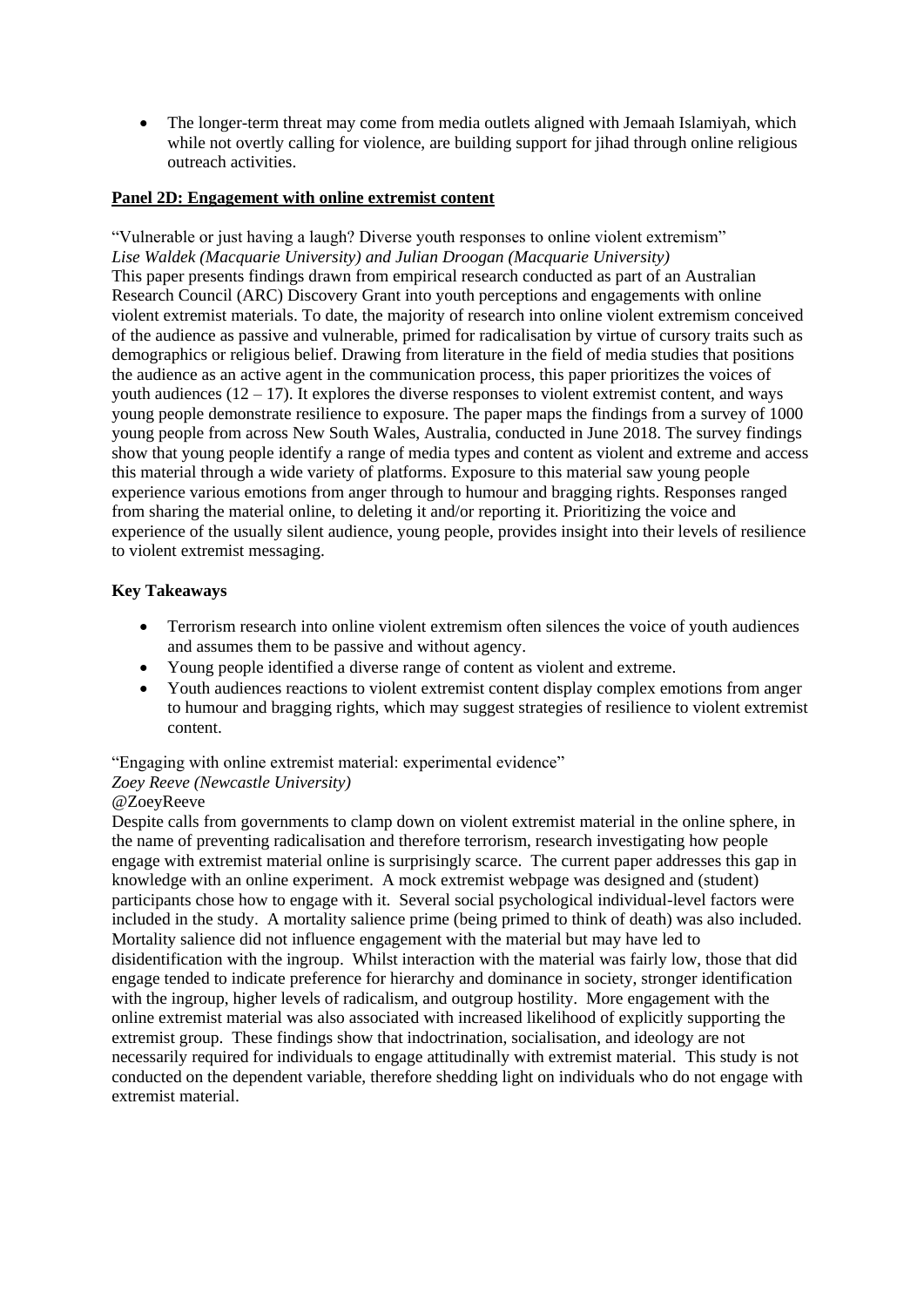#### **Key Takeaways**

- Most people do not engage with online extremist material, but those who do share certain traits that we would not know about by conducting research on the dependent variable.
- Extremist material can have the effect of promoting disidentification away from an ingroup, meaning that whilst it may promote radicalisation in some people, in most others it has an inhibiting effect.
- Engagement with extremist material online predicts explicit support for extremist groups. In the real world, this type of engagement/support may lead to further exposure to extremist material, and/or attention of recruiters/mobilisers.

#### "Exposure to Violent Extremist Content on Social Media: An Audience Perspective" *Muneer Hamaid (Macquarie University)*

This paper examines how young people react to violent extremist content on social media. An analytical framework is adopted combining the Multistep Flow of Communication and Uses and Gratification Media Theories to interpret the agency of social media audiences. Data was collected using an incentivised online survey targeting a sample of Australian university students, which uses both qualitative and quantitative questions to explore a series of research questions:

- Do individuals actively seek online violent extremist content? What drives them to do so?
- What drives individuals whether or not to report violent extremist content to platform administrators?
- What is the extent of prevalence of the echo chambers and temporal compression phenomena?
- What is the extent of normalisation of exposure to violent extremist content in today's online experience?
- What content typology respondents perceive as violent extremist and why?
- What is the breakdown and intensity of the experienced emotive responses?
- How do individuals utilise social media functions and offline actions to react to online violent extremist content?

Early results suggest a relation between gender and the type/intensity of experienced emotive responses. A relation also exists between gender and the prevalence of echo-chamber/temporal compression effects. Overall, respondents cite a perceived lack of effectiveness/action on the platform's part as the most common reason for not reporting violent extremist content. Results also show that audience perception of what constitutes violent extremist content is widely varied.

#### **Key Takeaways**

- Right wing extremism has overtaken religious extremism as the most prevalent ideological type behind violent extremist content on social media today.
- Men aged between 18-25 are eight times more likely to experience amusement than women in response to viewing violent extremist content on social media.
- Some respondents report that the presence of graphic content warning drove them to consume content they would not otherwise consume.

#### **Panel 3A: Online terrorist financing**

"Public-private collaboration to counter the use of the Internet for terrorist purposes: What can be learnt from efforts on terrorist financing?"

#### *Florence Keen (RUSI)*

In response to the use of social media and other online communication services for terrorist purposes, communication service providers (CSPs) face growing expectations to proactively detect, remove and/or report terrorist content. The emerging regulatory regime features significant parallels with global efforts to protect the financial system from terrorist financing. Under counter-terrorist financing (CTF) rules, financial institutions must take measures to prevent the use of their services for terrorist purposes and report suspicious activities. Based on a literature review and semi-structured interviews with representatives from both CSPs and the financial sector, this paper reviews how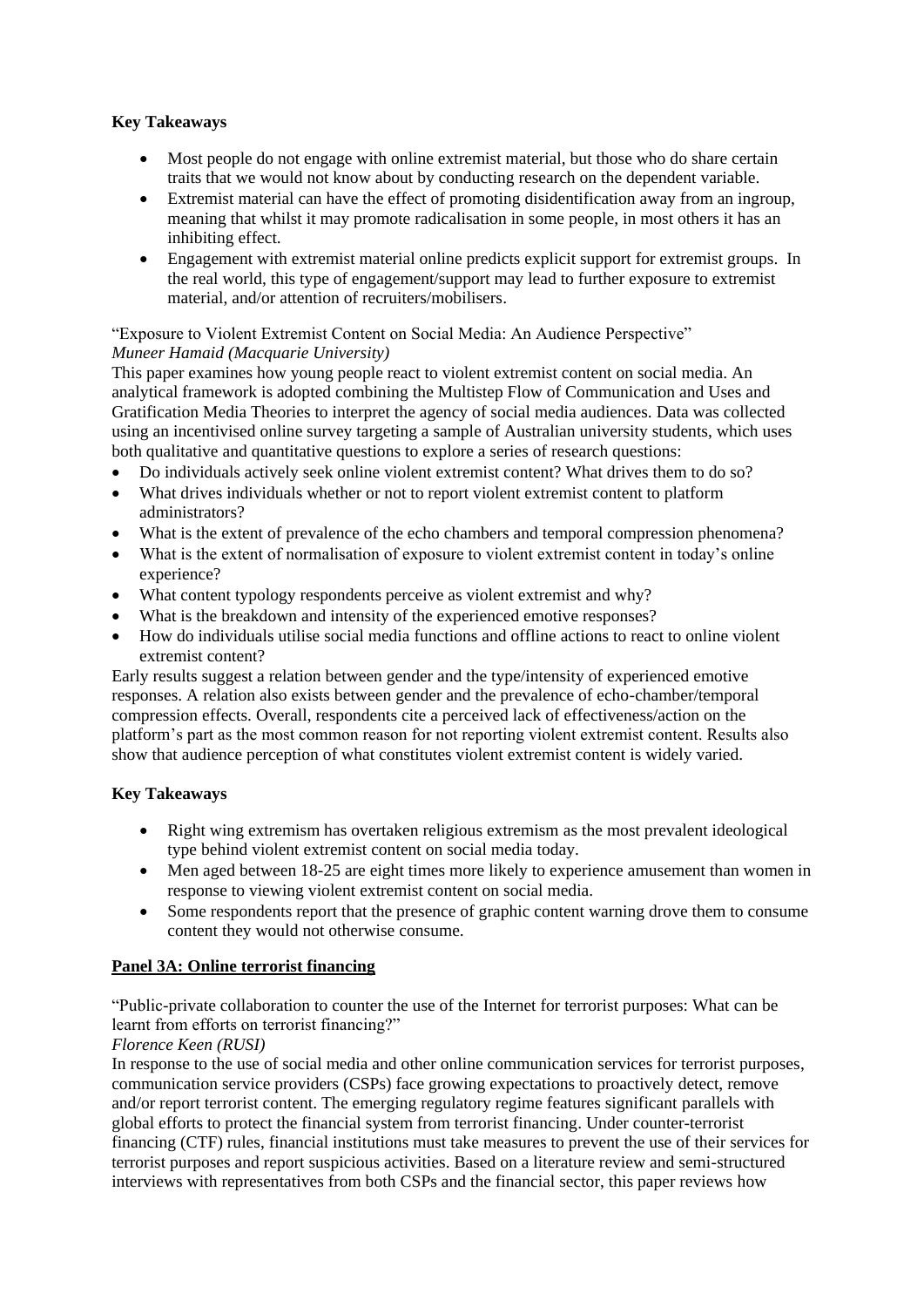lessons learnt from the CTF context can inform the response to the online terrorist threat. The paper analyses the unintended consequences of regulations; objectives for public-private collaboration, and the key elements required for a collaborative model.

"Crowdfunding Extremism: How Extremist Groups Use Crowdfunding Platforms" *Shahed Warreth (Dublin City University)* @libyenne\_

While extremist groups are well financed, little research has been carried out on how they use crowdfunding to finance their causes. This research will explore the advantages and disadvantages crowdfunding poses to such groups, how crowdfunding fits into terrorist financing more widely, and how such campaigns are disseminated on social media.

#### **Key Takeaways**

- The periphery of Islamist extremism use framing techniques to try and align the worldview of the viewers with their own. Using diagnostic and prognostic framing the producers of legal content on YouTube use narratives of a Salafist-Wahhabist interpretation of Islam and hence can act as a gateway for some viewers to more extremist views.
- The network of the channels on YouTube forms an echo chamber that so far has not been penetrated by counter narratives. Several channels fulfil a function of a gateway to the periphery content, knowingly or unknowingly. Some of these actors may be strong allies in countering extremist narratives.
- The Islamist echo chamber on YouTube is enforced by the recommendation "Up next" algorithm. Counter narratives must try to penetrate this algorithm to have any real impact; otherwise, the target group will not be reached on the platform.
- Deleting channels in the periphery of extremism has the opposite of the intended effect. Content reappears on smaller channels and the deleted actor gains popularity.

#### "Researching Cryptocurrencies as a Source of Funding for Extremist Activities Online" *Lorand Bodo (Tech Against Terrorism) and Benjamin Strick (OSINT analyst)* @LorandBodo & @BenDoBrown

A vast majority of the literature on terrorism financing focuses on large terrorist organisations. Less attention has been given to extremist groups, particularly right-wing extremist entities. Even less is known about how these entities utilise cryptocurrencies to finance their activities. To this end, this study seeks to explore the role of cryptocurrencies in extremist financing to gain a more nuanced understanding of its appeal to right-wing extremist groups, as well as shedding light on the finance mechanisms used, to identify potential disruption-points. The ultimate goal is to develop a robust methodology for researching cryptocurrency-based finance activities employed by extremist entities online and to identify strategies to trace and find sources with start and end points of cryptocurrency financing. To do so, the Daily Stormer is used as a case study, in which various OSINT tools and techniques are employed and evaluated in terms of suitability. This project will cover the surface, deep and dark web to uncover as much as possible of Daily Stormer's cryptocurrency-based finance operations. To our best knowledge, this is the first study that explores cryptocurrencies as a source of funding for right-wing extremist entities and how these finance operations could be countered.

#### **Key Takeaways**

- The literature around terrorist financing focuses predominantly on Salafi-jihadist organisations
- In particular its methods to raise, store and move funds for financing terrorist activities as well as sustaining the group
- Less attention has been paid to XRW individuals/groups. In fact, "there has been as yet no attempt to understand how these individuals and groups raise funds" (Keatinge, Keen & Izenman, 2019: 12)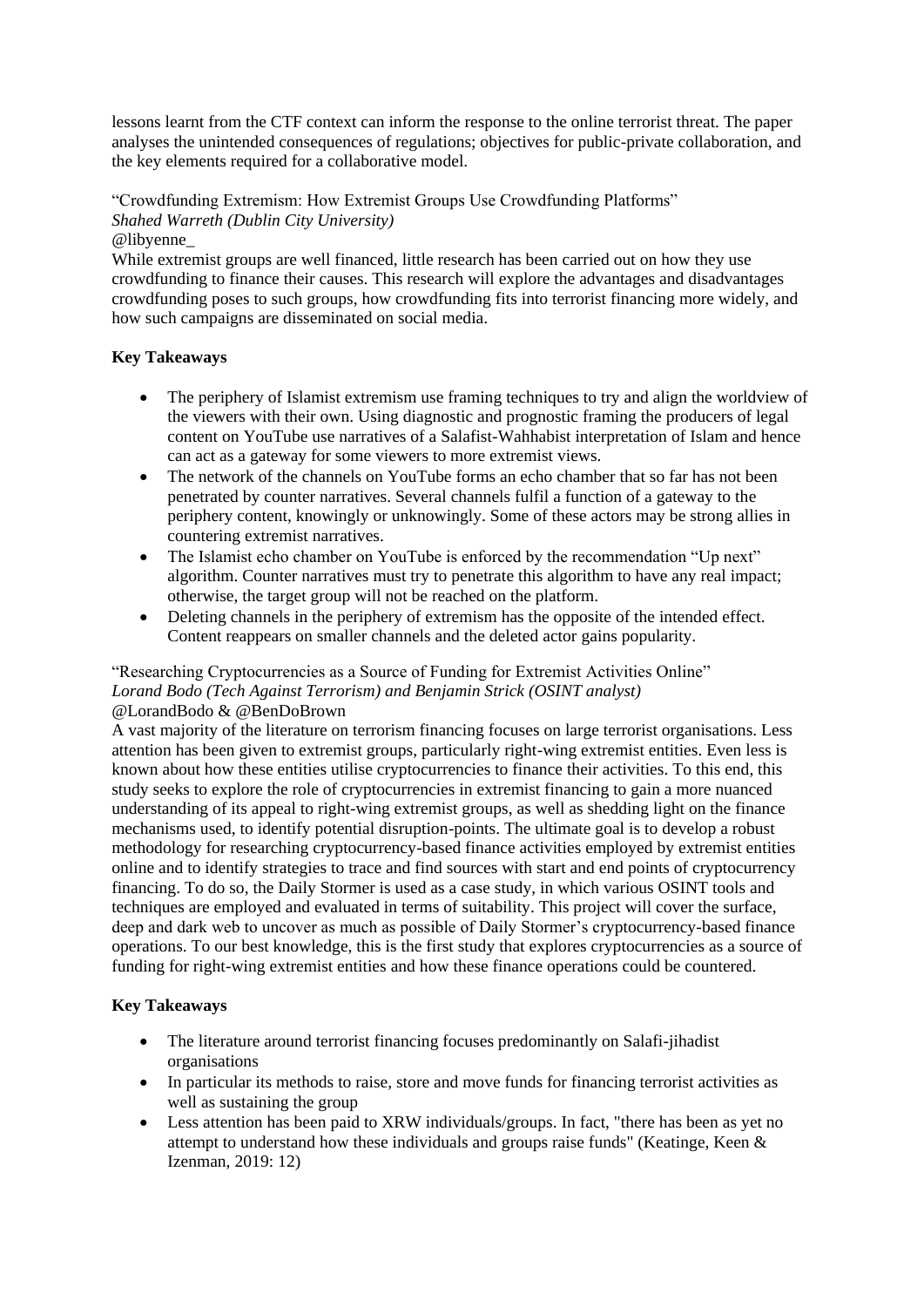- The same is true for studies around XRW's use of bitcoins to finance extremist activities online
- Spreading hate costs money
- To research this topic, a methodology was developed for researching bitcoins as a source of funding for extremist activities online on all levels of the Internet (surface, deep and dark web)
- The two case studies presented have demonstrated the methodology's viability in terms of uncovering relevant information about fundraising activities through bitcoins
- To disrupt these activities, one of the key recommendations for social media and tech companies is to blacklist URLs that lead to donation instructions; blacklist particular BTC addresses as well as hash bitcoin QR codes

#### **Panel 3B: Gender perspectives**

"The Islamic State's Manipulation of Gender"

*Kiriloi M. Ingram (University of Queensland)*

@KiriloiIngram

This paper analyses how Islamic State's (IS's) propaganda construct, use and prioritise masculine and feminine norms and practices, and explores the interrelationship of both constructed models of gender. Furthermore, it situates these dynamics within IS's broader information operations strategy to mobilise a global audience and subsequently identifies why men, women, and their stipulated gender roles are imperative for IS as an organisation. I argue that IS constructs a Manichean perception of the world between the revered in-group and malevolent out-group. These bifurcated macro identities are subdivided into micro gendered identities, or male and female archetypes. These gender archetypes are used by IS to compel men and women to identify with in-group archetypes, to thus influence the formation of male and female audiences' identities in order to catalyse radicalisation and mobilise support for the in-group (IS). Moreover, there is a distinct symbiotic relationship between the use and prioritisation of male and female archetypes and this interdependence enhances the overall objective of IS's propaganda campaign: to offer audiences an alternative frame through which to understand the world and, to mobilise support for IS.

"Feminism is Killing Western Civilization: 'Manosphere' Logics and Far/Alt-Right Recruiting on YouTube"

*Ashley A. Mattheis (University of North Carolina at Chapel Hill)* @aamattheis

This paper discusses the Far/Alt-Right use of "Manosphere" logics – ideology drawn from Men's Rights, Pick Up Artist, and Men Going Their Own Way online communities – in *YouTube* videos to mobilize their radicalization efforts specifically through constructions of gender. Here fears of white men losing control over white women's sexuality becomes the basis for promoting white nationalist extremism. These videos specifically leverage the misogynist and anti-feminist logics of the Manosphere to argue that the "real" threat to white men is immigration, globalization, and "Islamic" hatred of the West. Links between feminism and the "Islamic" threat are made through depictions of miscegenation – by choice or through violence – as an outcome of multiculturalism. Importantly, these videos use "flip board" imagery mimicking educational videos which pose extremist rhetoric as "truth" and "fact." I argue this format is persuasive to participants in Manosphere communities for two primary reasons. First, the videos' visual format generates a neutralized and seemingly factdriven visual narrative. And second, because Manosphere and Far/Alt-Right ideologies share a gendered worldview. Ultimately, the Manosphere offers a useful site of radicalization for the Far/Alt-Right which can be seen in the increasing racialization of misogyny in Manosphere blogs.

"Gender in Online CVE Strategies: Maternalism, Absence and Lessons Learned"

*Elizabeth Pearson (Swansea University) and Morgan-Rose Young (Swansea University)* @lizzypearson & N/A

That the online space matters in radicalisation to violent extremism is now a given. Authors have outlined how websites enable recruitment, fundraising, the fomenting of us-them identities, and the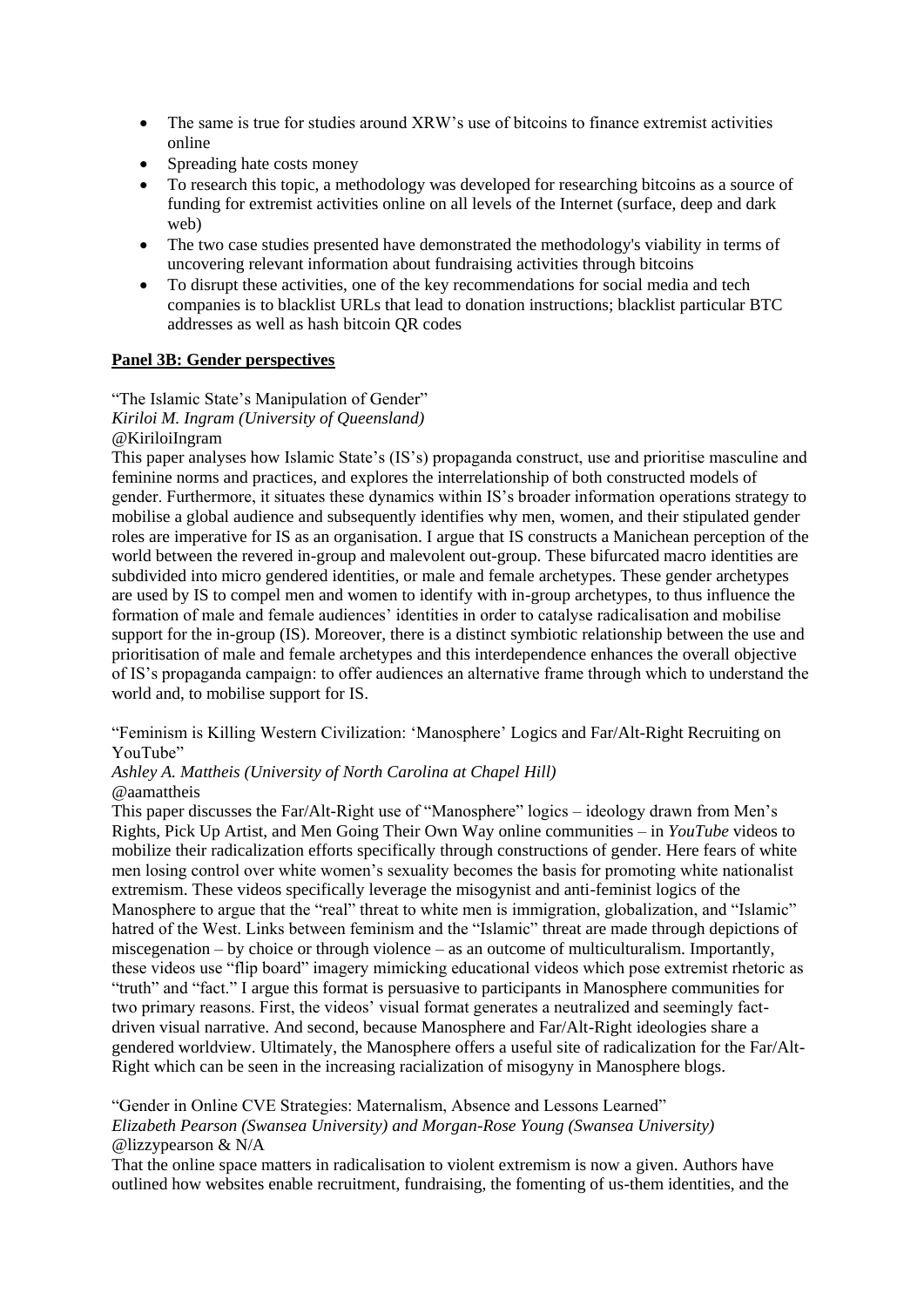distribution of terrorist propaganda. A number of studies, particularly of Daesh, additionally emphasise the ways in which males and females differ online in both behaviours and roles. Women can be more aggressive, taking advantage of online space as free of restrictive offline norms. They are secondary influencers when compared to men, but effective recruiters of other women. While offline projects aimed at Countering Violent Extremism (CVE) are a well-instituted aspect of global efforts to combat terrorism, particularly violent Islamism, online initiatives are a more recent intervention. Many offline CVE projects already focus on women, particularly as peaceful allies able to prevent male radicalisation. This paper explores the gender logic within online CVE strategy, considering the ways in which gender appears and is absent, the effects this produces, and how these might be addressed.

#### **Key Takeaways**

- Gender matters in violent extremism, so  $P/CVE$  has to think about gender
- Online P/CVE is more than just messages about women

#### **Panel 3C: Smaller Platforms**

"Gabs of Hate: Exploring Alternative Platforms of Hate on Social Media"

*Amarnath Amarasingam (Institute for Strategic Dialogue)*, Derek Silva (Western University), Ryan Scrivens (Concordia University) and Jade Hutchinson (Macquarie University) Much research has focused on the presence and uptake of hate rhetoric in popular online spaces such as Facebook, Twitter, and Telegram. Much less discussed, however, is how online hate rhetoric is constructed, used, and disseminated throughout and across new, less well-known, social media platforms such as the Gab network. Gab is an alternative to Twitter that was explicitly founded on notions of free speech where users are able to read and write messages of up to 300 characters, referred to as "gabs." Many high-profile right-wing commentators and extremists have taken to Gab, including former Breitbard writer Milo Yiannopolous and Richard Spencer. Indeed, Gab has been described in the popular press as the "Twitter for racists" and a "safe haven" for white nationalists. Drawing on a sample of Gabs that were hosted by the Gab network in Canada, the US, UK, and Australia, we explore the ideological and geographical landscape and presence of extreme-white rhetoric online, critically evaluating the presence and uptake of hate speech, the use of violent rhetoric online, and the similarities and differences of online content between Gab and other social media platforms. Our findings suggest that despite some notable similarities in hate speech on Gab and other, more traditional, social media platforms, the network offers us key insights into how the right mobilizes quickly and promulgates hate speech in emergent online spaces. Appreciating both similarities between Gab and other platforms, as well as key distinctions, will tell us much about groups in these countries adopt new platforms and platform strategies in order to give some insight into craft interventions to counter them.

#### "Following the whack-a-mole: Britain First's visual strategy from Facebook to Gab"

#### *Lella Nouri (Swansea University), Nuria Lorenzo-Dus (Swansea University) and Amy-Louise Watkin (Swansea University)*

#### @ctproject\_lella, N/A & @ctproject\_ALW

The old adage claims that as soon as something is removed from the internet it pops up somewhere else. On 14 March 2018, Facebook banned Britain First from its platform, reasoning that they had "repeatedly posted content designed to incite animosity and hatred against minority groups" (Guardian, 2018). Subsequent to their removal, they created an official Britain First Gab page in May 2018. So, why have Britain First decided to migrate and post on another open platform? The obvious answer can be linked to the successes the group reaped on Facebook, which are not to be overlooked. However, they lost these followers, due to their removal and ban, so they obviously had a desire to recreate that follower community elsewhere. The key question therefore is: Why Gab? Gab does seem like a smart choice considering their removal from other more mainstream sites such as Twitter (December 2017). Moreover, Gab is more lenient than Facebook or Twitter, with its ethos centred on promoting free-speech and privacy and fighting against censorship. This raises some questions,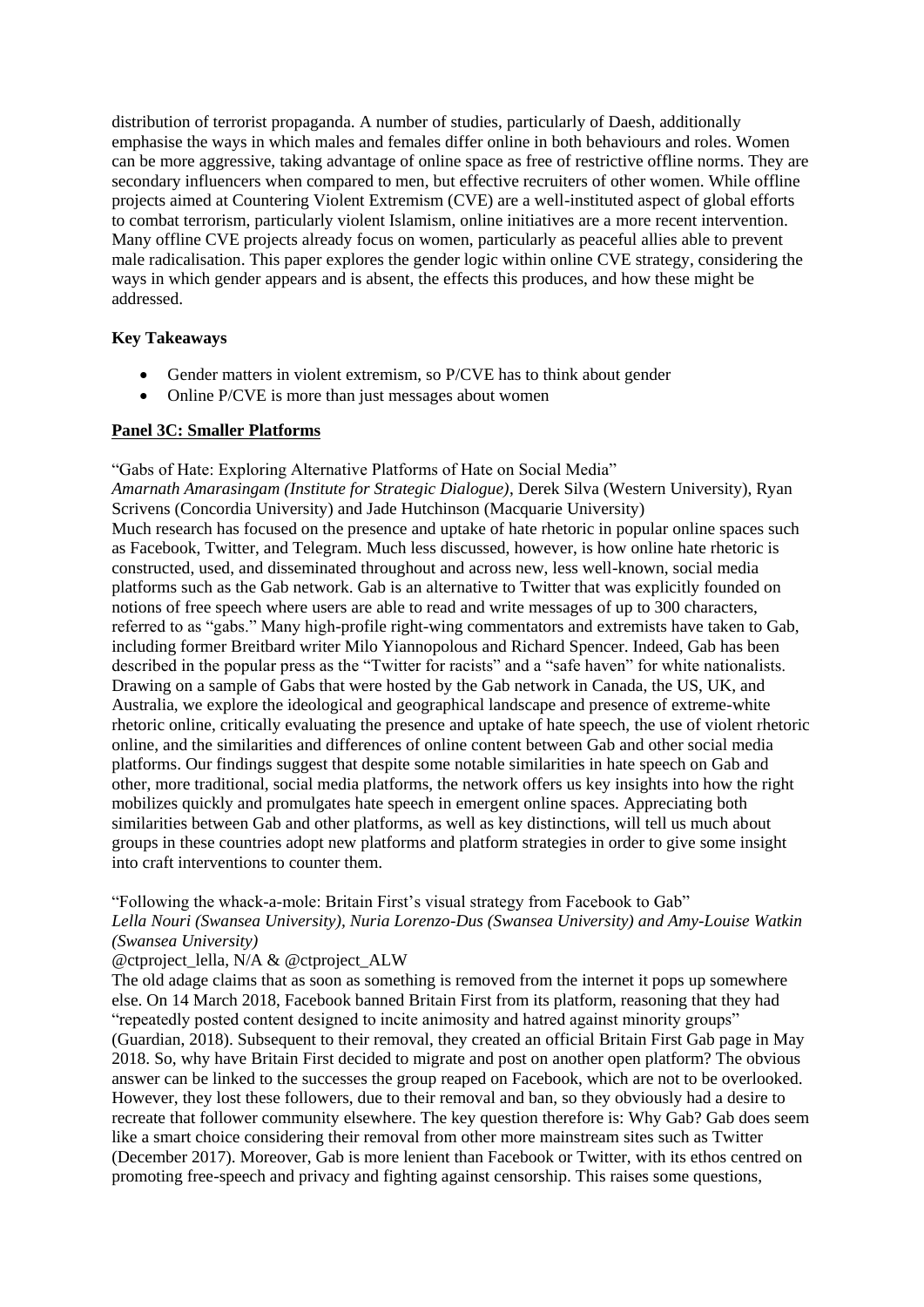though: Could Britain First's use of Gab become as prolific as that of Facebook? What effect may their communicative tactics have in terms of followers' reactions? Would their simple 'like' and 'share' strategy with Facebook posts such as "share if you love England" or "like if you are against animal cruelty" achieve the same results on Gab? In particular, this study explores the effect that Facebook's removal of their official page has had on their visual communication strategy, specifically their choice of images. Our study examines (i) trends in terms of the types of images used and which ones were most successful on Facebook and; (ii) if, and if so, how their use of images has changed with the move to Gab.

"Infinite (8)Chan: Analysing Far-Right Extremist Responses to the Christchurch Attacks" *Suraj Lakhani (University of Sussex), Maura Conway (Dublin City University)* and Susann Wiedlitzka (University of Sussex)

#### @surajlakhani, @galwaygrrl & N/A

The live-streamed attacks by Brenton Tarrant in March 2019, in two Christchurch mosques, left 50 dead and many injured. Although Tarrant's video has largely been removed from major social media platforms, the material is openly viewed and shared on other publicly available online spaces. One of these is 8Chan (or Infinite Chan), a website that allows anyone to create their own anonymous multicontent 'imageboards'. In fact, shortly before the mass shootings, Tarrant posted a live-stream Facebook link on 8chan. The space was also used to spread and praise Tarrant's manifesto. However, to date, little research has been undertaken on the platform. This paper will discuss key findings from an exploratory piece of research on 8Chan, undertaken in the aftermath of the New Zealand attacks. Preliminary research findings have indicated the presence of online 'communities of support' for Tarrant's actions, which could, hypothetically, be used as part of narratives for future acts of violent extremism. The research also demonstrated the existence of subcultural threads, whereby, similar to arguments on jihadi-cool, there are various existential attractions towards involvement with far-right extremism. Finally, the findings indicate that rather than displaying sympathy towards the victims of the attacks, certain posters victimised the victims.

#### **Panel 3D: Africa**

#### "Boko Haram's Online Presence: An Overview"

*Bulama Bukarti (Tony Blair Institute for Global Change)* and Mubaraz Ahmed (Tony Blair Institute for Global Change)

#### @bulamabukarti & @MubarazAhmed

The study of terrorist groups' use of the internet has largely neglected the online presence of Boko Haram, whose internet-based activity stretches back to 2010, while the group's militant activities have burgeoned beyond Nigeria and spread across the Lake Chad Basin. This paper seeks to draw the attention of academics and policymakers to the vast plethora of Boko Haram content that remains available online, in spite of international efforts to tackle terrorist groups' exploitation of the internet. It will present an overview of the evolution of Boko Haram's online activity, looking at how the group has used social media platforms for recruitment and propaganda purposes, the role of mainstream media outlets in amplifying the group's messaging, and identifying the significant ideological features of the group's propaganda. The paper will also examine the online activity of Boko Haram's different factions, exploring the types of content they are producing, the platforms they are using, and delving deeper into the output of the factions, in particular looking at how online activity fits with the group's broader strategy and objectives. Concomitantly, it will assess the current level of response from governments, tech companies and civil society organisations to the group's online activities.

#### **Key Takeaways**

 Boko Haram's online presence remains a blind spot despite the group's robust virtual presence that stretches back to 2011.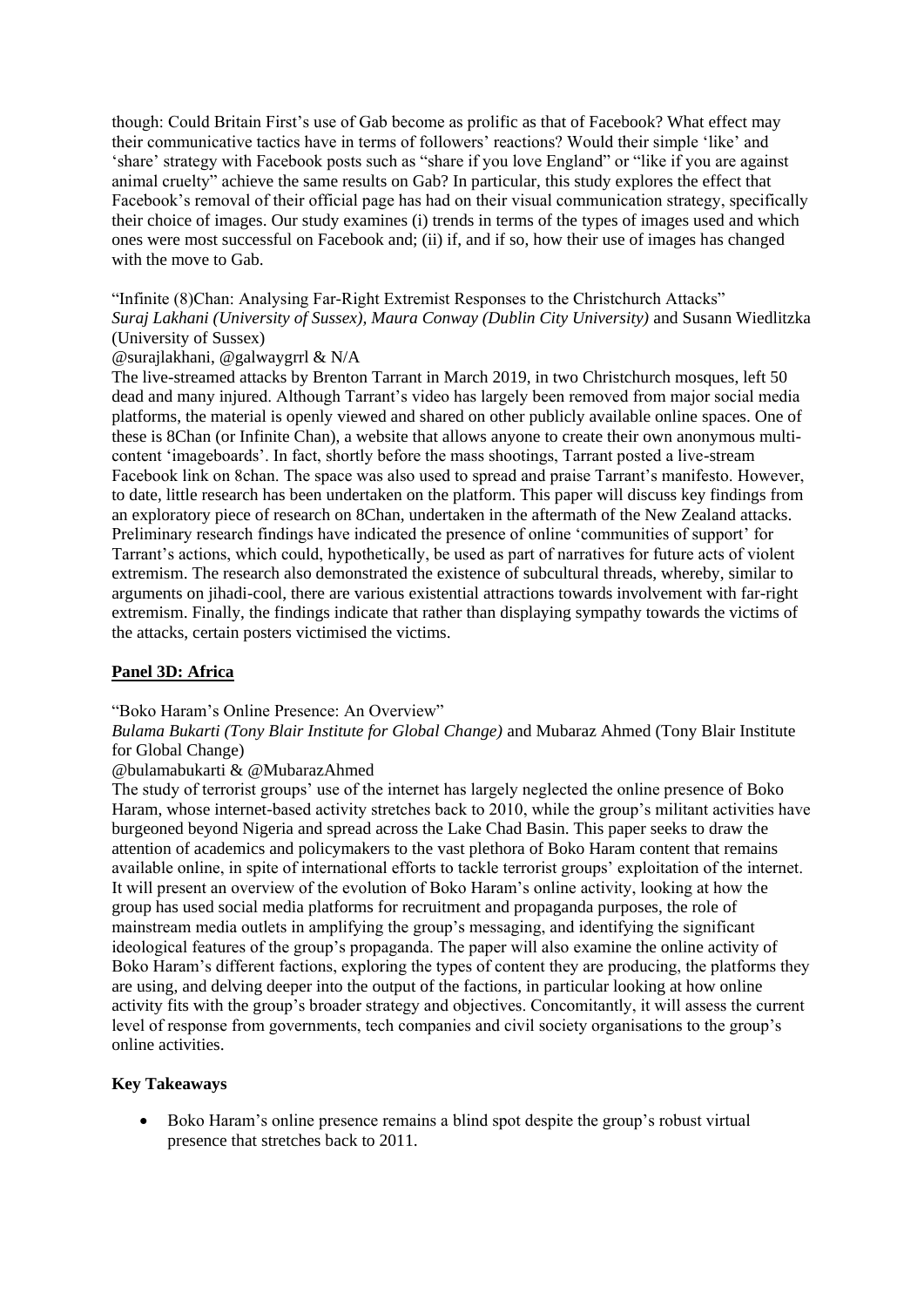- Although the group does not currently have official online account(s), there are several channels hosting its contents as it leverages messaging apps to coordinate with members and with ISIS.
- The study of terrorists' use of the internet must be broadened to incorporate a greater focus on the sub-Saharan African context.
- Media outlets must bear greater responsibility for reproducing often uncontextualized and unredacted Boko Haram propaganda.
- Tech companies should ensure greater consistency in the application of community guidelines across all geographic and linguistic contexts.

"Ansar al-Sharia in Tunisia's Facebook Mobilization"

*Aaron Y. Zelin (Washington Institute for Near East Policy and Brandeis University)* @azelin

The 2011-2013 time frame at the outset of the Arab uprisings and before the reemergence of the Islamic State is an overlooked period in the literature on jihadi media usage, strategy, and mobilization. While most historic groups aligned with al-Qaeda remained glued to passwordprotected forums and subsequently adopted Twitter and Telegram in 2013-2015 for official media distribution, new 'Ansar al-Sharia' groups that were founded after the uprisings began to use Facebook. One case in particular is unique: Ansar al-Sharia in Tunisia (AST). AST was not based in a war zone, but in a transitioning democracy. AST was not using terrorist tactics, but attempting to conduct dawa and social service activities. AST was not a group operating as minority Muslims within society as European jihadi dawa groups had been previously. It was very much a social movement, but unlike most social movements that attempted to garner more rights and justice within society, AST was attempting to build a theocracy and shadow state. Therefore, it is not an easily compare case amongst historic jihadi groups either within the broader Middle East conflict zones or homegrown movements in the West. As a consequence, AST's Facebook campaign had a different type of relationship to members of its group, the broader Tunisian public, as well as the global jihadi community. It allowed for different types of connections and interactions not possible with a clandestine group, one closed off to the dark corners of the Internet, or not open to society. This provided different dynamics for recruitment, mobilization, and interaction locally, which helped to strengthen bonds and connect individuals amongst current and new members of the organization that was not previously possible or has really been seen since within the jihadi milieu.

"Propaganda or Not? The Persistence of the 'Al-Qaeda Narrative' in Boko Haram Studies" *Jacob Zenn (Georgetown University)*

#### @BokoWatch

It has often been assumed that the public messages of Al-Qaeda and Boko Haram about each other from as early as Usama Bin Laden's first mention of Nigeria in 2003 were bluster to exaggerate both groups' international and expansionist credentials. However, the emergence of primary source documents of the private correspondences between these groups now reveals that most of their public messaging, in fact, corroborated what the groups were actually doing behind-the-scenes. Why would al-Qaeda telegraph the financial and training support it was providing to Boko Haram when it could tip off intelligence agencies to their activities? This article theorizes that al-Qaeda understood that intelligence agencies were already tracking their activities and its public messaging served two specific purposes: first, to alert al-Qaeda and Boko Haram members not involved in leadership decision-making about al-Qaeda's forthcoming support; and, second, to confirm to leaders who were "in the know" that such support was bound by a public oath of commitment. The article contributes to the literature on al-Qaeda and Boko Haram and weighs in on the debate about whether primary sources from al-Qaeda and Boko Haram that are now published online are "propaganda" and academically unreliable or not. The articles also contributes to providing methods that analysts can use to distinguish between "aspirational messaging," which is a form of propaganda, and "operational messaging," which reflects actual operational activities.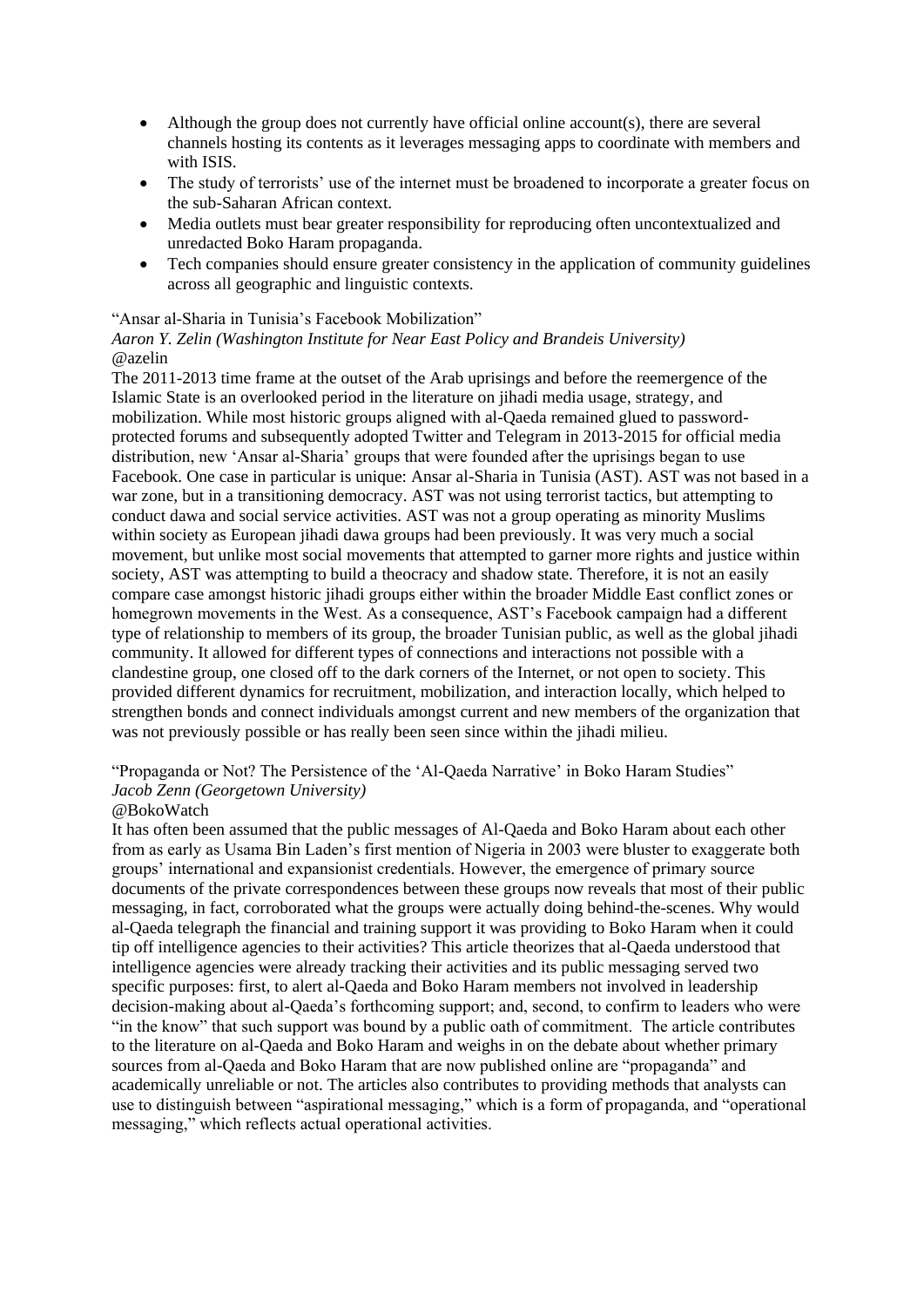#### **Key Takeaways**

- Boko Haram "cinematography" revealing clues about which factions are taking control at this current time of leadership shifts
- Primary sources emerging from AQ on social media revealing new clues about Boko Haram's origins that require further investigation.

#### **Panel 3E: Online ISIS propaganda and radicalisation**

"Between the 'camp of falsehood' and the 'camp of truth': exploitation of propaganda devices in the *Dabiq* online magazine"

#### *Miron Lakomy (University of Silesia)*

The paper discusses results of a research project which aims to identify the most important propaganda methods exploited in the former flagship magazine of Daesh - *Dabiq*. The content analysis was based on the Institute for Propaganda Analysis' concept of propaganda devices. It consisted of seven devices: name-calling, glittering generalities, transfer, testimonial, plain folks, card-stacking, and bandwagon. The research project adopted both qualitative and quantitative approaches. This paper argues that name-calling and glittering generalities, based on the use of "bad names" and "virtue words," were among the most frequently used, in order to create a black and white vision of the world, composed of only two groups: the camp of truth (i.e. IS) and the camp of falsehood (infidels *en masse*). Transfer, which is defined as the use of the authority of someone widely respected, was also commonly exploited in all issues of *Dabiq*. It was manifested by frequent references to the Quran, Allah's commands, the Prophet's and Sahabah's actions (being "rolemodels"), as well as to Islamic scholars. This was done to present IS as the only "true" embodiment of the caliphate. Bandwagon, based on the use of the "follow the crowd" logic, was usually manifested by suggestions that masses of Muslims support IS and celebrate its victories. Card-stacking, defined as obvious lies, as well as testimonials, were noticeable, but much less frequent. Finally, the rarest and least important device was plain folks, whereas the *mujahidin* in the magazine were predominantly presented as unique and extraordinary Muslims.

#### **Key Takeaways**

- Dabiq stigmatized enemies of Daesh and presented them in a degrading way, akin to Nazi propaganda on "Untermenschen" in the Second World War
- It created an artificial black-and-white vision of the world, composed of the "camp of falsehood" and the "camp of iman"
- It conveyed a simple message: either you support the Islamic State, or you belong to the "camp of kufr," effectively becoming a target

"The online behaviours of Islamic State actors in America (2013-2018)"

#### *Joe Whittaker (Swansea University)*

#### @CTProject\_JW

There is a considerable degree of ambiguity in Terrorism Studies and counter-terrorism practice surrounding the phrase "online radicalisation" – both in relation to the process of radicalisation itself, as well as how the Internet's role can shape it. This research adds to the dearth of empirical data by analysing the online behaviours of over 200 Islamic State terrorist actors in America, discerning their pathways into their eventual activity and assessing the role of the Internet in that pathway. Data were collected via open-sources including criminal justice documents, journalistic sources, government reports, and academic literature. Following on from the work of Gill et al. (2015), it disaggregates a number of behaviours that can be described as aspects of "online radicalisation" and offers a number of descriptive statistics and multivariate tests to offer insight on the role of the Internet in contemporary trajectories into terrorism.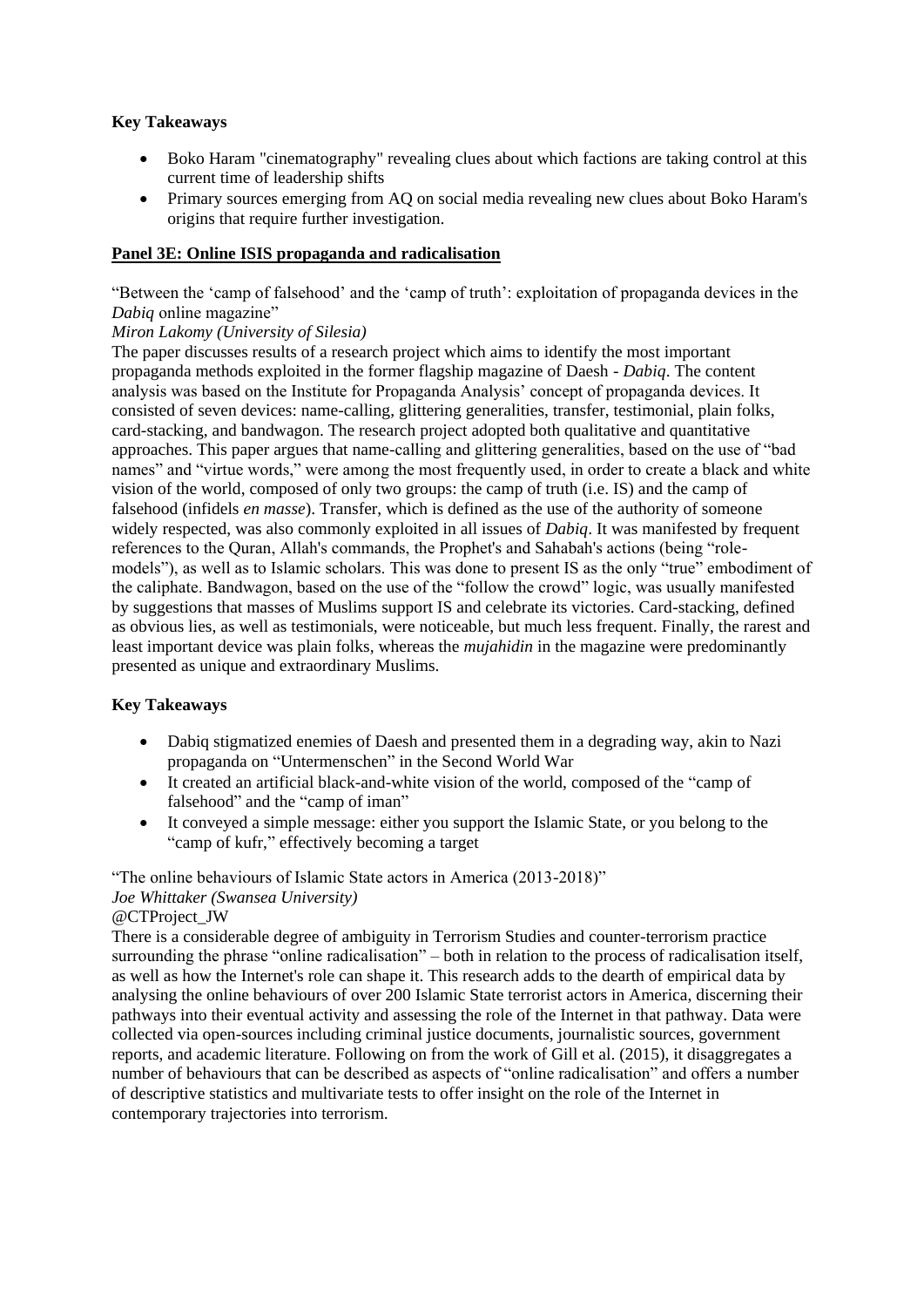"On Understanding Online Radicalism: A Case Study on ISIS Propaganda"

*Mariam Nouh (University of Oxford)*, Jason R.C. Nurse (University of Kent) and Michael Goldsmith (University of Oxford)

#### @Mary\_n0, @jasonnurse & N/A

The Internet and Online Social Networks in particular have changed the way that terrorist and extremist groups can influence and radicalize people. Recent reports show that the mode of operation of these groups starts by exposing a wide audience to extremist material online, before migrating them to less open online platforms for further radicalization. Thus, identifying radical content online is crucial to be able to limit their reach and the spread of the extremist narrative. In this study, we identify several markers including textual, psychological, and behavioural, that together allow for the classification of radical content. We adopt a data-mining approach to computationally analyse extremist propaganda, determine a textual model of radical content, and create a psychological profile of known radicals. Our results show that radical users do exhibit distinguishable psychological properties. These properties can be utilized as signals for detecting radicalization activities. We believe that this approach will have significant implications on improving the existing efforts on detecting evidence of online radicalism and combat extremist narrative and recruitment campaigns.

#### **Key Takeaways**

- Using computational methods to analyze Dabiq propaganda reveals hidden signals that can be used for automatic detection of ISIS supporters.
- The main drive for the ISIS group as conveyed by the analysis of 14 Dabiq issues is power, which is expected since they aim to recruit and attract individuals.
- Propaganda published in Dabiq shows confidence and formal logical thinking style. Adopting this style of writing for the propaganda material may reflect why they have been successful in their recruitment campaigns.
- Analysis show that the dichotomy mentality of us-vs-them is reflected in the Dabiq articles. With high focus on the 3rd person pronouns (they, she, he) as opposed to less focus on the use of 1st person pronouns (i, we).
- The use of the second person pronoun (you) is higher compared with other pronouns. This shows that the strategy of these magazines in putting the focus and emphasis on the reader.

#### **Panel 4A: Threat Assessment**

"Analysis of written online content as part of structured behavioral risk analysis in the field of religiously motivated terrorism"

#### *Dominik Irani (Bavarian State Criminal Police Office)*

With the rising numbers of individuals who have been identified as being high risk cases or potential high-risk cases in the field of jihadism and the unfolding of the Syrian conflict, threat and risk management in these cases have become ever-increasing challenges for security services. The first step of risk management is risk assessment. There are numerous screening tools in operation as a first step of risk-assessment. In identified high-risk cases an individual risk assessment is conducted as a second step. Risk assessment is based to large extents on the analysis of an individual's behavior and especially recurring behavioral patterns. With nowadays increasingly blurred lines between offline and online behavior and a significant shift from face-to-face interaction towards virtual group dynamics, the data that serves as a basis for the analysis tend to include an increasing amount of online content and communication between individuals. From the analysis of this written online content and communication important conclusions can be draw concerning an individual's communicative behavior towards others and in groups, the role an individual tends to take within groups and the emotional state of the individual while communicating. While deductions regarding the risk an individual might pose or represent cannot be drawn solely from virtual written content, it seems to be an important piece of information to achieve a larger and more detailed picture of an identified high-risk individual.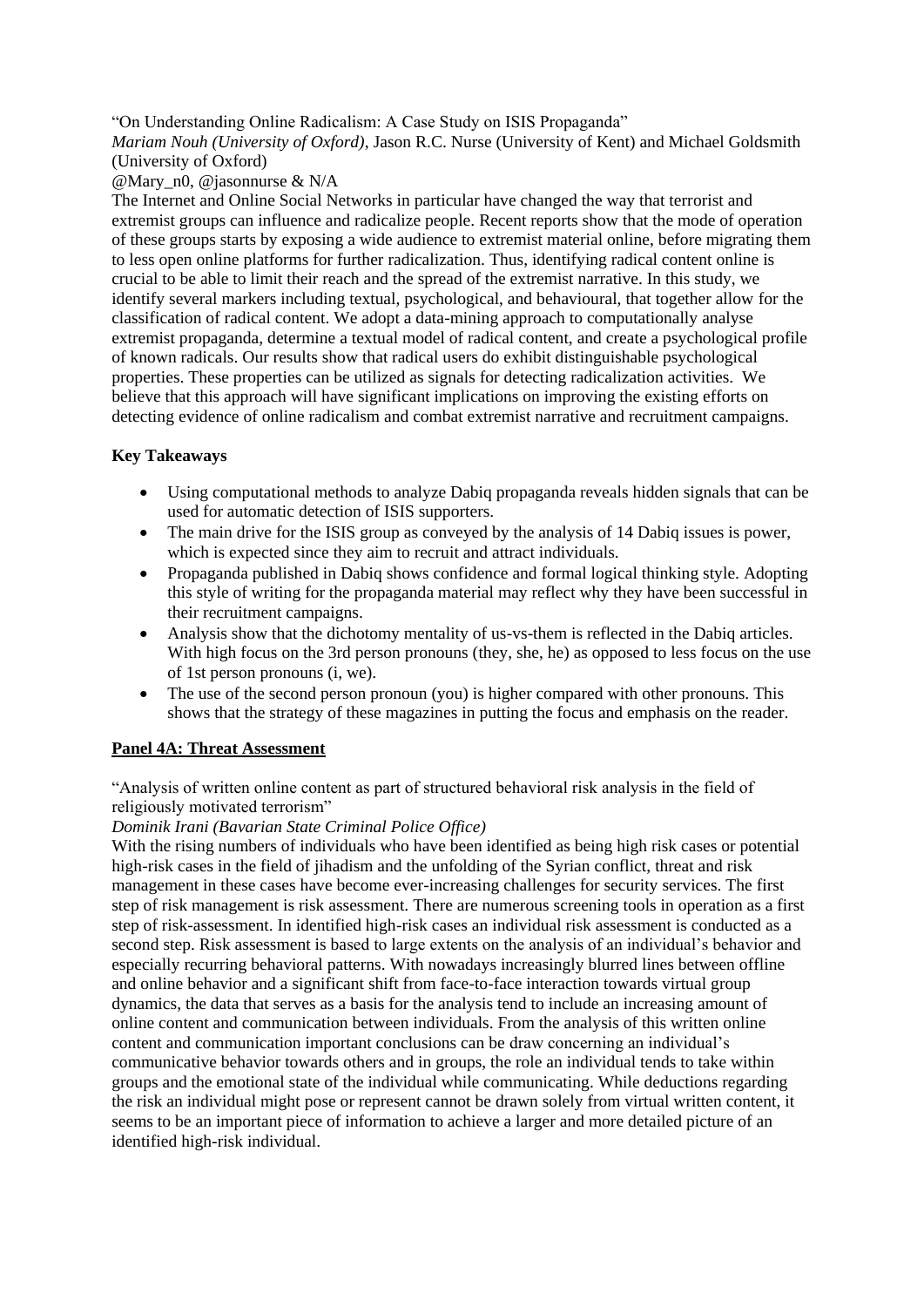"Understanding linguistic trajectories of YouTube's alt-right"

*Isabelle van der Vegt (UCL)*, Maximilian Mozes (UCL), Paul Gill (UCL) and Bennett Kleinberg (UCL)

@isabellevdv, @maximilianmozes, @paulgill\_ucl & @benkleinberg

In recent years, alt-right movements have significantly grown online. Simultaneously, the world has been faced with terror attacks motivated by white supremacist ideologies. Online, these ideologies are widespread; YouTube has been referred to as a breeding ground for the alt-right. Reports have shown YouTube is rife with alternative "influencers", who behave not much differently than other popular YouTubers, besides the dangerous ideas they spread and the violent acts they potentially inspire. This study utilises a dataset of almost 60,000 YouTube video transcripts, extracted from known alt-right and left-progressive channels. We uniquely examine alt-right language use on a large scale and compare it to language use on more mainstream channels. A fully automated analysis of the video transcripts is performed to understand the linguistic trajectories throughout the videos and the potential differences between the two groups. We are interested in whether certain exogenous events have an effect on the linguistic trajectories in both groups. We investigate whether the deadly violence in Charlottesville (August 2017) is accompanied by differential linguistic patterns in alt-right and progressive videos. By doing so, we hope to gain a deeper understanding of the online alt-right community and potentially aid in finding ways to combat their dangerous message

"Identifying trajectories of Islamophobia amongst followers of the BNP on Twitter" *Bertie Vidgen (Alan Turing Institute & University of Oxford)*, Taha Yasseri (Alan Turing Institute & University of Oxford), Helen Margetts (Alan Turing Institute & University of Oxford) @bertievidgen, @TahaYasseri & @HelenMargetts

This paper examines Islamophobic hate speech amongst all Twitter followers of the BNP, a UK far right policy party (after cleaning,  $n = 6,406$ ), over one year (2017-2018). We label the content of all their tweets ( $n = 5.51$  million) using an Islamophobia detection classifier which distinguishes between 'Weak' forms of Islamophobia, which are primarily subtle and nuanced, and 'Strong' forms of Islamophobia, which are primarily overt and aggressive. We find that the majority of Islamophobic tweets are Weak rather than Strong (10.8% compared with 5.3%). We then use this labelling to assign users to one of six trajectories of Islamophobia, identified inductively using latent Markov modelling. These trajectories are: Never (n = 1,843), Casual (n = 2,028), Extreme (n = 976), Escalating (n = 382), De-escalating  $(n = 313)$  and minor de-escalating  $(n = 864)$ . This model can then predict the aggregate number of users who engage in different strengths of Islamophobia over time. This research challenges the longstanding view that far right Twitter users comprise 'walls of hate'. Rather, the far right is highly heterogeneous, with users exhibiting markedly different behavioural trajectories.

#### **Panel 4B: Understanding the Radical Right**

"You Will Not Replace Us: Hate Speech and Extremism Among Sovereign Citizens and the Alt Right in the United States"

*Michael Waltman (University of North Carolina at Chapel Hill)*

I propose to study hateful discourse produced by Sovereign Citizens and the "Alt Right" on social media platforms in the United States. Hate speech often leads their targets along a path that radicalizes them by (a) constructing a valued ingroup as significant, (b) constructing outgroups in stigmatized and stereotypical terms, (c) constructing the stigmatized outgroup as a threat to the ingroup, and (d) invites the ingroup to take pleasure in the marginalization, suffering, or killing of outgroup members. Sovereigns and the Alt Right are chosen because: (a) they represent the most recently emerging manifestations of hate and terror groups in the United States, (b) they are groups actively engaged in violence against individuals and institutions in the U.S., and (c) they share a certain "kinship" in that they blend nationalism with hatred of outgroups and the Federal Government as an ideological foundation for their terror and extremism. This discourse will be mined from YouTube, social media outlets, and Web Pages these groups employ to communicate their beliefs and activities. The final report of this project will illustrate how Sovereigns and the Alt Right use hateful discourse to radicalize their followers and promote violence against their enemies.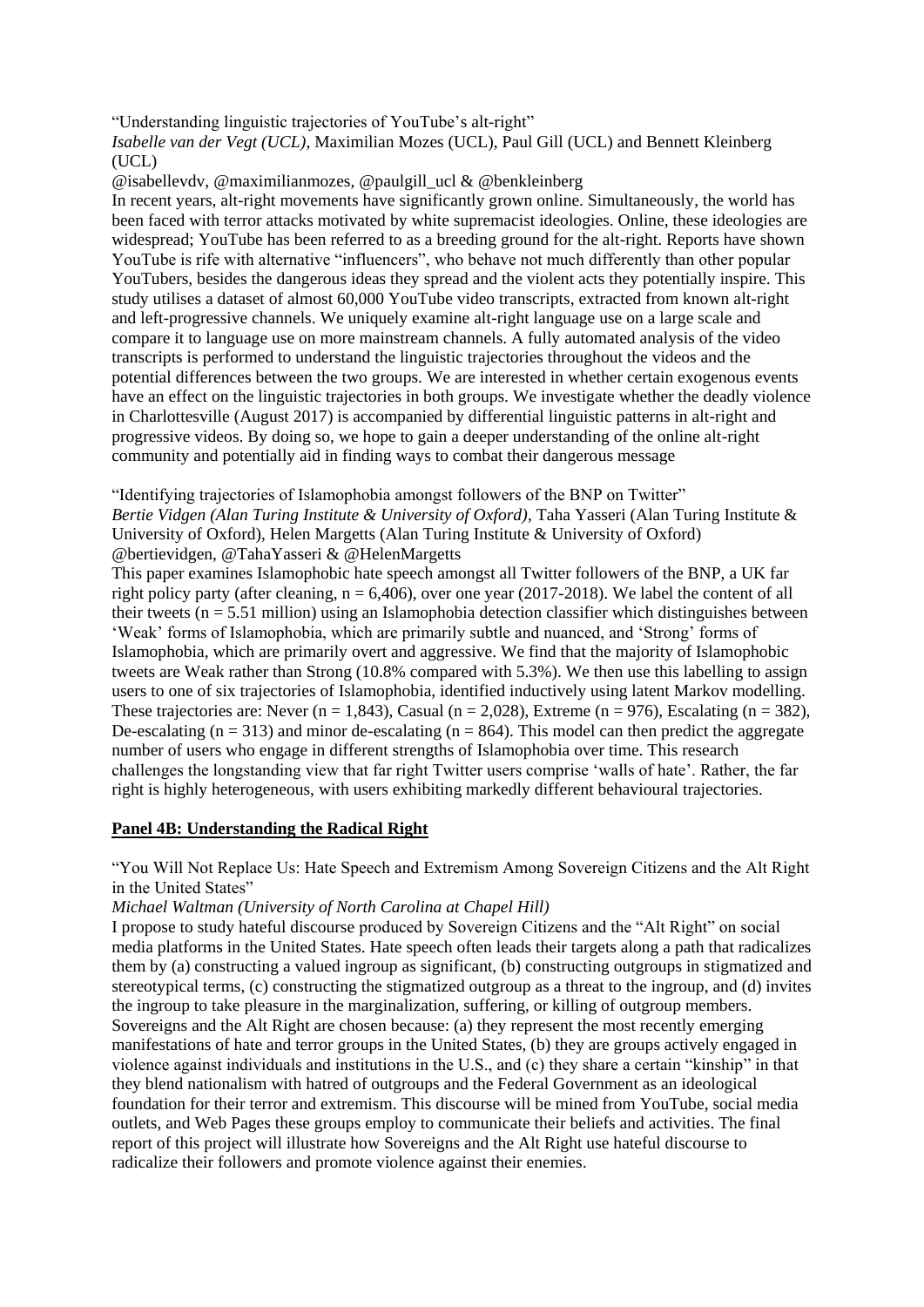"Virtual Tug of War: A Socio-Technical Analysis of Online Alt-Right and Alt-Left Propaganda" *Ashton Kingdon (University of Southampton)*

#### @AshKingdon

Social Media is one of humanity's most liberating innovations, yet has become a virtual forecourt for extremists who seek to radicalise, recruit, and disseminate propaganda, effectively transforming this technology into a vessel for hatred and violence. The research presented here combines the academic disciplines of Criminology and Computer Science to explore the socio-technical aspects of both left and right-wing online radicalisation, giving equal weight to both the influence of technology and the subcultural elements of its users. Methodologically, this paper centres on a comparative semiotic content analysis of propaganda images, in order to explore the ways in which extremists from contrasting sides of the political spectrum utilise the technology of social media to sow the seeds of dissonance, reinforce existing prejudice and target those who feel marginalised or hold an existing grievance. Utilising evidence collected from Twitter, YouTube and 4Chan, this paper argues that the burgeoning ideological divide within contemporary society, is not solely based upon societal and political upheaval, but also the ability of social media platforms to create and promote ideological echo chambers, which, in turn, accentuates the need for increased algorithmic transparency and accountability. Ultimately, this paper argues that when it comes to extremism the technology of social media is inherently neither good, nor bad, but it is not neutral either, and whilst machine learning algorithms can lead people further down a radicalisation rabbit hole, these technological mechanisms cannot be considered in isolation from the subcultural elements that surround the users of this technology.

#### **Key Takeaways**

- The power of the image within extremist propaganda cannot be ignored! We need more Visual Criminology to examine the subcultural elements of radicalisation
- AI has led to the creation and promotion of ideological Echo Chambers that accentuate the increased need for Algorithmic Accountability and the development of Responsible AI
- AI will always be embedded within a socio-technical context, to successfully counter extremism we need to combine the best of Human Intelligence and Machine Intelligence

"Like, Share, Hate: Exploring Australian and Canadian Far-Right Extremism on Facebook" *Jade Hutchinson (Macquarie University)*, Amarnath Amarasingam (Institute for Strategic Dialogue), Derek Silva (Western University) and Ryan Scrivens (Concordia University) @JadeHutch00, @AmarAmarasingam, @derekcrim & @R\_Scrivens

As two nations that share cultural, political, and economic synergies, Canada and Australia have experienced an uptick in right-wing extremist activity as of late, from organized hate rallies in urban centres to a growing presence on social media platforms such as Facebook. Common sentiment that has been shared across these movements is a need to defend national and Western identity and culture from what adherents argue is the twin threat of unchecked immigration and the proliferation of Islam. Recent studies have described this ideological narrative as that of the 'new radical right', particularly in an Australian context. Little, however, is known about how this ideological shift is being experienced in a Canadian context. Drawing on a sample of Facebook pages that were hosted by Australian and Canadian right-wing extremist groups, we explore the ideological landscape and presence of both extreme-right factions online, evaluating the popularity of the group pages, the content that they post, who is targeted and how the use of violence is negotiated, and the sociocultural similarities and differences of the online content. The results suggest that, although the Australian and Canadian extreme-right movements share broad commonalities, unique distinctions exist between the two. Understanding these distinctions will tell us much about how right-wing groups in these countries may evolve going forward and provide some insight into how to counter them.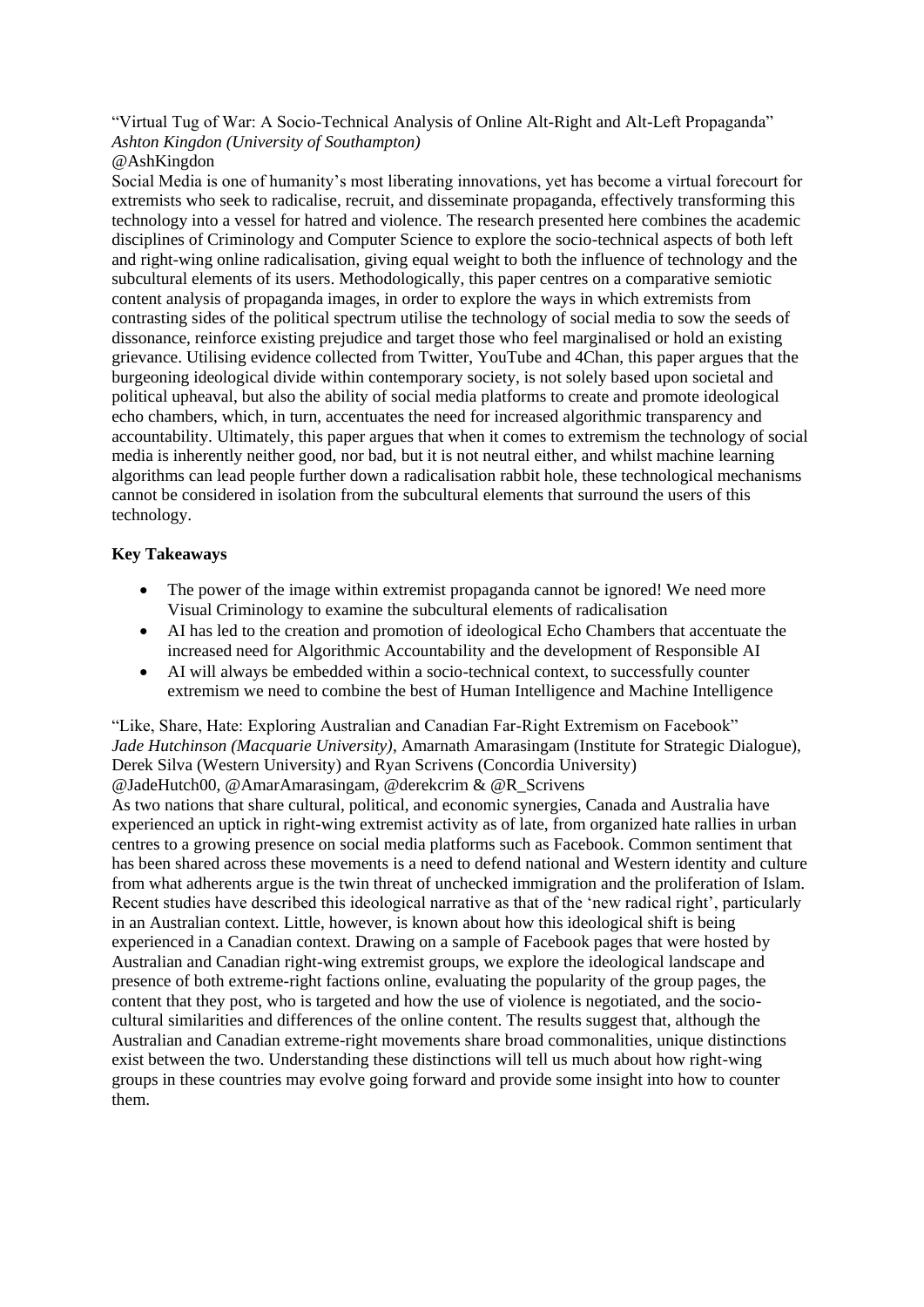#### **Panel 4C: The technology underpinning social media**

#### "The Technology Powering GIFCT's Industry Efforts"

*Lakshmi Mounika Bodapati (Facebook)*

In 2017, the UN General Assembly released a statement that "Terrorist use of the internet to incite, inspire, and direct terrorist and violent extremist acts is one of the most pressing issues the global community faces." Not only did they explicitly call out that it was specifically their use of the Internet, but they went on to say that it required a global response – a global response where not only governments but also *social media companies* had a part to play. Tech companies already have teams of people to address this problem and protect their own users. But what if we as an industry worked together to make the entire Internet safer? What can companies do to help each other? This talk focuses on the technical platform called ThreatExchange we built for the Global Internet Forum to Counter Terrorism (GIFCT). We will explore examples of problems like harmful content that actually lives on another platform (a Facebook post that's actually a share of a reddit post URL, a tweet on Twitter that's actually a YouTube video, etc) and harmful photos/videos that are uploaded to multiple platforms. I'll dive into two specific initiatives, hash-sharing and URL-sharing, that aim to address these problems, and talk about how this data sharing fits into Facebook's approach to dealing with this kind of abuse to not only make its own platform safer but the whole Internet as well.

"The Effects of Social Media Personalisation Algorithms and Extremist Content"

*Fabio Votta (Stuttgart University), ashton Looney (Swansea University),* Joe Whittaker (Swansea University) and Alastair Reed (Swansea University)

@favstats; @\_Sean\_Looney\_, @CTProject\_JW & @reed\_alastair

Social media platforms and the algorithms that drive them are now an inescapable part of contemporary life. They are responsible for the content that users see in their feeds; the content they are recommended; and the products that they are advertised. Despite this, little is known about their operational workings or their effects on users. This is even more the case with regards to extremist content and their role in trajectories towards terrorism. In this research we offer an exploratory analysis of three social media – YouTube, Reddit, and Gab – platforms' recommender systems when put into contact with far-right extremist content. We find evidence that only one platform – YouTube – indicates a prioritisation of extremist material by the recommender system. We offer a number of interpretations of the results and give a number of policy recommendations.

#### **Key Takeaways**

- There is a paucity of research studying the effects of personalisation algorithms on extremist content. We set out to ask: Do algorithms promote extremist material once a user begins to interact with such content?
- Our research design analyzes frequency & order of extreme content on YouTube. We find that after YouTube users engage with such content they are more likely to be recommended more. Extreme content is also found to be higher ranked after interaction.
- We recommend the following policies to tackle the issues revealed in our study:
	- 1. Removing Problematic Content from Recommendations
	- 2. Ensuring Video Recommendations are from Quality Sources
	- 3. Greater Transparency on how Algorithms prioritize & recommend Content

"What Does the Study of Platforms' Affordances Tell Us About the Workings of Contemporary Online Extremism and Terrorism?"

#### *Sam Jackson (University at Albany) and Maura Conway (Dublin City University)* @sjacks26 & @galwaygrrl

Over the past several years, a substantial body of research has developed investigating extremism and terrorism online. Despite this, scholars have not yet begun to investigate how the functionalities of different online platforms affect online extremism and terrorism. Social media research has long pointed out that platform affordances (such as synchronicity vs. asynchronicity, anonymity, and whether multimedia like images or videos can be used) directly shape what users do on those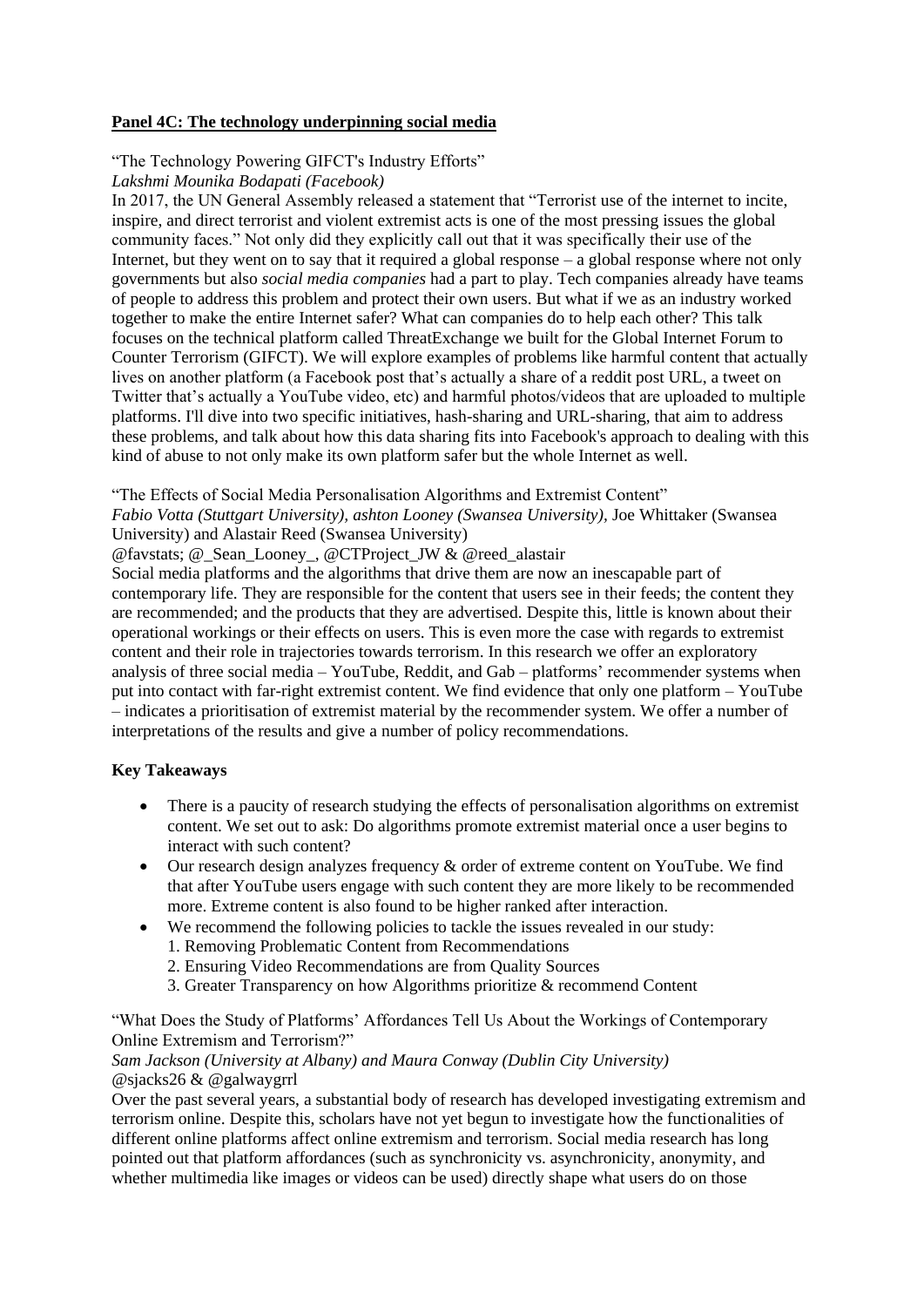platforms. As they shape what users can do, affordances also constrain the purposes that platforms can serve. For example, some platforms (like Telegram) that offer greater privacy and security might serve as tools for coordinating illegal activity, but these platforms are less likely to be useful as initial recruitment sites. In this paper, we set out an agenda to systematically investigate the relationships between platforms, affordances, and online extremism and terrorism. We present early findings about the different purposes (for example, recruitment, operational planning, trolling, and ideological indoctrination) for which extremists associated with different ideologies and active in different parts of the world use different platforms (such as Twitter, Telegram, and forums), analyzing how the features of each platform affect how extremists use it

#### **Key Takeaways**

- Extremists use different platforms for different purposes.
- The affordances of different platforms shape and constrain what purposes each platform can be used for.
- Cultures and norms among users are just as important as technical features in shaping how platforms are used.

#### **Panel 4D: Islamic State media output**

"Determining the 'Stateness' of Islamic State According to their Video Propaganda"

#### *Moign Khawaja (Dublin City University)*

The birth and existence of the "Islamic State" generated a lot of international controversy, both in terms of its "Islamic" identity and its functioning as a "State." While the Islamic aspect of IS has been highly debated, the state aspect needs to be challenged. IS supporters argue their state had its own borders, government institutions, army, and a powerful media, just like any other modern state. They also insist that almost all modern states came into existence out of terrorism and it is not just unique to IS. Many experts agree that the most accepted requirements for determining the existence, hence legitimacy, of a state in international law is the following criteria stipulated in the 1933 Montevideo Convention on the Rights and Duties of States: i) a permanent population, ii) a defined territory, iii) an effective government, and iv) a capacity to enter into relations with other states. Taking these criteria into account, can the "Islamic State" be recognised as a sovereign international state? Did the "Islamic State" manage to fulfil the statehood conditions expected from any modern state? My research aims two following objectives (i) address IS statehood claims by contrasting their propaganda videos which showcased its claims of running an effective government, depicted lifestyle of the population living within its territory, with established norms, theories and conventions of international law and diplomacy (ii) how IS effectively used social media to project its claims of statehood.

"The Islamic State Reader: Strategic communications lessons from Islamic State's Fall & Rise & Fall, 2007-18"

*Haroro Ingram (George Washington University Program on Extremism), Craig Whiteside (US Naval War College) and Charlie Winter (King's College London)*

@haroro\_ingram, @CraigAWhiteside & @charliewinter

Despite the flood of research that has emerged since the establishment of its so-called "caliphate" in 2014, persistent myths continue to shape public understanding of the movement now known as the Islamic State. Going beyond the descriptive and the sensationalist, our co-authored book *The Islamic State Reader* presents milestone doctrinal texts and media releases from Islamic State to trace the group's path from failed pseudo-state in Iraq to standard-bearer of the global jihad. In this paper we draw on this study to identify 'lessons' for not only understanding the group's approach to propaganda, especially its use of the Internet, but its implications for practitioners across civil society, public and private sectors responsible for combating the group's 'influence operations'.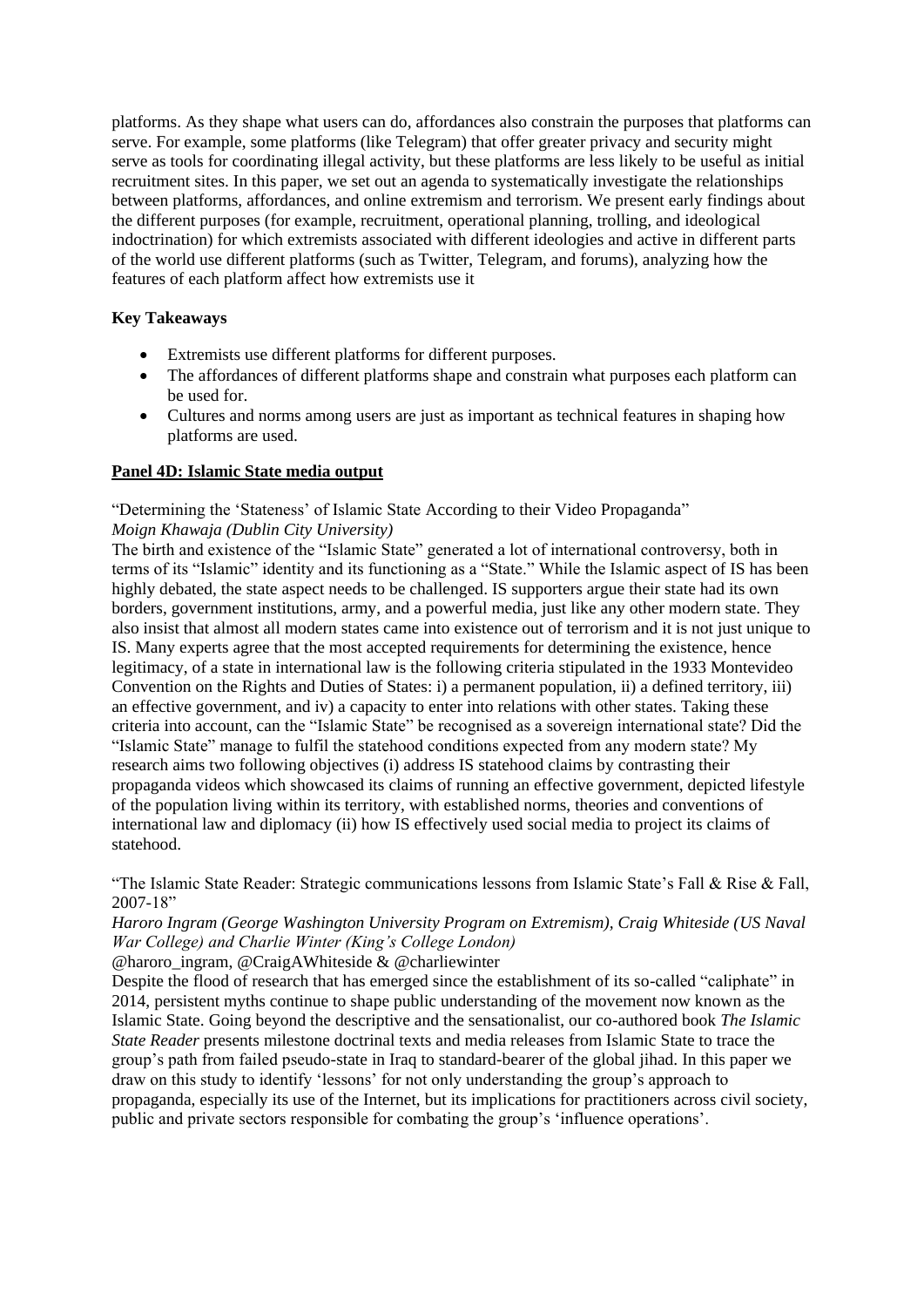#### **Key Takeaways:**

- You can't fake being serious about strategic communications. Everything we know about the Islamic State movement – from its origins in the late-1990s to today – demonstrates how seriously they take persuasive communications as not only a psychological and strategic tool but a tactical and operational one as well."
- "The most effective strategic communications campaign the West has ever launched related to the Islamic State movement is the one it has run on itself. The self-soothing myths and misconceptions that still persist to this day – despite all the blood, ink, money and treasure that has been spilled – is testimony to the effectiveness of that campaign. Returning to primary source materials, ensuring that not only are they accessible to scholars and practitioners but they have the methods to appropriately analyse them, will be crucial to improving both research and practice."
- "The ISIS Reader features milestone speeches and texts appearing in 15 chapters divided across four historical periods. It begins with al-Zarqawi's early speeches in the 1990s and ends with al-Baghdadi's 2019 address. This book not only seeks to tell the story of the Islamic State movement's rise and fall and rise and fall through its own words but demonstrate the importance of primary sources for improving our understanding and designing more effective strategies to confront violent extremism.

"Tackling terrorists' use of the internet: practical measures to support smaller platforms" *Adam Hadley (Tech Against Terrorism)*

@techvsterrorism

This presentation provides an overview of Tech Against Terrorism's work with the website Jihadology, to implement a password requirement to access the most egregious content.

#### **Panel 5A: Strategic communications**

"Beyond Prevention: The Role of Strategic Communication across the four pillars of the CT Strategy" *Alastair Reed (Swansea University) and Andrew Glazzard (RUSI)* @reed\_alastair & N/A

The role of strategic communications in Counter-terrorism and Countering Violent Extremism policy has been brought increasingly in focus following the recent rise to prominence of the Islamic State and their expert exploitation of extremist propaganda. Whilst much work has been done in this area, too date, strategic communications has so far largely been employed only to counter recruitment and radicalisation to extremist groups. This paper argues, that strategic communications has so far been underutilised in the fight against terrorism, and has far wider application across a holistic counterterrorism strategy. The paper provides an analyses across the four pillars of the UK CT-Strategy, of Prevent, Protect, Pursue and Prepare, demonstrating where the application of strategic communications approaches can enhance the effectiveness of current CT policies.

"Online Counter-Narratives in East Africa: Successes and Challenges"

*Sara Zeiger (Hedayah)*

#### @sarazeiger & @Hedayah\_CVE

Despite the relatively low internet access in most East African countries, the use of online and social media spaces for recruiting young people to join Al-Shabaab has the potential to grow in the coming years. This paper will investigate the use of counter-narratives in East Africa to prevent violent extremism in the online space. The paper will leverage the existing East Africa collection in Hedayah's Counter-Narrative Library, and draw out some recommendations for current and future online counter-narratives for the region. In addition, it will provide some preliminary analysis through 3 case studies of online counter-narratives in East Africa in terms of their effectiveness.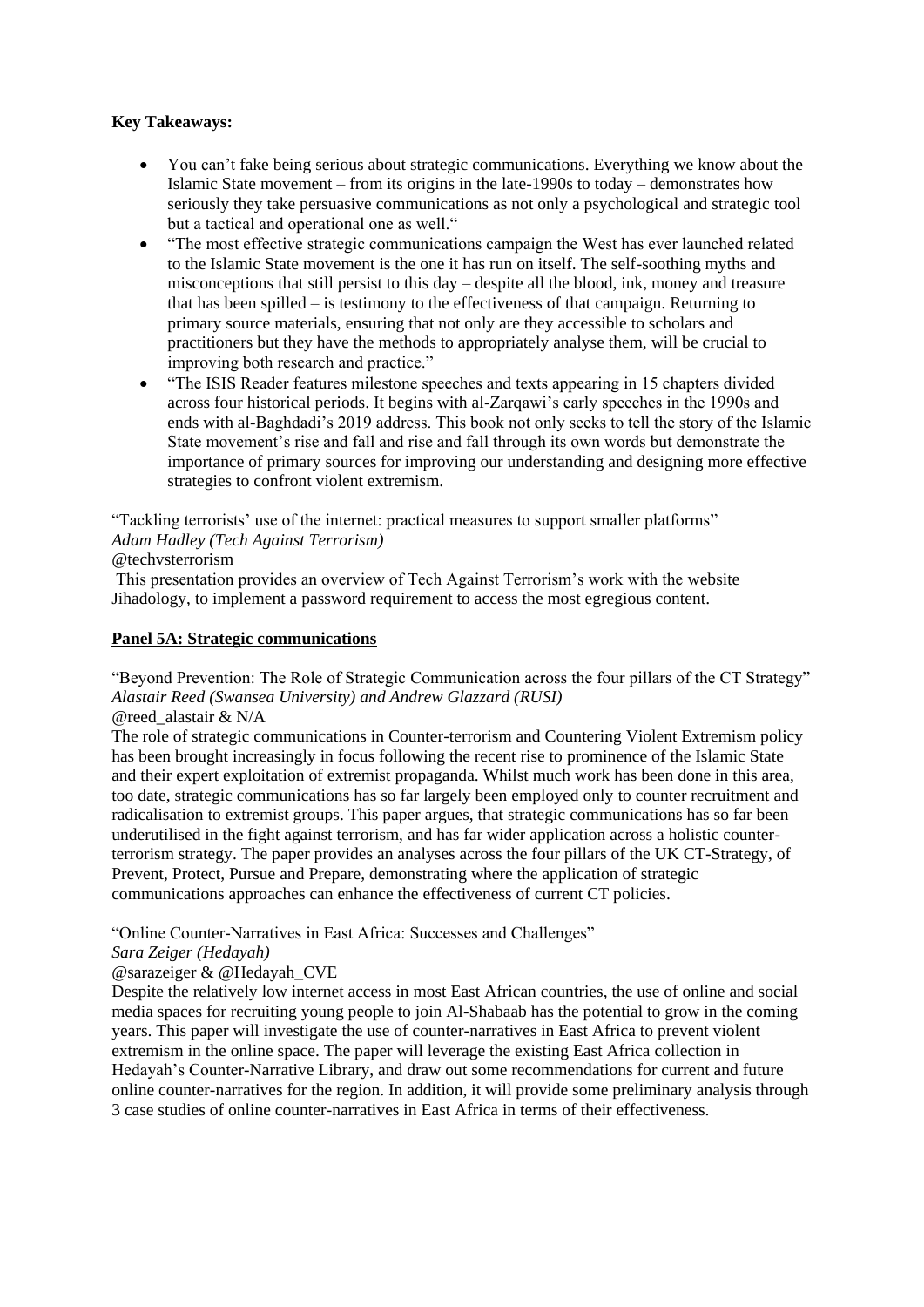#### **Key Takeaways:**

- Despite currently low internet and social media access in East Africa, rapidly growing access presents a challenge for future CVE and countering radicalization and recruitment online
- Civil society in East Africa are beginning to use social media to develop counter-narratives to violent extremism—the more successful ones involve youth in their own solutions and content creation
- There is limited information about the actual impact of the campaigns in terms of influencing cognitive or behavioral change

#### "Countering violent extremist narratives online: lessons from offline countering violent extremism" *Talene Bilazarian (University of Oxford)* @tbilazar

The literature examining use of online counter-narratives to divert potential extremists from a path of violence highlights the importance of messenger credibility, interactive approaches, and the shaping of broader network contexts. However, counter‐narrative efforts have often failed to integrate these insights fully into their digital campaigns. After reviewing several prominent counter-narrative initiatives in the United Kingdom and the United States, this article highlights lessons from offline efforts to counter violent extremism (CVE) that can be used to inform counter-narrative efforts online. First, CVE efforts benefit from using a networked approach where a range of individuals highly connected in their respective social networks are used to disseminate counter-narratives. Second, interactive, interpersonal messaging techniques help to remove obstacles to participation in CVE efforts. Third, counter‐extremism messages and narratives are often better received when they relate to broader community concerns and priorities, rather than focusing exclusively on terrorism or violent extremism. Common challenges faced by both offline and online CVE are outlined, and the important synergies between these efforts examined.

#### **Panel 5B: Evaluating extremist online narratives and counter-narratives**

"Are they any different? Comparative analysis of propaganda by alt-right and jihadi extremists" *Weeda Mehran (Georgia State University), Stephen Herron (Queen's University Belfast)*, Maura Conway (Dublin City University), Tony Lemieux (Georgia State University) and Ben Miller (Emory University)

@WeedaMehran, N/A, @galwaygrrl, @aflemieux & N/A

The Internet has been used as a safe venue for promoting political action, forging affiliations and propagating strategies by various groups taken from ultra-right movements to jihadi extremists. There is an extensive body of literature on how jihadi extremist and alt-right groups use the Internet to communicate with their supporters, disseminate their propaganda and promote their ideologies. Less is known about what sets the discourse of these seemingly different groups apart? What are the shared and different linguistic patterns used among the white supremacists and the jihadists? In this paper, we conduct a semiotic comparative analysis of online propaganda material by alt-right groups such as the American Renaissance, the Daily Stormer, Frontpage Magazine, Jihad Watch, Heritage and Destiny, Gates of Vienna, Knights of Templar International, and the propaganda by ISIS, Al Qaeda, the Taliban and Tahrik-e Taliban-e Pakistan. Our data corpus consists of more than 150,000 sentences collected from English online magazines and statements. We have applied an Information, Motivation, Behaviour Skills (IMB) framework to analyse differences between alt-right and jihadi extremist groups. The IMB model stipulates that social and cognitive factors such as knowledge, attitudes, and social norms influence the willingness to learn skills and change behavior. The paper highlights the similarities and differences of these groups' narratives particularly in relations to social, cognitive and psychological processes and drives such as achievement, power, rewards and risks.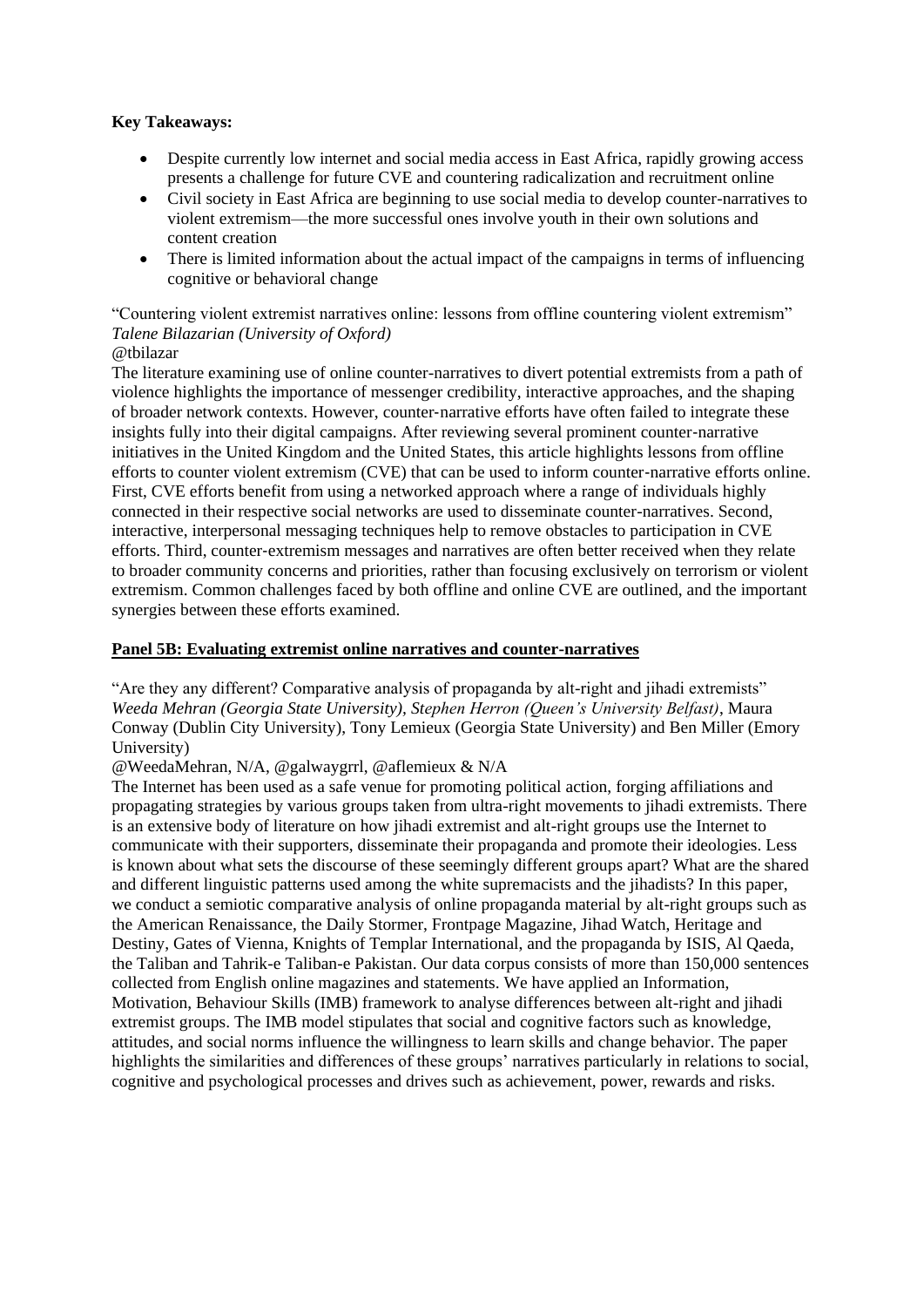"This is the picture Reddit Admins don't want you to see: Alt-right antagonism on mainstream social media"

#### *Sam Bernard (University of Sussex)*

@sgb\_lite

In this paper, I will examine the playfully antagonistic relationship that many alt-right communities maintain with the mainstream platforms that sustain them. Using Reddit's The\_Donald as a case study, I will explore how these spaces provide something of a border zone between the alt-right and the mainstream, facilitating the rise of personalities, humour and talking points from the depths of the Internet to wider significance. The\_Donald's prominence on Reddit is central to its influence, but much of its visibility comes through deliberate attempts to irritate, troll, and otherwise antagonise the site's wider community and administrators. Users on The\_Donald adopt an ambivalent, playful style of ritualised participation that makes full and effective use of Reddit as a platform for recruitment and coordination whilst continually evading an outright ban from the site – even as other, similar communities are routinely removed. This case study sheds new light on how communities like The\_Donald are able to effectively utilise popular online platforms like Reddit in spite of - and perhaps partially because of - attempts by site administrators to curb their influence.

"@UKAgainstDaesh: Winning a Digital War?"

*Anna Kruglova (Queen's University Belfast)*

@Anna13058990

The question of ISIS online propaganda has been widely discussed by scholars. Significantly less attention is dedicated to attempts to counter this propaganda. While there are some works that look at the UK efforts to find an effective digital response to ISIS they normally just compare UK and US Twitter accounts but do not assess their effectiveness in relation to ISIS themselves. At the same time, since both ISIS-associated and UK-led accounts are essentially aimed at getting followers and effective delivery of their message to followers, all general criteria of successful social media marketing (followers engagement, consistency of posting, tags usage, finding the niche the balance of posting of original materials and retweeting and replying, conversational tone, right timing, visualisation, finding the style) can be applied to assess both sides' online strategy. The goal of this research is, therefore, to assess both ISIS and UK-led accounts against those criteria and make the conclusion about the effectiveness of their social marketing strategies. The general argument of this research is that the UK marketing strategy is much less effective than the one of ISIS even after the group's defeat. From its very creation, the UK's account suffered from several serious issues which have not changed over time. They are the following: 1) Boring content; 2) Very official style; 3) Lack of interactivity; 4) Lack of attractive visual representation; 5) The content targets Western audience rather than Muslims; 6) The strategy is not adapting to changes in ISIS-led social media

#### **Panel 5C: Capabilities**

"The Roles of 'Old' and 'New' Media Tools and Technologies in the Facilitation of Violent Extremism and Terrorism"

*Maura Conway (Dublin City University)* and Ryan Scrivens (Concordia University) @galwaygrrl & @R\_Scrivens

We describe and discuss the roles of media tools and technologies in the facilitation of violent extremism and terrorism. Rather than focusing on how media report on terrorism, we investigate how extremist and terrorist groups and movements themselves have exploited various "traditional" and "new" media tools, from print to digital, outlining the significance that they have had on extremists' ability to mark territory, intimidate some audiences, connect with other sympathetic audiences, radicalise, and even recruit. We find that violent extremists and terrorists of all stripes have, over time, used every means at their disposal to forward their communicative goals. Also worth noting is that 'old' media tools are not extinct and whilst 'new' media play a prominent role in contemporary extremism and terrorism, 'old' tools—everything from murals to magazines—continue to be utilised in tandem with the former.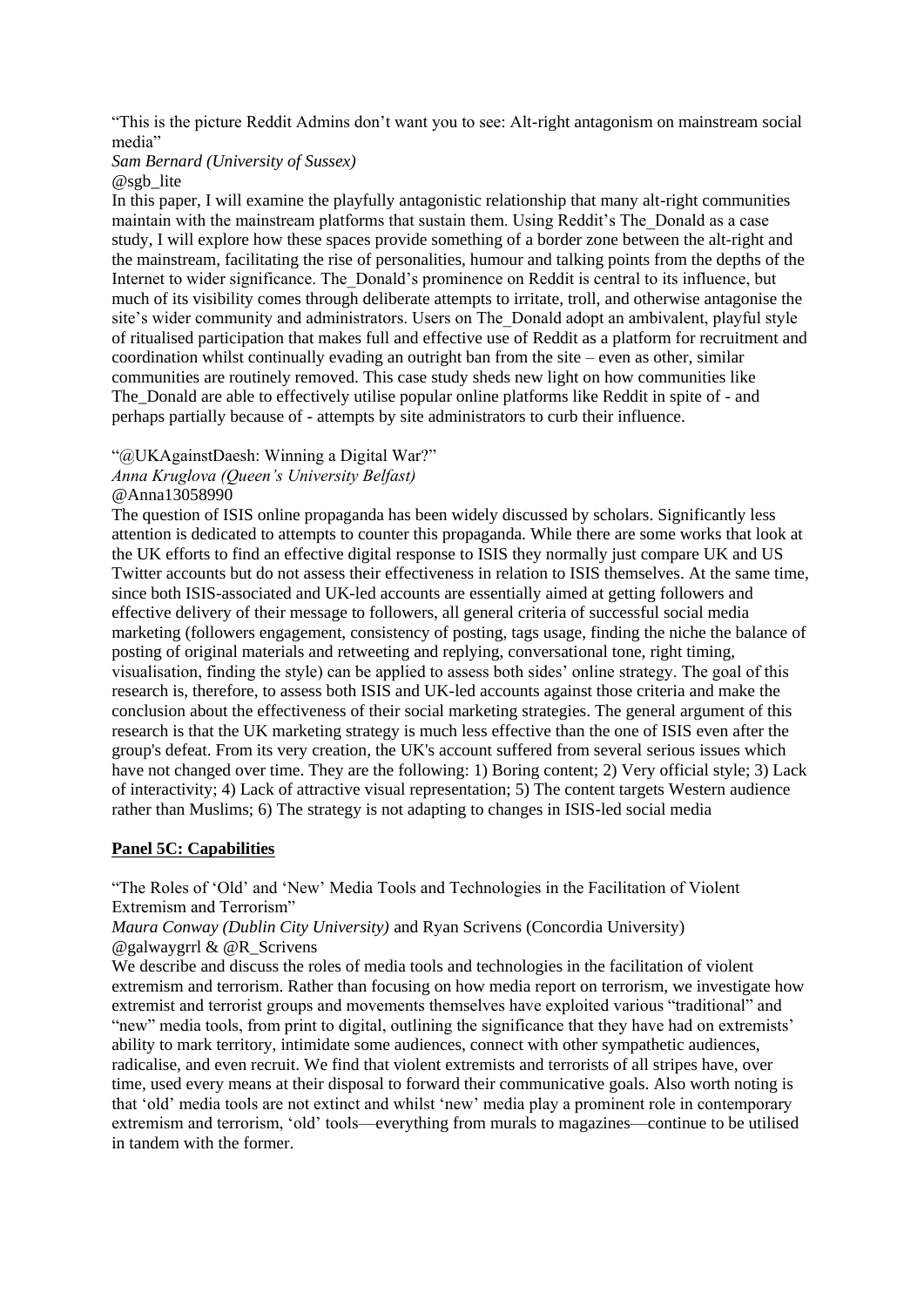"Is Twitter a Gateway to Terrorist Propaganda? A Study of Outlinks Contained in *Rumiyah*-Mentioning Tweets"

*Stuart Macdonald (Swansea University)*, Daniel Grinnell (Cardiff University), Anina Kinzel (Swansea University) and Nuria Lorenzo-Dus (Swansea University) @CTProject\_SM, N/A, @CTProject\_AK & N/A

This presentation focuses on the attempts by the so-called Islamic State (IS) to use Twitter to disseminate its online magazine, *Rumiyah*. Our previous work on this topic found that IS disseminator accounts were mostly young, had very few followers (sometimes none at all) and received few retweets. They were, in effect, throwaway accounts that were used to try and signpost users to copies of *Rumiyah* on other platforms. In this study, we build upon this previous work by examining this strategy in greater detail and evaluating its effectiveness. The dataset for the study consisted of a total of 11520 tweets that both mentioned the term 'Rumiyah' and contained an outlink. These tweets

contained a total of 892 distinct outlinks. The presentation will detail the hostnames that were most commonly contained in these outlinks and the types of content that the outlinks led to, before examining in greater detail the 381 outlinks that led to a full-copy PDF of *Rumiyah*. Based on these findings, the presentation will conclude by evaluating Twitter's attempts to prevent its platform being used as a gateway to jihadist propaganda and identifying challenges facing policymakers seeking to suppress such content.

#### **Key Takeaways**

- Botnet activity plays a significant role in efforts to disseminate IS propaganda. GIFCT members should accordingly develop shared automated systems that use behavioural cues to block terrorist content.
- The large number of file sharing sites and smaller platforms in the study's dataset of tweets that both mentioned Rumiyah and contained an outlink shows the importance of expanding membership of the GIFCT.

"The 'Resistance' Online: Understanding Hezbollah's Presence on Twitter and Related Out-linking Practices"

#### *Alexander Corbeil (Concordia University) and Joshua Gillmore (security contractor)*  $@alex$  corbeil &  $@joshuagillmore$

This research project aims to systematically analyze the presence of Hezbollah and its supporters on Twitter using their public communications with other accounts. By giving insight into Hezbollah's activity on Twitter and exploring out-linking practices to other social media platforms and web-based services, this research will contribute to the limited body of knowledge on Hezbollah's use of the online space. Research will employ mixed methods using Twitter's free to access application programming interface (API), scripting, and social network analysis. This approach will allow for the segmentation of Hezbollah's Twitter networks to explore how distinct groups of users contribute to the organization's strategic objectives through their interactions, shared content and out-linking practices. The "Resistance" Online will highlight the continued importance of Twitter to Hezbollah's political and military wings, showing how the organization and its supporters frame and regulate online conversations. In so doing, it will explore the specificities of Hezbollah's online activity. The project will also act as a case study of how certain terrorist organizations operate in a relatively permissive online environment and raise questions about how social media companies regulate their platforms.

#### **Key Takeaways:**

- Automated community detection and sampling methods are effective in identifying hard-toreach communities, in this case Hezbollah members and the organization's supporters.
- Hezbollah members and supporters operate in a relatively permissive environment on Twitter, which may be due to exemptions to the platform's terrorism and violent extremism policy for groups whose representatives have been elected to public office through democratic elections.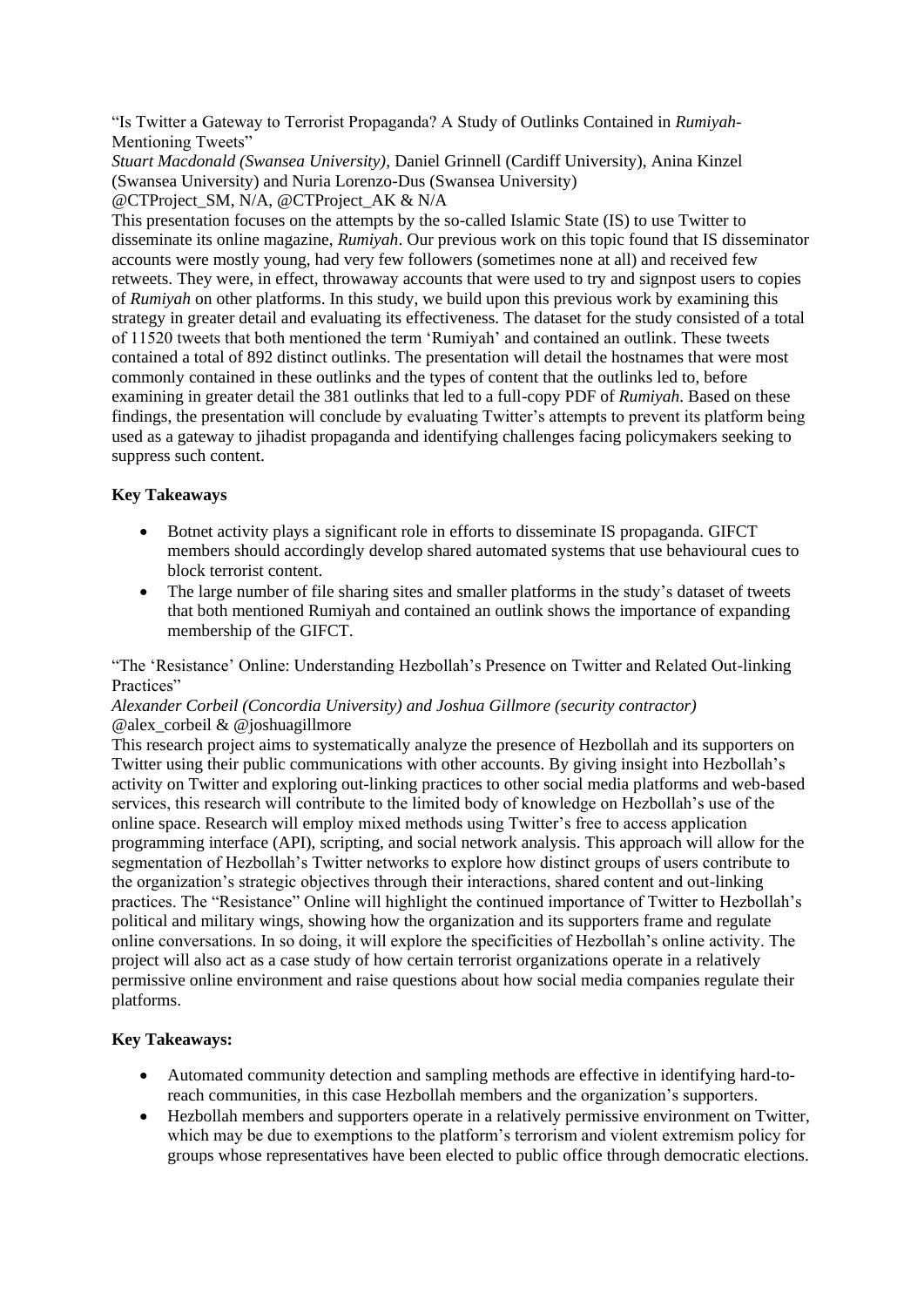Users who are purportedly members of Hezbollah's military wing share common identifiers that are useful for communicating and for researchers, determining, in-group membership.

#### **Panel 5D: Computer-assisted methods and studies**

"On the methodology of application of the stochastic methods of analysis of big data from social networks to control of indicators of the violent behaviour"

*Viktor Pushkar (National Academy of Sciences of Ukraine)*, Yuriy V. Kostyuchenko (National Academy of Sciences of Ukraine), Maxim Yuschenko (National Academy of Sciences of Ukraine) and Olga Malysheva (National Academy of Sciences of Ukraine) @YuriyKostyuche1

The task of analysis of separate aspects of group behavior and identification of indicators of violent, and especially, terroristic activity is describing. To this task solving the social networks data analyzed as the big data have been utilized. Taking into account an adaptive nature of studied community behavior, a stochastic approach to collection, filtration, regularization and analysis of multi-language data has been proposed. On the base of the proposed approach the number of algorithms was developed aimed to classification, clustering and analysis of data. Few important tasks might be solved using the developed algorithms. For example, after application of this algorithm groups with violent behavior could be identified. Using the proposed approach the available statistics could be integrated with data from varied sources and correctly divided to different network groups: local support community, international support groups, network propagandists, and illegal armed group's members. As the result of application of the classification algorithms we obtain a dataset with all records that meet the condition we specified. For example, distribution of members of community "foreign participant of illegal armed groups" with age, sex, social status, accessory, spatial and temporal marks inside the general community of members of illegal armed groups' combatants. It is important to note, that using described algorithms, it is possible to obtain regularized spatial-temporal distributions of investigating parameters over the whole observation period with rectified reliability and controlled uncertainty. Proposed algorithms were applied for the number of cases of conflict studies in Ukraine and Syria in 2014-2017.

"What about the private sector? A closer look at how private organizations employ social media analysis to detect the terrorist threat"

#### *Gianluca Riglietti (PANTA RAY) and Kamal Muhammad (The Business Continuity Institute)* @GianlucaRigliet & N/A

Terrorist organizations are making an increasing use of social media to plan attacks, recruit new members and spread their ideas. Some of them even went as far as to form a dedicated cyber unit, as in the case of the Islamic State's United Cyber Caliphate. As a response, governments are dedicating resources to monitor the terrorists' presence on social media. While these efforts are useful and necessary, they can still fail to cover the full spectrum of the threat. Security agencies stress the importance of community involvement in the detection of the terrorist threat, with initiatives such as the UK's ACT. Following this principle, it seems interesting to explore how private organizations can provide an extra layer of security, both for themselves and the community, by employing modern detection tools such as social media analysis. This is particularly significant as terrorism remains one of the main threats to organizations and terrorist groups become more sophisticated with the use of technology. Hence, this presentation will aim to show a series of case studies of how private organizations adopted social media analysis to understand the online sentiment regarding this specific threat. This will be done by asking organizations and experts that have been actively involved in the analysis to share their experiences. A content analysis of the case studies will then lead to an examination of the methodology and the significance of the results achieved by the organizations included in this study.

#### **Key Takeaways**

 Social media platforms play a key role in the gathering and sharing of information during a crisis. Several private organizations rely on them.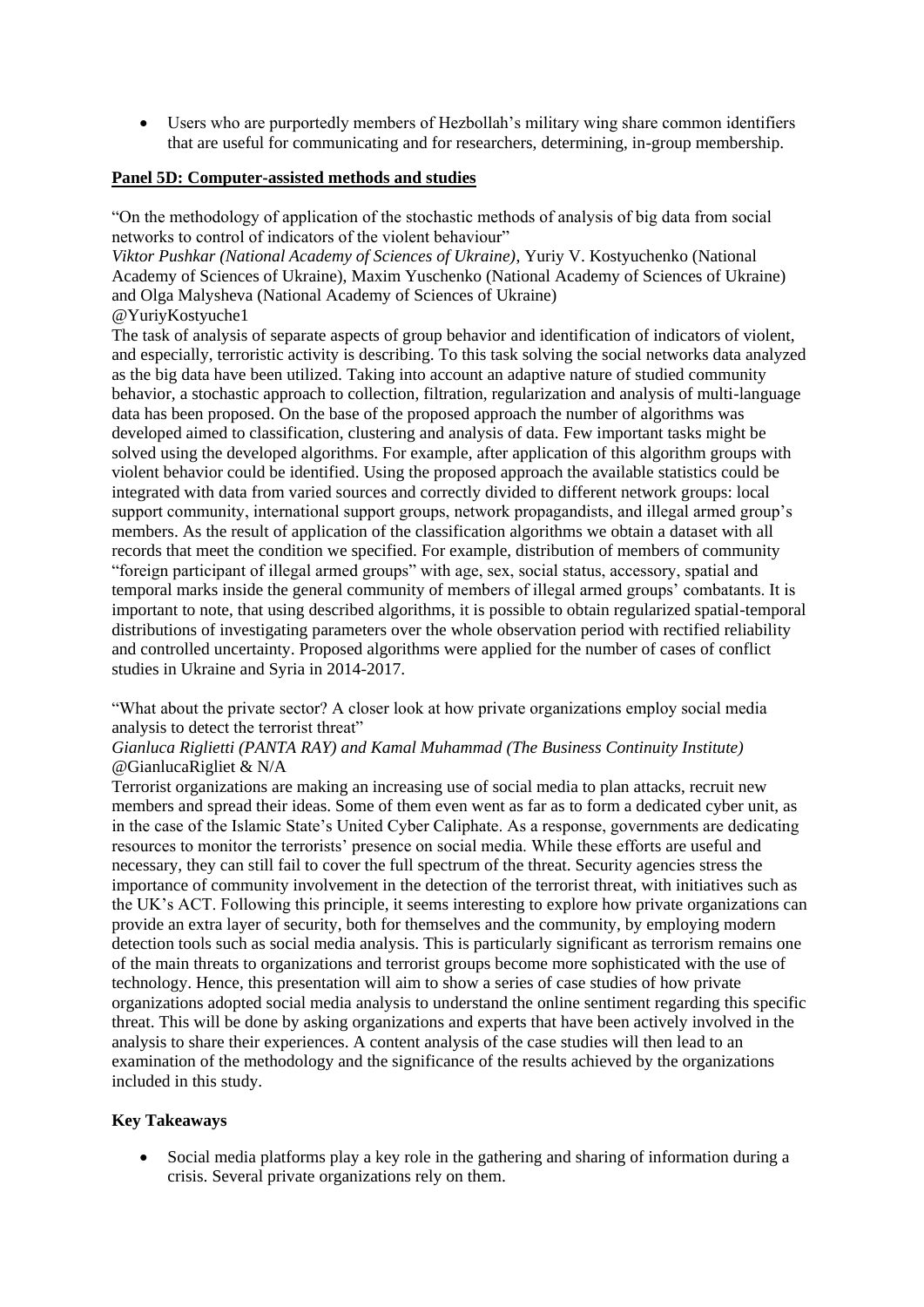- One of the future challenges for social media platforms will be to step up and make their services more reliable during a terrorist incident.
- It is key that organizations learn how to filter through the social media noise during a terrorist attack to gather valuable intelligence.

#### "Cross-domain perspectives on online hate speech"

#### *Tom de Smedt (University of Antwerp) and Sylvia Jaki (University of Hildesheim)* @tom\_de\_smedt & @sylviajaki

Recent years have witnessed a surge of hate speech on social media and hate crimes that are perceived to be related, such as ISIS terrorist attacks, the recent extremist riots in Chemnitz, and the male supremacist Toronto van attack in April 2018. Using the latest advancements in Machine Learning and Natural Language Processing, it is possible to identify hateful content online in real-time. For example, we have developed systems to detect jihadism, extremism, racism, and misogyny, by harnessing stylistic cues in (anonymous) authors' writing style. Such techniques are known in academia as stylometry, and in law enforcement as forensic linguistics. While the aforementioned domains are vastly different, there are striking similarities in the way in which all instigators employ language. In this talk, we offer a comprehensible overview of the language technology we have developed, and we discuss legal and ethical implications, in particular pertaining to the grey area between an angry personal opinion and defamation and incitement.

#### **Panel 6A: Cyber and influence operations**

#### "Spiders and Flies: The Use of Cyberwarfare in the online war against ISIS"

#### *Daniel Cohen (The Interdisciplinary Center (IDC) Herzliya)*

One analogy for the actors arrayed on the virtual battlefield is the comparison

between spiders and flies. Modern non-state actors, such as terror organizations, are reminiscent of flies – a constant nuisance carrying disease wherever they go. They are inherently flexible, operating across borders and without standard constraints. In contrast, government agencies – virtual spiders – spin their webs in strategic locations and patiently await their prey. In the world of cyber space, collaborative efforts are difficult, and it is even more difficult to collaborate in the fight against ideological terrorism. A unique recent case study illuminates the challenges faced by the U.S state department and Pentagon with the conducting of influence operations campaigns and cyber warfare attacks against the ISIS since 2015. This online campaign demonstrated the extent to which a relatively weak non-state actor – ISIS – can project power and cause damage on a global scale. The paper will examine strategies and operational activity of this unique case study that illustrates an approach whereby cyber and influence operations are conducted as two distinct offensives against a singular opponent.

#### "Are jihadists losing control online?"

#### *Peter King (Independent consultant)*

The presentation will look at the state of play of jihadist groups' efforts to regulate the online behaviour of their supporters within their networks on social media platforms, focusing mainly on Arabic-language networks on Telegram. Specifically, it will look at Islamic State group (IS)'s attempts to prevent its supporters from engaging in any discussions online and how these appear to have failed. The presentation will discuss the disruption of networks, both in the past and today, and the impact this has had on jihadist groups' ability to control debate and keep supporters in check. It will also investigate the impact of perceived infiltration activity by intelligence agencies, both in shifting the focus of supporters' online energies and undermining trust. It will compare examples of alleged infiltration of online networks in the past with more recent allegations. Specifically, it will look at multiple allegations since late 2017 that intelligence agencies have been operating networks of online activists posing as Islamic State (IS) supporters with the aim of undermining the group and challenging it ideologically. Some have been linked with CVE efforts in the West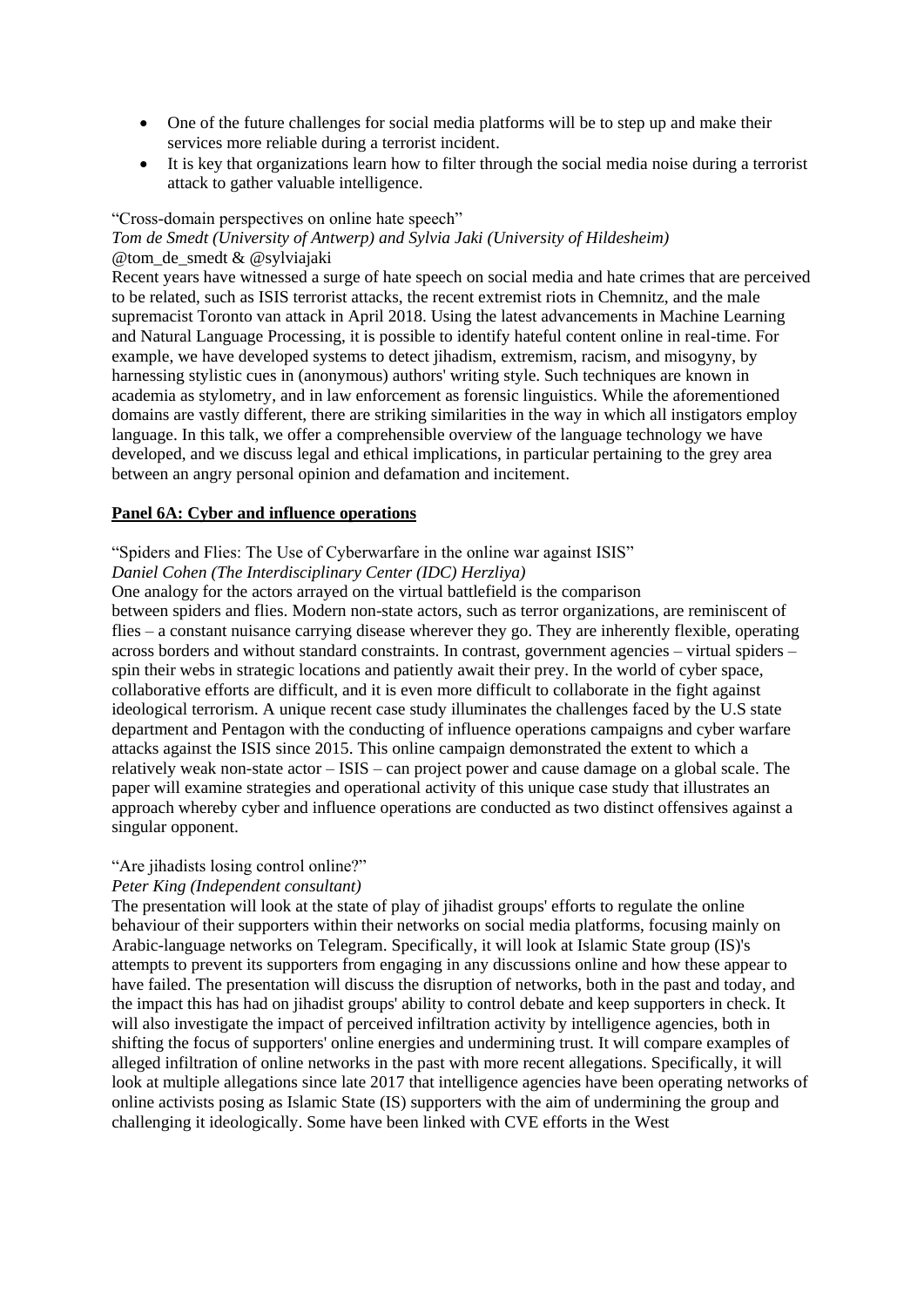"Trends in ISIS's systemic exploitation of the web and social media" *Laurence Bindner (The JOS Project)* and Raphael Gluck (The JOS Project)

#### @LoBindner & @Einfal

The latest trends in ISIS online activities may be compared to its military and insurgency operations on the field. During a first stage, as ISIS controlled a territory, a young generation of jihadists openly took possession of parts of the digital space with an "occupation" of the web, so to speak. During a second stage, following ISIS' military setbacks, the group morphed back into an insurgency, increasingly operating underground. A similar phenomenon seems to have taken place online, where ISIS opted for more operational security and partially migrated to encrypted apps such as Telegram. Lastly, as ISIS continues to carry out hit and run operations on the field, the group shows particular resilience and endurance in its media jihad. How does ISIS deploy tactics to circumvent censorship on major platforms? How do they use the web in a systemic approach to keep disseminating their content? How do they segment between platforms according to the types of online activities? What is ISIS' overall digital strategy, both to spread of propaganda and from an operational capacity (in a defensive and offensive perspective)? This paper expands on several articles written by the authors, in particular "Wilayat internet: ISIS resilience across the internet and social media" focusing on the whack-a-mole game played by cyber jihadists on social media, and on the analysis of the dissemination extent and longevity across the web for jihadist materials.

#### **Key Takeaways**

- Similarly as ISIS morphed from a proto-State and territorial domination to an insurgency, it online activities migrated from public facing social media to more clandestine platforms
- ISIS is emulating in the digital sphere some of the features of a "guerrilla" style warfare: harassment, tactical mobility, appearing & disappearing, show of force.
- ISIS faces 2 dilemmas to keep its online influence: 1/ the need for digital security is disrupting exposure & reach, 2/ the need for anonymity is weakening brand authenticity.
- As ISIS is attempting a decentralization strategy with the announcement of new Wilayat, the group is also decentralizing its online reach: translation projects, fragmentation of propaganda to multiple platforms, more active unofficial media foundations.

#### **Panel 6B: Videos and videogames**

"Critical Analysis of Taliban's Videos: Intermodal Competition, Reinforcement and Conformity" *Weeda Mehran (Georgia State University)* and Tony Lemieux (Georgia State University) @WeedaMehran & @aflemieux

The Taliban banned watching TV and taking photos when in power, however, after being ousted in 2001, the group has harnessed the power of stories, images, videos and anasheed to promote its propaganda campaign. There is a prolific literature on the Taliban and their propaganda material. The focus of these studies has by and large been analysing online texts, night letters and magazines, while Taliban's videos has relatively remained under-studied. The Taliban has produced volumes of videos that depict "mujahidin's battles", the Emirate's "governance" activities and training camps to mention the most prominent themes. In this paper, we analyse more than 100 Taliban videos through a multimodal/multi-semiotic critical analysis lens. This method allows us to bring into light some of the inter-modal dynamics such as reinforcement, redundancy, competition or lack of it between visual, text and audio semiotics. Taking a critical approach, the paper also discusses what is put on display and how these intermodal dynamics influence those displays.

"Call of Jihad: The gamification of violent extremism"

*Nick Robinson (University of Leeds),* Maxime Bérubé (Université de Montréal), Imogen Richards (Deakin University) and Joe Whittaker (Swansea University)

N/A, N/A, @imogen\_richards & @CTProject\_JW

This presentation reviews the literature on gamification and violent extremism and describes how videogames and videogame representations are deployed on new and social media by jihadist organisations. For several years, 'gamification', (including elements of competition, rules of play, and point scoring), has had a discernible impact in a variety of contexts. This has been so in many online, non-gaming environments, especially when this type of engagement is facilitated by the affordances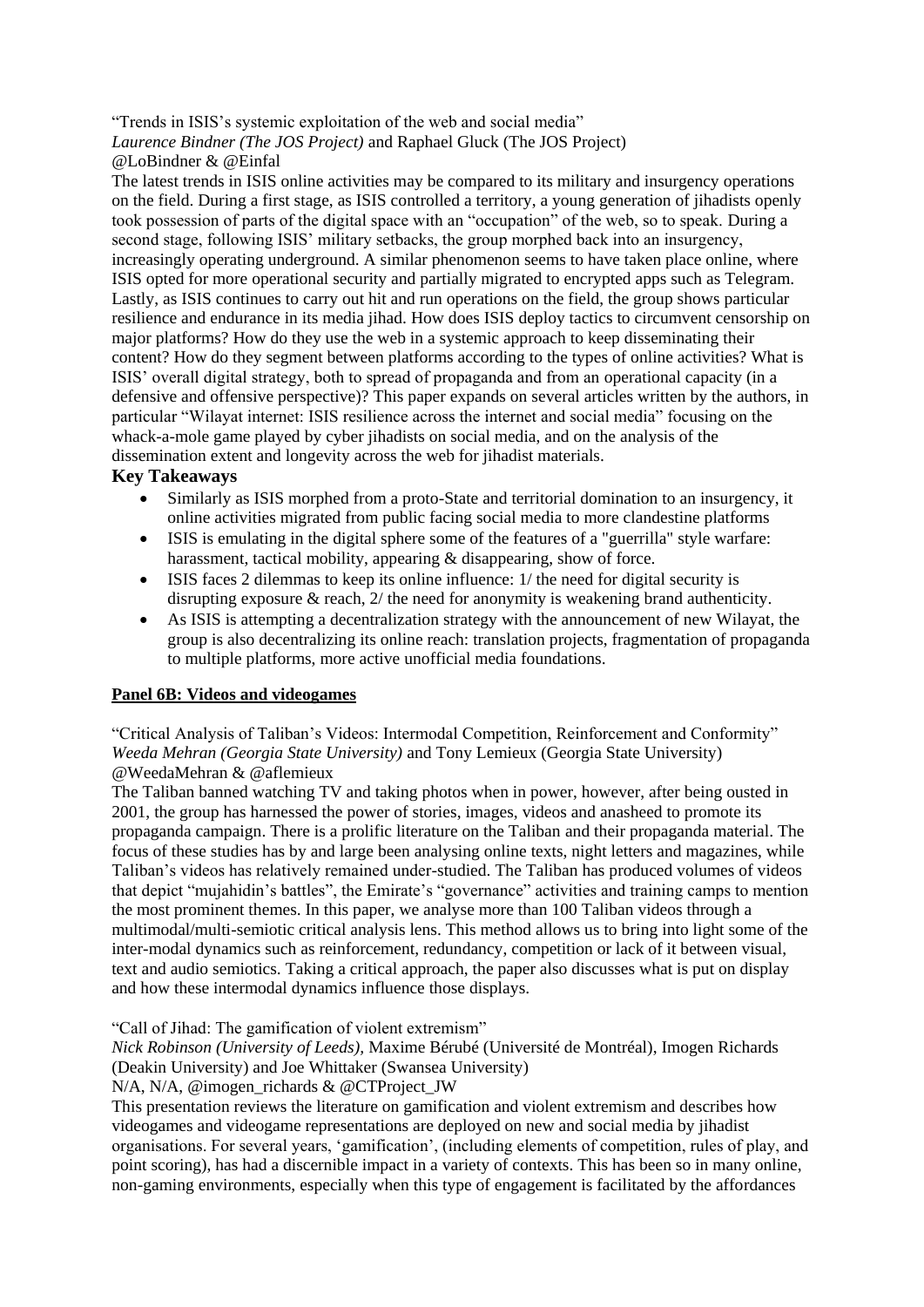of new and social media architecture, and when the audience is receptive to gamified modes of communication (Hamari, Koivisto, & Sarsa, 2014). A review of the extant literature tells us that organisations within the global jihadist movement (GJM) are increasingly featuring gamification, and gaming-related music and imagery, in their online propaganda. This intensification of activity is in part due to the 21st century diversification of the actors involved in the production of jihadist communications, and also to the evolution of new information and communication technologies that render extremist communications widely accessible. Gaming, gamification, and its social media correlates can be broadly conceptualised as 'influence techniques', which have likewise been extant in far-right propaganda and that of regional jihadist organisations such as Hezbollah. Gamification on the part of the GJM and in particular 'Islamic State', has been comparatively recent.

"Grading the Quality of ISIS Videos: Assessing Changes in Technical Sophistication of Digital Video Propaganda Across Time"

### *Cori E. Dauber (University of North Carolina at Chapel Hill) and Mark D. Robinson (University of North Carolina at Chapel Hill)*

#### @CoriDauber & N/A

Our methodology for the grading of jihadist video propaganda makes it possible to compare the relative quality of videos in a quantitative way. One potential application of this method is the development of specific "aesthetic fingerprints," unique styles that could allow us to identify (and therefore trace) the Islamic State or AQ Hitchcock, Spielberg, or J.J. Abrams. We have continued to apply our method to videos of multiple groups, and the stark difference in rates of change across groups presents an opportunity. While HTS, or Al-Shabab, may try to imitate the qualitative successes of IS, their videos have improved gradually over a long period of time. Boko Haram, though, produced material that did not appear to change at all – until a sudden jump in quality resembling that of typical IS, complete with markers of typical IS output, apparently overnight. This suggests that individual media makers can be identified and traced. As they move, their unique aesthetic "fingerprints" will be carried with them. IS documents released by the CTC reveal a media checklist that makes the group's quality standards clear.

#### **Key Takeaways**

 The "Terrorism & Tech" discussion needs to include the creation as well as the distribution of propaganda

#### **Panel 6C: Regulatory strategies**

"CYTREC's response to the U.K. Government's *Online Harms* white paper" *Patrick Bishop (Swansea University)* @CYTREC\_ This presentation will offer an overview of the U.K. Government's recent white paper on online harms and outline the responses that CYTREC will submit to the consultation questions.

"The Social Regulation of Social Media: Terrorist and Extremist Content" *Amy-Louise Watkin (Swansea University)*

#### @CTP\_ALW

Social media companies are under pressure to meet social regulatory demands concerning terrorist and extremist content. Social regulation is concerned with a broad range of non-economic issues whereby private organizations are seen to hold regulatory responsibility for serving public interests, promoting human rights, and overall general societal good. The majority of social regulation research has been developed in three areas: occupational health and safety, consumer protection, and environmental protection. Given the current demands, this research argues that social regulation research should be extended and applied to another area: the regulation of terrorist and extremist content on social media. This research identifies the current regulatory measures in place in the already established areas of social regulation and examines what we can learn and apply to the regulation of this content on social media. However, this research is not looking at what can be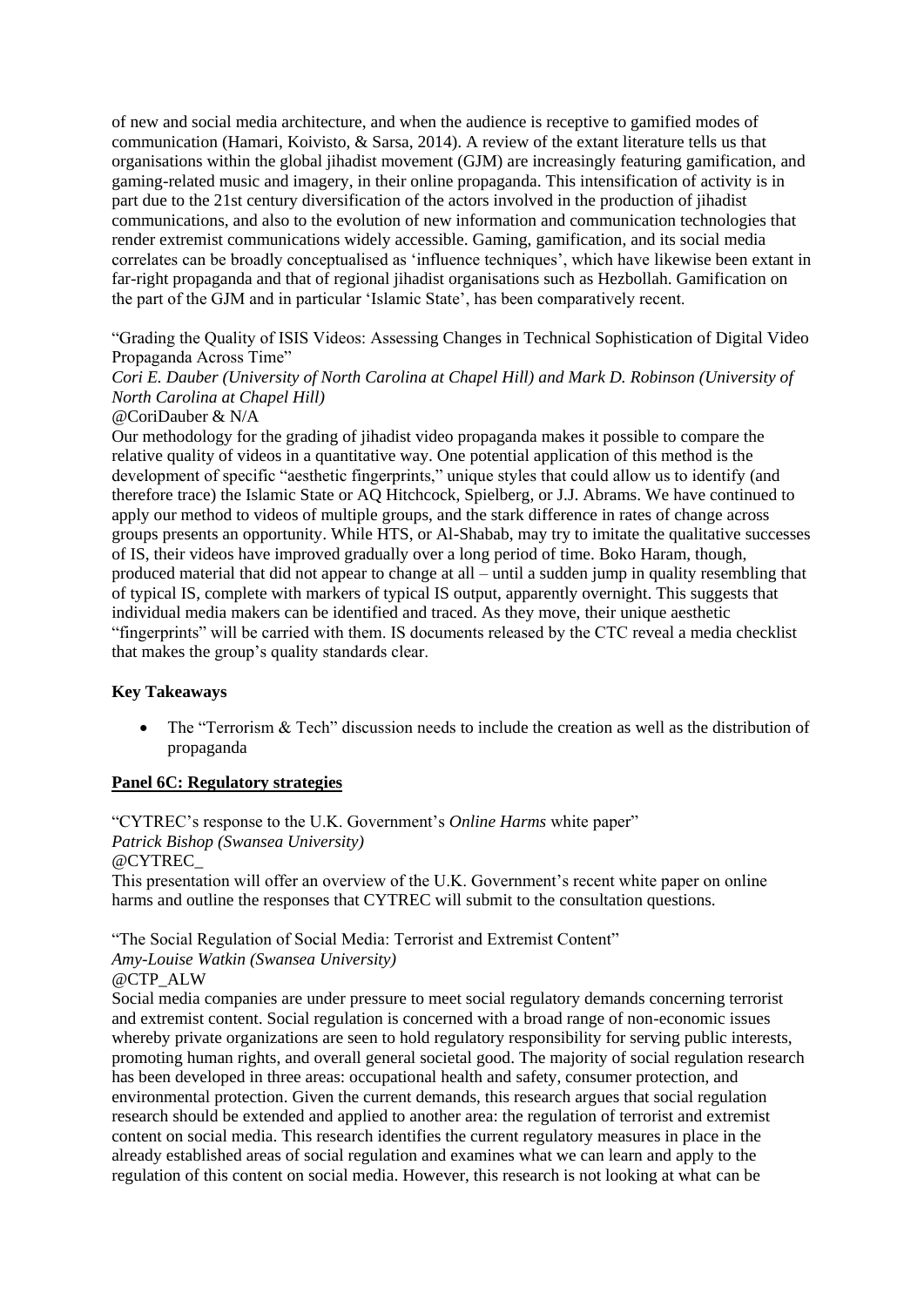applied generally, but, individual platforms specifically. Companies that fall under the term 'social media' differ in many characteristics and, therefore, a uniform approach may not necessarily be the most effective. This is a cross-platform study analysing Facebook, Twitter, YouTube/Google, Microsoft and Gab. Preliminary analysis of data collected from the platforms rules/community standards, 'about us' pages, blogs, and other publicly available documents will be presented. This research aims to gain a deeper understanding of the companies on an individual level in order to aid the argument of more tailored social regulation.

"Enough already! Why and how we are placing too much emphasis on social media companies to tackle terrorist use of the internet, and what to do about it"

## *Hugo Rosemont (ADS Group; King's College London)*

#### @HugoRosemont

A consensus has emerged that social media platforms and tech companies including Twitter, Facebook, Google, along with many others, 'must do more' to eradicate the scourge of online extremism. Whilst the tendency to pressure these global giants to take responsibility for policing the internet is understandable, not least as they 'own' the networks on or through which offending communication or material is transmitted, the emphasis to date on 'outsourcing' counter-terrorism policy in this way is misconceived. This paper argues that the urge to press companies to 'do more' to remove extremism content has not been accompanied by the emergence of a sustainable policy framework that enables genuine public-private collaboration - an essential element for success in this space - nor have appropriate mechanisms of accountability yet been established. Having established a picture of the UK Government's over-emphasis on companies to tackle online extremism, the paper draws on research from other areas of security privatisation to offer options for manageable reform. The development of stronger public-private partnerships is a prerequisite of success in addressing online extremism and the state must now take ownership for its own role in counter-terrorism policy in the digital space.

#### **Key Takeaways**

- Governments and tech companies remain frustrated with each other around how to tackle terrorism online. More open and honest discussion on the balance of responsibilities is now needed.
- Effective public-private security cooperation doesn't happen on its own. We need to foster a much better understanding across the divide of each other's political and commercial constraints.
- Regulation of tech companies on security and CT issues is coming and is well overdue. This can facilitate a sustainable framework for cooperation but, as ever, beware the unintended consequences.

#### **Panel 6D: Methods and ethics**

"Deep Learning methods to detect radical online content"

#### *Berta Biescas (Insikt Intelligence)*

#### @insiktintel

Insikt Intelligence has developed a methodology to automatically detect terrorist-content text using supervised learning based on deep learning methodology. Word2Vec algorithm is used for the creation of the word embedding models. This algorithm is integrated in a python script with the Gensim library. Word2vec models are shallow, two-layer neural networks that are trained to reconstruct linguistic contexts of words. Word2vec takes as its input a large corpus of text and produces a vector space, typically of several hundred dimensions, with each unique word in the corpus being assigned a corresponding vector in the space. Word vectors are positioned in the vector space such that words that share common contexts in the corpus are located in close proximity to one another in the space. The main parameters of the word embeddings are: number of occurrences, size of the layers and the training algorithm. These parameters have been tested to find the most suitable ones as well as the best balance between accuracy and computing time. With this method, the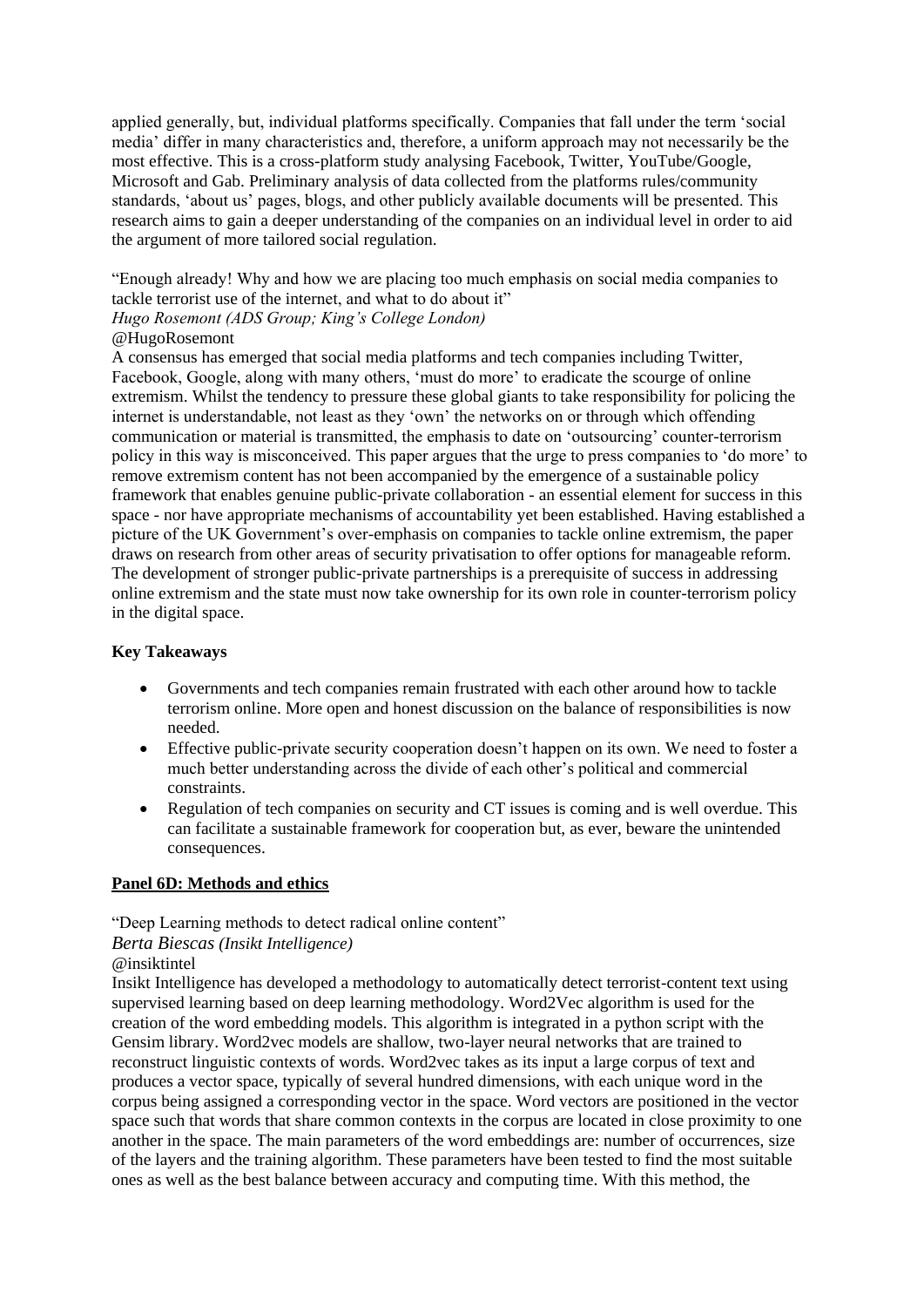classifier has achieved a 75% of accuracy in English, and 80% in Arabic, classifying tweets in 6 degrees of suspiciousness. Besides that, we are working in a method of language alignment to take advantage of the English model for creating classifiers for other languages

#### **Key Takeaways**

- Deep learning methods can be used to detect radical online content
- The Inviso Intelligence Platform is a unique tool for the real-time detection of Jihadist radicals on social media platforms, embracing the latest technologies in order to understand jihadist terrorists' online activity locally and globally

"I lied but it was only for the good of society': The ethics of deceptive CVE" *Lise Waldek (Macquarie University) and Julian Droogan (Macquarie University)* This paper contributes to the literature exploring the ethics and justification of deception in Countering Violent Extremist programs. Identifying and addressing these ethical challenges is critical given the continued emphasis from academia and government on the production of effective and transparent CVE evaluation. Drawing on a case study from a government funded anti-far-right CVE program in Australia, the paper argues the ethical limitations of deception used in the program limit its overall effectiveness as a tool for online deradicalisation. The paper provides space for critical reflection on the ethical issues that arise for those managing these programs and working on their evaluation. The paper will first outline the program under investigation: a social media platform, designed to emulate far-right forums that exist to discuss and disseminate extremist content, so to attract vulnerable individuals and engage them in one-on-one dialogue for the purposes of deradicalisation. It will then present the findings of the evaluation, which was undertaken by the authors, and explore the limits posed by deceptive practice in CVE. Drawing on the work by Guillemin and Gillan (2004) on micro-ethics, the paper identifies a growing requirement for reflexive ethical capabilities in academic communities in order to facilitate engagement in evaluations of complex CVE programs.

#### **Key Takeaways**

- Robust evaluation frameworks and reflexive ethical processes are critical for CVE evaluation particularly where deradicalisation programs incorporate elements of deception.
- Evaluation and reflexive ethical processes raise important questions about the impact and effect on all those involved in the element of deception.
- The effectiveness of online deception for purposes of behavioural change is incredibly difficult to assess without access to oversight (online and offline) of any given 'deceived' individual.

#### "Grounded Theory: A Methodology with Much to Offer in Terrorism and Social Media Research" *Orla Lehane (Dublin City University)* @orr\_laa

Drawing on a classic grounded theory study of grassroots CVE practitioners, this paper argues that grounded theory is a methodology that could, and should, be used further in the area of terrorism and social media research. Within terrorism studies there has been considerable criticism of the lack of systematic research methods (Freilich and LaFree, 2016: 571) and Dolnik (2013:1) notes that while the field has witnessed a significant increase in academic output over the last decade, comparatively little attention 'has been devoted to attempts to systematically develop the quality of the terrorism studies discipline itself.' This paper begins by outlining grounded theory, in its different forms, using specific examples from the case study in question. The advantages of grounded theory are discussed, along with the challenges it poses, particularly for novice researchers and those working in areas wherein grounded theory is not typically employed in research. Finally, this paper explores the various types of data that can be used within a grounded theory study. Here it is argued that, given the flexibility to follow up leads, while adhering to the inbuilt rigour in the methodology, and consider a variety of data types, including images, online materials, quantitative data, (online) ethnographies, and